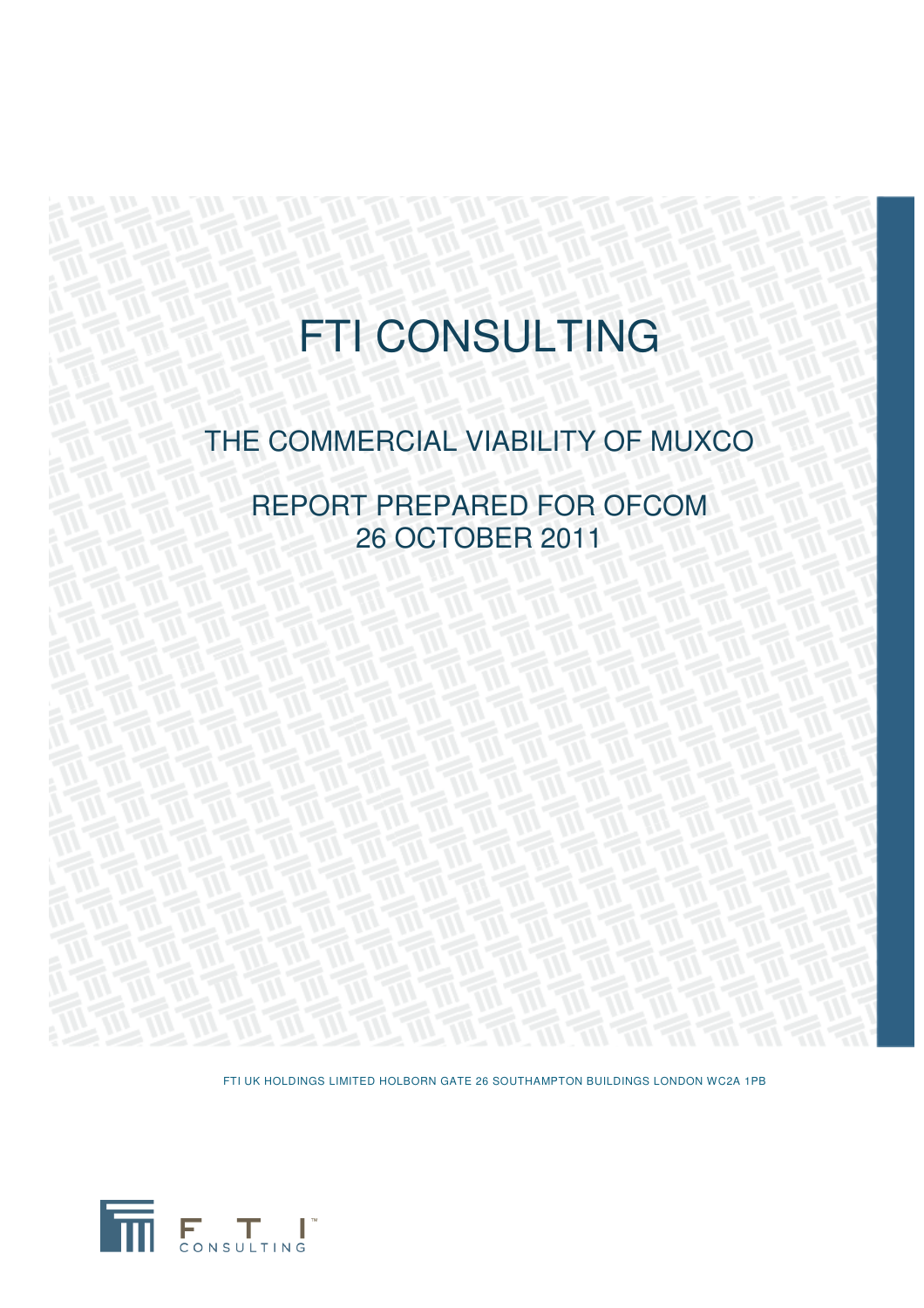

# **Table of Contents**

| 1                 |                                                                                                                       |  |
|-------------------|-----------------------------------------------------------------------------------------------------------------------|--|
|                   |                                                                                                                       |  |
| $\mathbf{2}$      |                                                                                                                       |  |
|                   |                                                                                                                       |  |
| 3                 |                                                                                                                       |  |
|                   |                                                                                                                       |  |
|                   |                                                                                                                       |  |
| 4                 |                                                                                                                       |  |
|                   | Scenario 2 - local TV stations contribute towards cost  28<br>Scenario 5 - higher transmission infrastructure cost 34 |  |
| <b>Appendix 1</b> |                                                                                                                       |  |
| <b>Appendix 2</b> | Calculation of the adjusted population at each transmitter                                                            |  |
|                   |                                                                                                                       |  |
| <b>Appendix 3</b> |                                                                                                                       |  |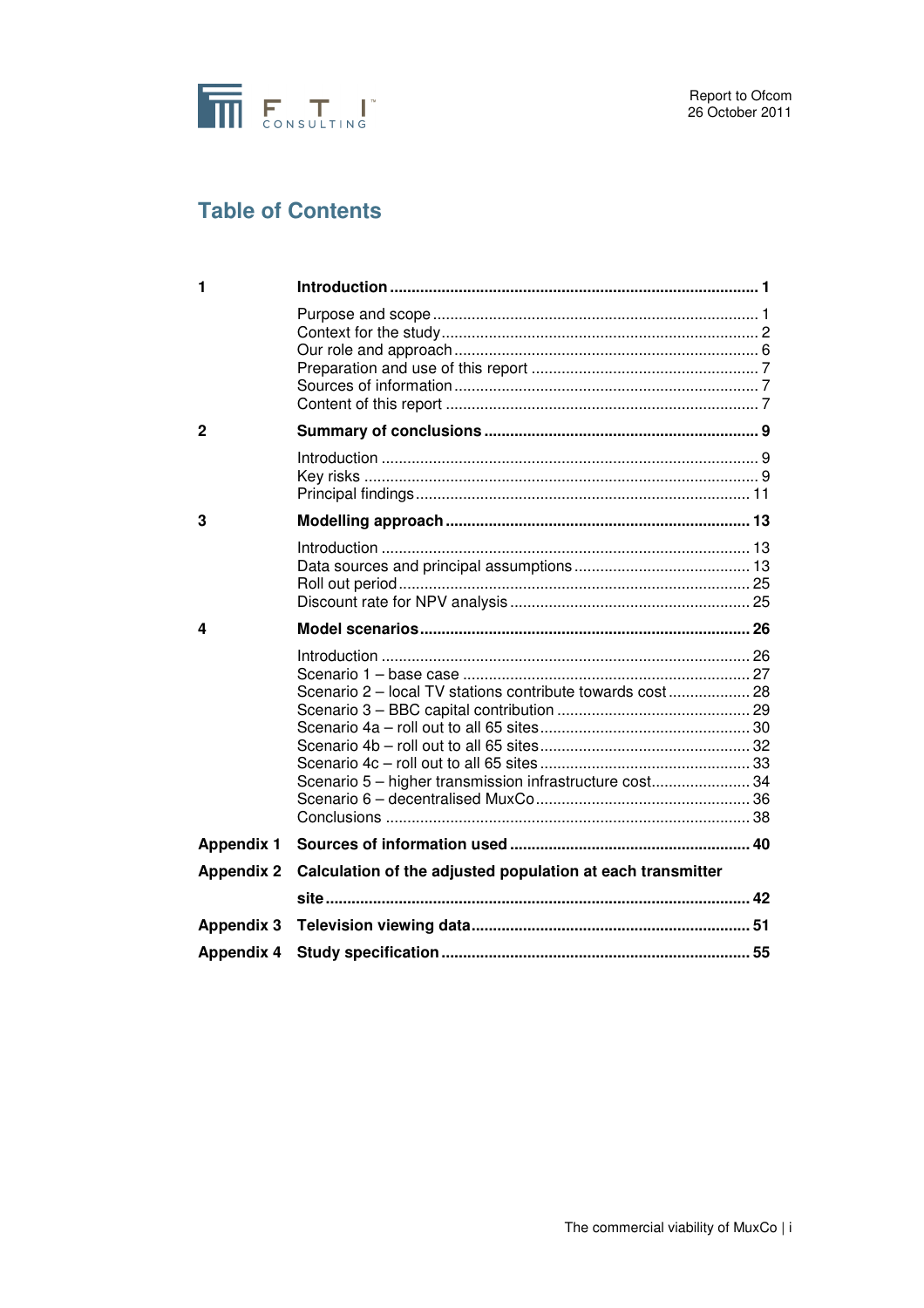

# **Important notice**

This report has been prepared by FTI UK Holdings Limited ("FTI") for Ofcom in connection with a study on the commercial viability of a new multiplex covering a number of local areas using geographic interleaved spectrum under the terms of Ofcom's contract number 668 dated 23 September 2011 (the "Contract").

This report has been prepared solely for the benefit of Ofcom in connection with a study on the commercial viability of a new multiplex covering a number of local areas using geographic interleaved spectrum and no other party is entitled to rely on it for any purpose whatsoever.

FTI accepts no liability or duty of care to any person (except to Ofcom under the relevant terms of the Contract) for the content of the report. Accordingly, FTI disclaims all responsibility for the consequences of any person (other than Ofcom on the above basis) acting or refraining to act in reliance on the report or for any decisions made or not made which are based upon such report.

The report contains information obtained or derived from a variety of sources. FTI has not sought to establish the reliability of those sources or verified the information so provided. Accordingly no representation or warranty of any kind (whether express or implied) is given by FTI to any person (except to Ofcom under the relevant terms of the Engagement) as to the accuracy or completeness of the report.

The report is based on information available to FTI at the time of writing of the report and does not take into account any new information which becomes known to us after the date of the report. We accept no responsibility for updating the report or informing any recipient of the report of any such new information.

All copyright and other proprietary rights in the report remain the property of FTI and all rights are reserved.

#### **UK Copyright Notice**

© 2011 FTI UK Holdings Limited. All rights reserved.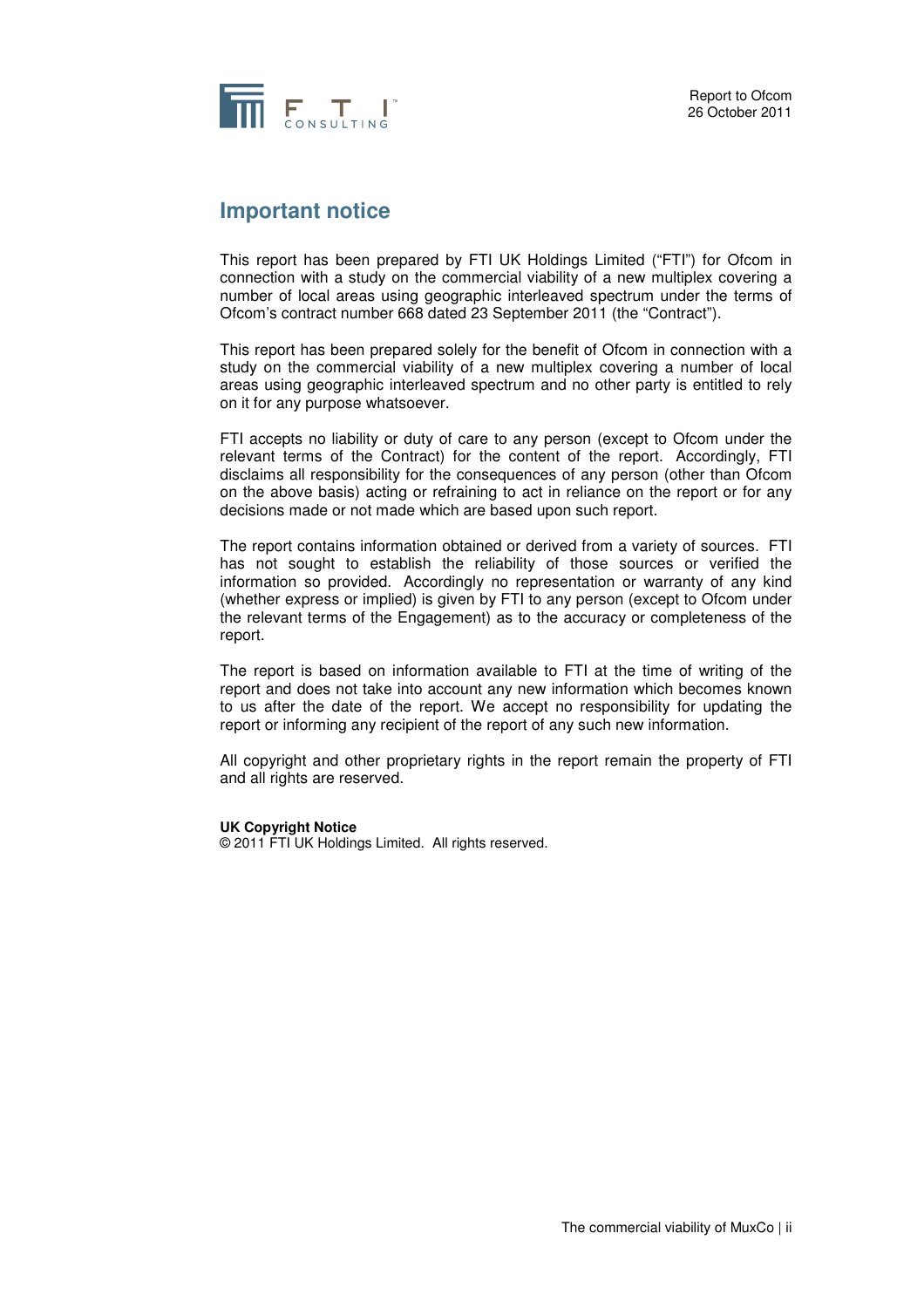

# **Defined terms**

In this report a number of defined terms are used as follows:

**Distribution:** the distribution of the DTT multiplex signal to each transmission site – this is likely to be via satellite.

**Multiplexing:** the process of blending the channels into a digital signal.

**Managed transmission services ("MTS"):** this includes the preparation of the signal for transmission and the monitoring of the signal for quality.

**Network access charges:** combining the DTT multiplexes and transmitting these from the antenna.

**Base case assumptions:** comprises our mid revenue assumption and our low cost assumption.

**Potentially viable sites:** these are transmitter sites, where, under the assumptions modelled, a positive contribution is made towards central fixed costs. Although a number of sites are potentially viable, collectively they might not contribute sufficiently to cover all MuxCo's central costs. It is therefore possible to have a number of potentially viable sites, but for MuxCo as an entity to be non-viable.

**Site operating costs:** these are the costs that are incurred at a local level at each transmitter site and include, managed transmission services, local coding costs, transmitter electricity costs and local distribution costs. Where local TV stations make a contribution towards costs, they pay one-third of these costs. We have not assumed in any of our scenarios that local TV stations will make any additional contribution towards central fixed costs.

**Payments made by local TV stations to MuxCo:** two types of payment are assumed:

**Cost:** where local TV stations pay one third of site operating costs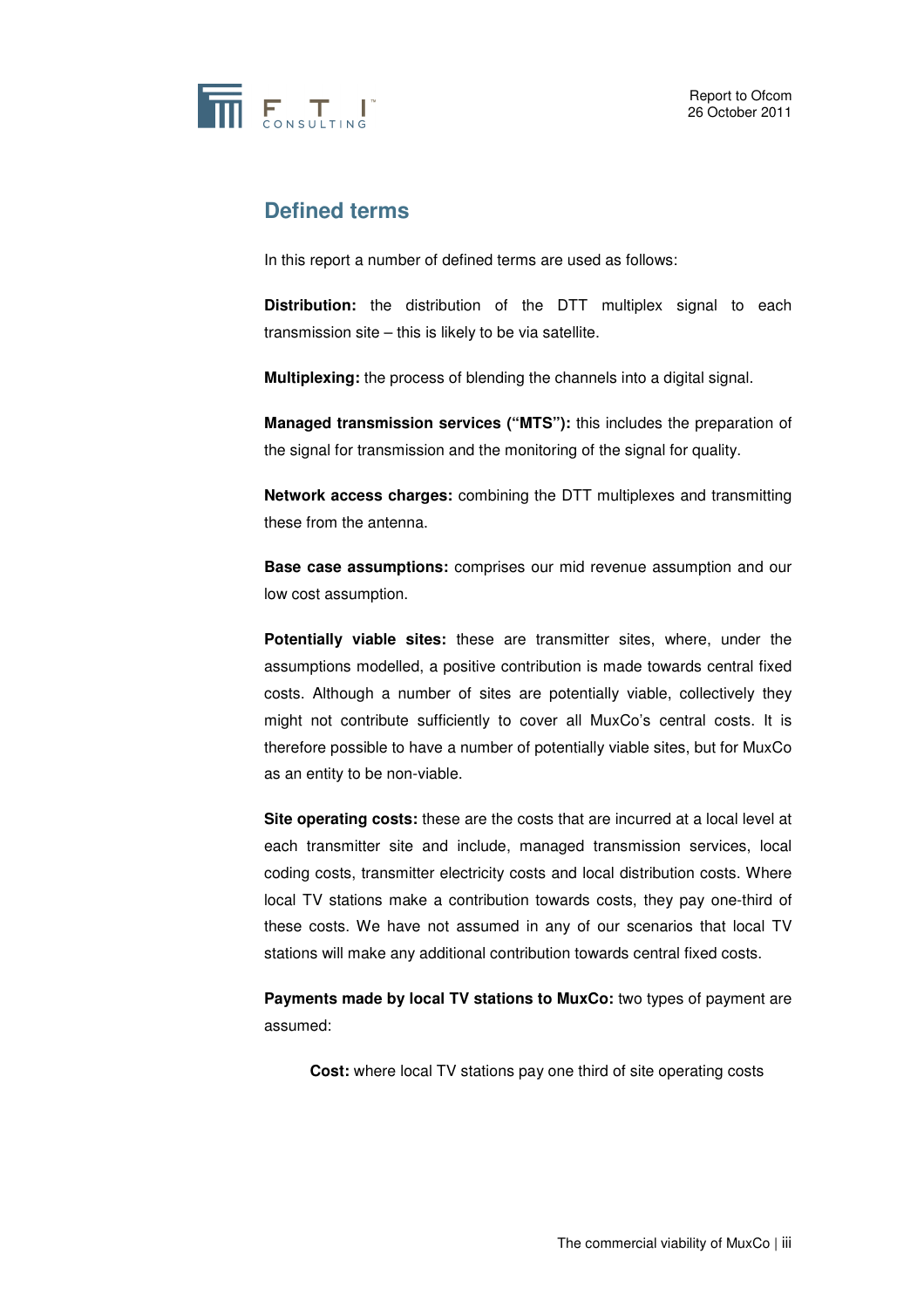

**Cost plus:** where local TV stations pay one third of site operating costs, plus a profit margin for MuxCo. In this report we have assumed a mark-up of 10%.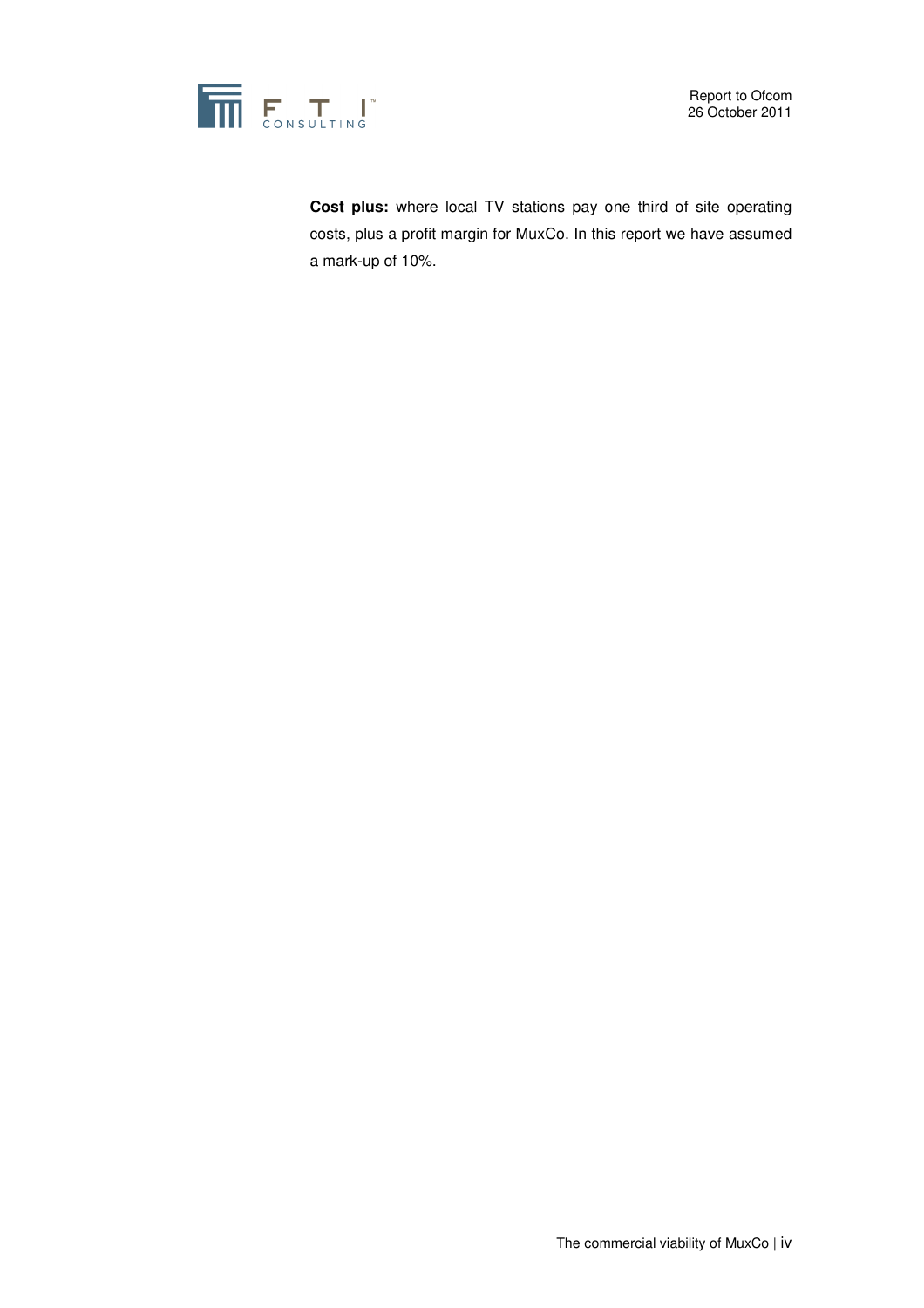

# **1 Introduction**

# **Purpose and scope**

- 1.1 This report has been prepared by FTI UK Holdings Limited ("FTI") for Ofcom in connection with a study on the commercial viability of a new multiplex ("MuxCo") covering a number of local areas using geographic interleaved spectrum. There is sufficient spectrum available for MuxCo to provide services for two national commercial TV services and a local TV service(s) at each local TV transmitter. Ofcom will advertise the licence for the new MuxCo and has requested an independent assessment of its potential commercial viability. The policy backdrop is to license MuxCo to enable the provision of local TV services at each transmitter site.
- 1.2 We were engaged to determine the likely costs and revenues of MuxCo. We were not instructed to consider the viability of local TV operations and in particular, their potential revenue streams. We have also not been asked to model the likely revenues and costs of the two national TV channels. However, we conducted research into what the likely willingness to pay for the national Mux slots may be; this implicitly is based on the potential revenues of the two new national channels.
- 1.3 Ofcom has conducted some preliminary research and viability modelling and the purpose of this report is to present the findings of FTI's research to inform Ofcom's conclusions on potential viability, based on a certain set of assumptions. We were asked also to consider a number of modelling scenarios including:
	- alternative coverage options essentially flexing the number of locations;
	- incentive modelling  $-$  alternative injections of BBC funding (both by amount and at certain time periods);
	- alternative payment options for the local TV operators zero, cost or cost plus mark-up; and
	- a 'decentralised' MuxCo comprising local TV services only.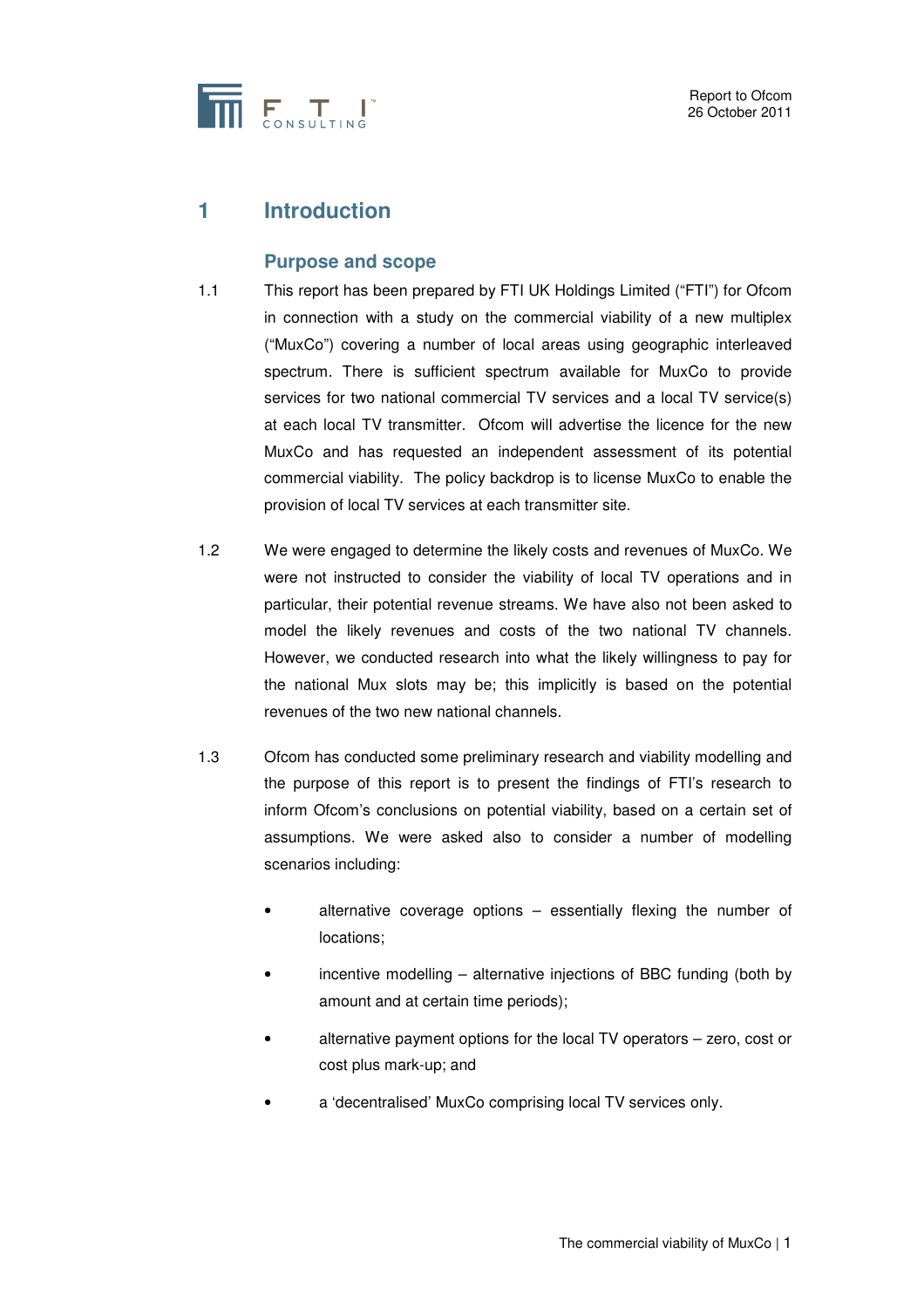

# **Context for the study**

# **Digital switch over ("DSO")**

- 1.4 By the end of 2012, all analogue TV services will have switched to digital transmission – digital switch over ("DSO"), following which there will be two distinct categories of spectrum available for other uses:
	- cleared spectrum representing the spectrum that is currently used for existing analogue services; and
	- interleaved spectrum or the capacity available within the spectrum after DSO. This spectrum can be used at a local level on a shared basis with terrestrial TV.
- 1.5 Ofcom's recommendations following its digital dividend review ("DDR") in December 2007 included:<sup>1</sup>
	- to award spectrum on a market led approach and provide flexibility to purchasers over the optimal use;
	- not to intervene to reserve spectrum except in a small number of awards; and
	- to auction geographic lots of interleaved spectrum (suitable for, but not reserved for local TV).
- 1.6 Since the review there have been a number of developments including, but not limited to, the decision by Ofcom to align the upper cleared band with the 800 MHz band identified for release by an increasing number of other European countries for mobile services. Ofcom is consulting on UHF to consider, amongst others, the options for the terms and conditions of the 600 MHz award that would be consistent with its longer term UHF framework.

### **600 MHz spectrum**

1.7 The most likely uses for the 600 MHz band (550 to 606 MHz) are DTT and mobile-broadband applications; Arqiva has been asked by Ofcom to provide

<sup>|&</sup>lt;br>1 "Digital dividend review – a statement on our approach to awarding the digital dividend", Ofcom, December 2007.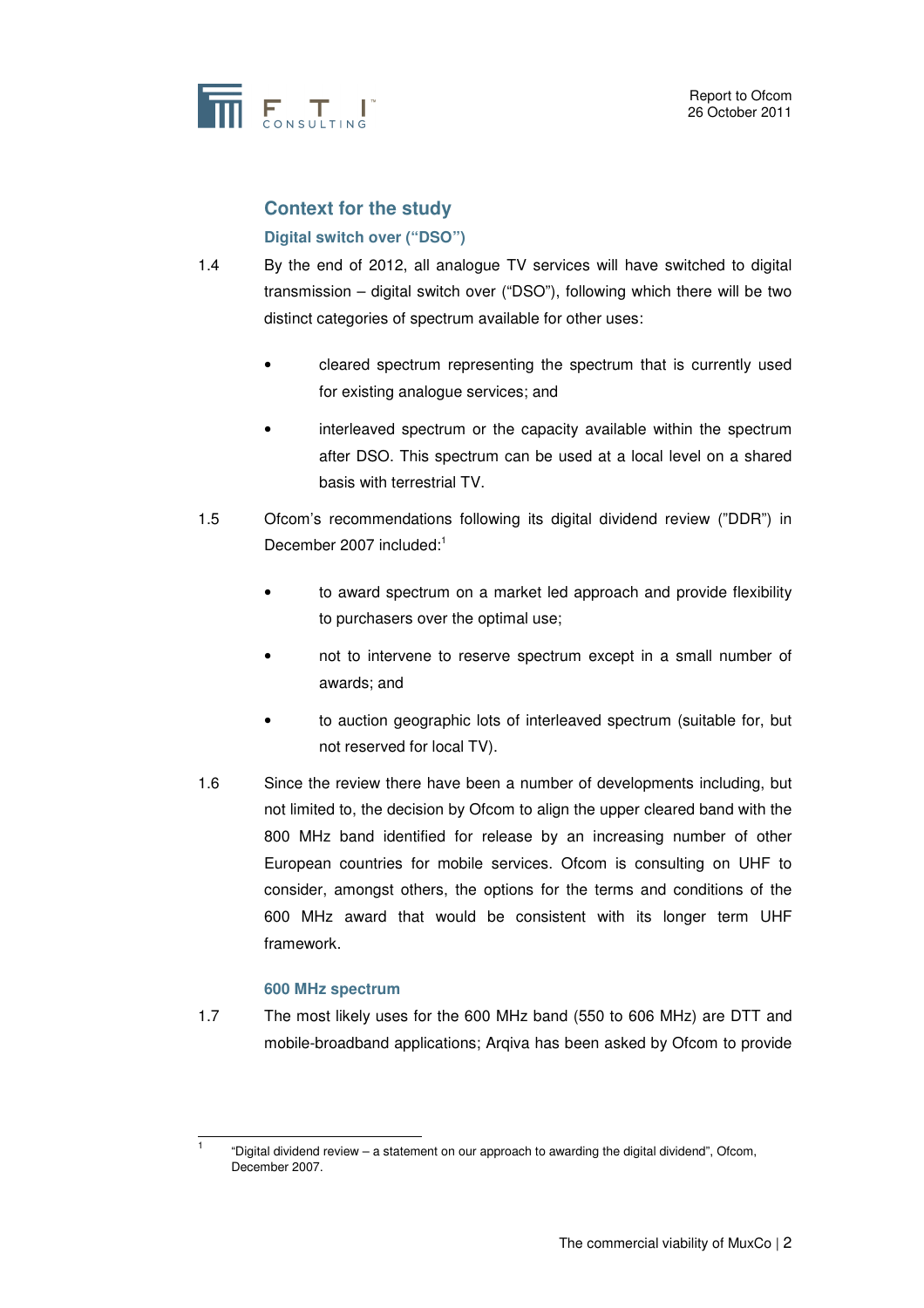

a reference offer for network access and managed transmission services for DTT by November 2011.<sup>2</sup>

- 1.8 The 600 MHz band will be cleared of all current uses by the end of 2012 and is likely to be available throughout most of the UK, covering most of the UK population. It is expected that new rights of use will commence soon after.
- 1.9 The award of the 600 MHz spectrum presents an issue that could affect the commercial viability of the proposed usage of the geographically interleaved ("GI") spectrum. As this spectrum will become available around the same time as the GI spectrum (that would cover only 50-60% of the UK population), this may dampen demand and lead to downward pressure on channel providers' willingness to pay for use of the channels, potentially affecting MuxCo's ability to generate revenues and hence its viability.

#### **The Secretary of State's policy for local TV**

- 1.10 The Secretary of State believes that the introduction of local TV will represent a step-change in the media market. Following the independent review by Nicholas Shott and his subsequent report in December 2010, a call by DCMS for expressions of interest from potential providers, a review of technical delivery options by Ofcom and the development of the local TV action plan, DCMS published its framework for local TV in July 2011.<sup>34</sup> The Secretary of State believes that the absence of sustainable local TV in the UK to date is something that can be addressed by targeted action by government and industry and has earmarked up to £25 million of funds from the BBC to pay for the project infrastructure. Additional funding of £15 million may be available for content.
- 1.11 Ofcom has undertaken further study to determine the most suitable mode of transmission for local TV and examined a number of possible approaches including:
	- satellite;
	- cable;

<sup>&</sup>lt;sup>2</sup> "Digital dividend: 600 MHz band and geographic interleaved spectrum", Ofcom, February 2010. 3

 <sup>&</sup>quot;Commercially viable local television in the UK", Nicholas Schott, December 2010.

<sup>4</sup> "A new framework for local TV in the UK", DCMS, July 2011.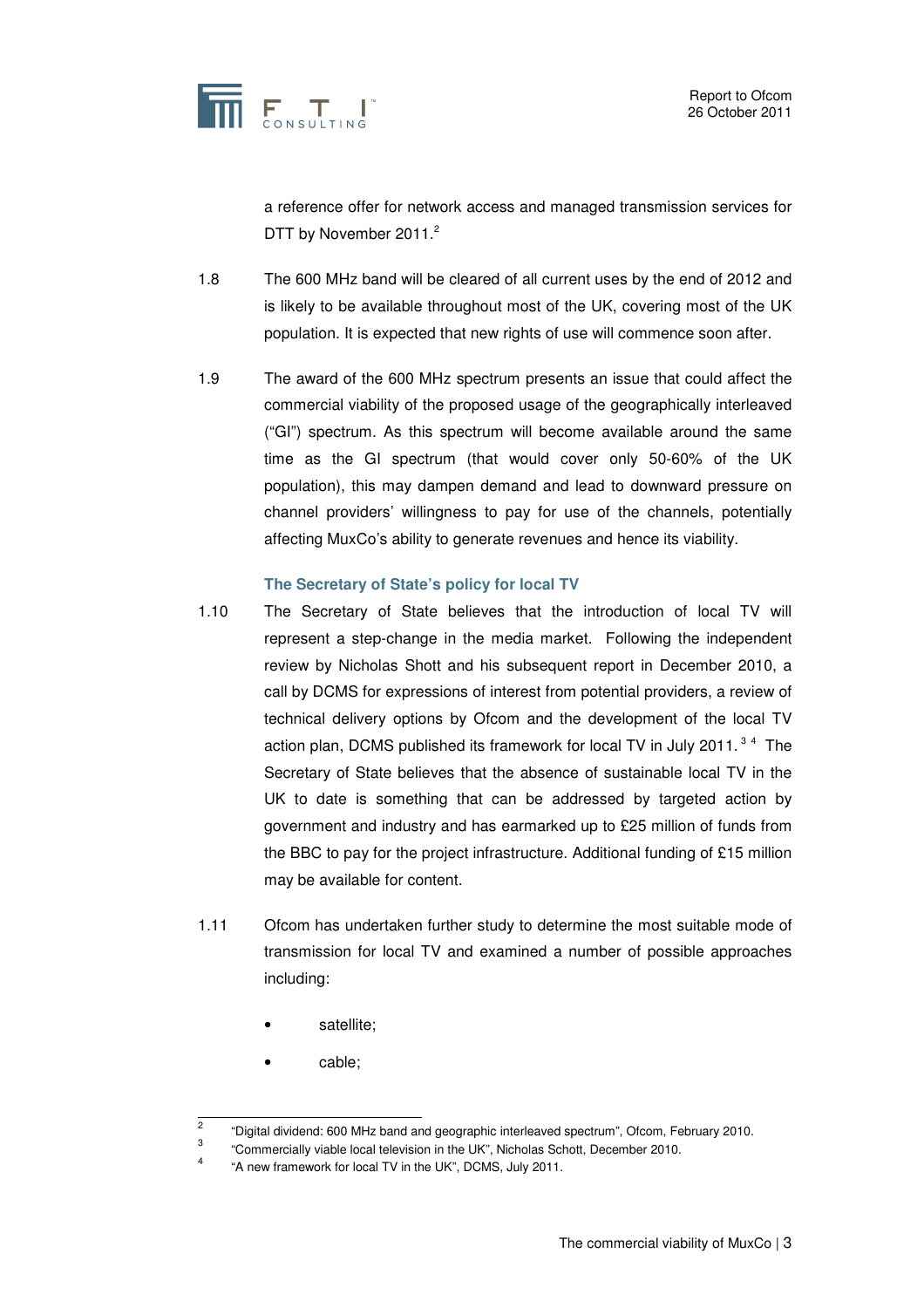

- broadband;
- carriage in an existing multiplex;
- carriage in a new multiplex in the 600 MHz band due to be released as part of the digital dividend; or
- GI spectrum on a new multiplex.
- 1.12 Government determined that the most appropriate mode of transmission is to utilise the GI spectrum, as this is likely to make best use of the available spectrum at the lowest cost. Under the proposal, it is envisaged that two national standard-definition channels would become available on a new multiplex, with the potential for a further local television channel(s) being transmitted from each transmitter site selected.<sup>5</sup>
- 1.13 Based on research, Ofcom has determined the likely locations of the transmitter sites and has compiled a shortlist of 65 locations, selected on the basis of technical and commercial feasibility.<sup>6</sup> In total, coverage will be around 50-60% of the UK population. In contrast, commercial DTT muxes potentially cover more than 90% of the UK population; PSB muxes potentially cover 98.5% of the population.
- 1.14 The awards for the use of the GI spectrum should be made by August 2013, and it is hoped that the spectrum will be available for use from the start of 2014. Licences would be awarded for twelve years from the start of 2014 to the end of  $2025$ .<sup>7</sup>

#### **The plan for local TV**

- 1.15 Based on government's policy decisions and the research conducted thus far, plans for local TV are currently as follows:
	- up to £25 million would be made available for capital upgrading of up to 65 transmitter sites to enable them to make use of the GI spectrum for broadcasting to DTT households. A remainder of this may be made available to cover operating expenses of MuxCo in the

 5 At some transmitter sites, e.g. Winter Hill, it is possible to configure more than one local TV channel. 6 The proposed locations, including the potential maximum population coverage and our calculated

adjusted population coverage are set out in Appendix 2. 7

Based on discussions with Ofcom.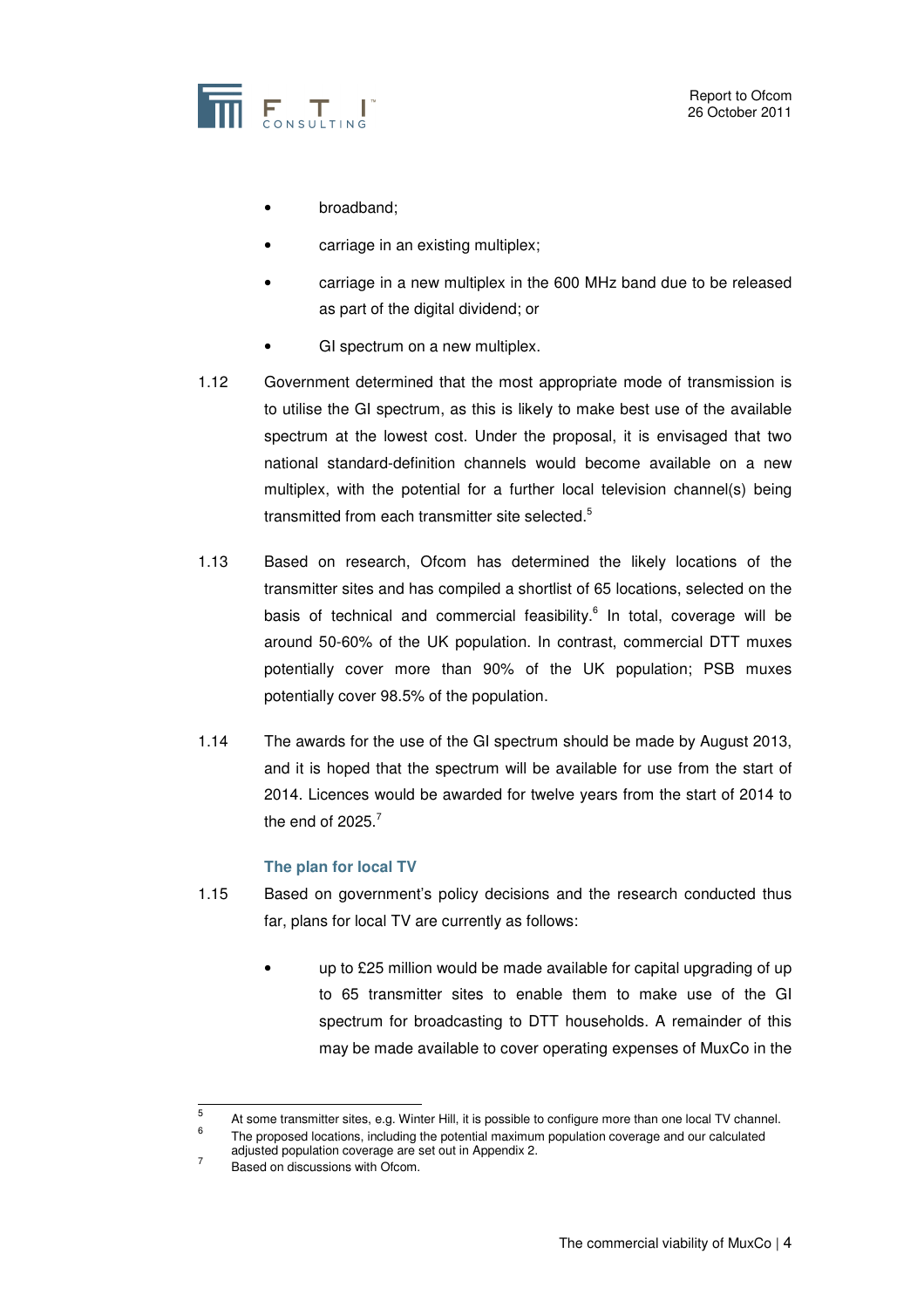

first years of its operations, but in any case must be spent by 2017 at the latest;

- two standard definition (quasi-)national channels could be broadcast to the population covered by the transmitter sites;
- at each viable transmitter site, there would also be a slot reserved for a local television station;
- a new national multiplex would be set up to carry the three channel slots and the operation of this multiplex would be licensed via a beauty parade;
- the local television station would be given high EPG prominence, most likely channel 8 on Freeview; and
- the two national channels would not be given a high EPG prominence, and would likely appear at page 8 of the EPG.

### **The role of MuxCo**

- 1.16 It is envisaged that MuxCo will cover all of the services from the receiving of television signal from each of the channels to transmission of this from the economically viable transmitter sites as follows:
	- the two national channel providers will provide MuxCo with a signal of a suitable quality for combining (also known as "multiplexing"). The costs of the provision of suitable quality signal will be borne by the channel providers, not MuxCo;
	- the signals will then be combined with a dummy slot for the local TV service (to be inserted later) into a single stream for distribution;
	- the multiplex signal will then require distribution to each viable transmitter either by fibre by or satellite. As we explain in Section 3, we consider that satellite is likely to be the cheapest and hence most likely option;
	- the satellite feed will then be de-multiplexed, the dummy slot removed, the local TV stream broadcast directly to the transmitter site will be inserted and the signal recombined; and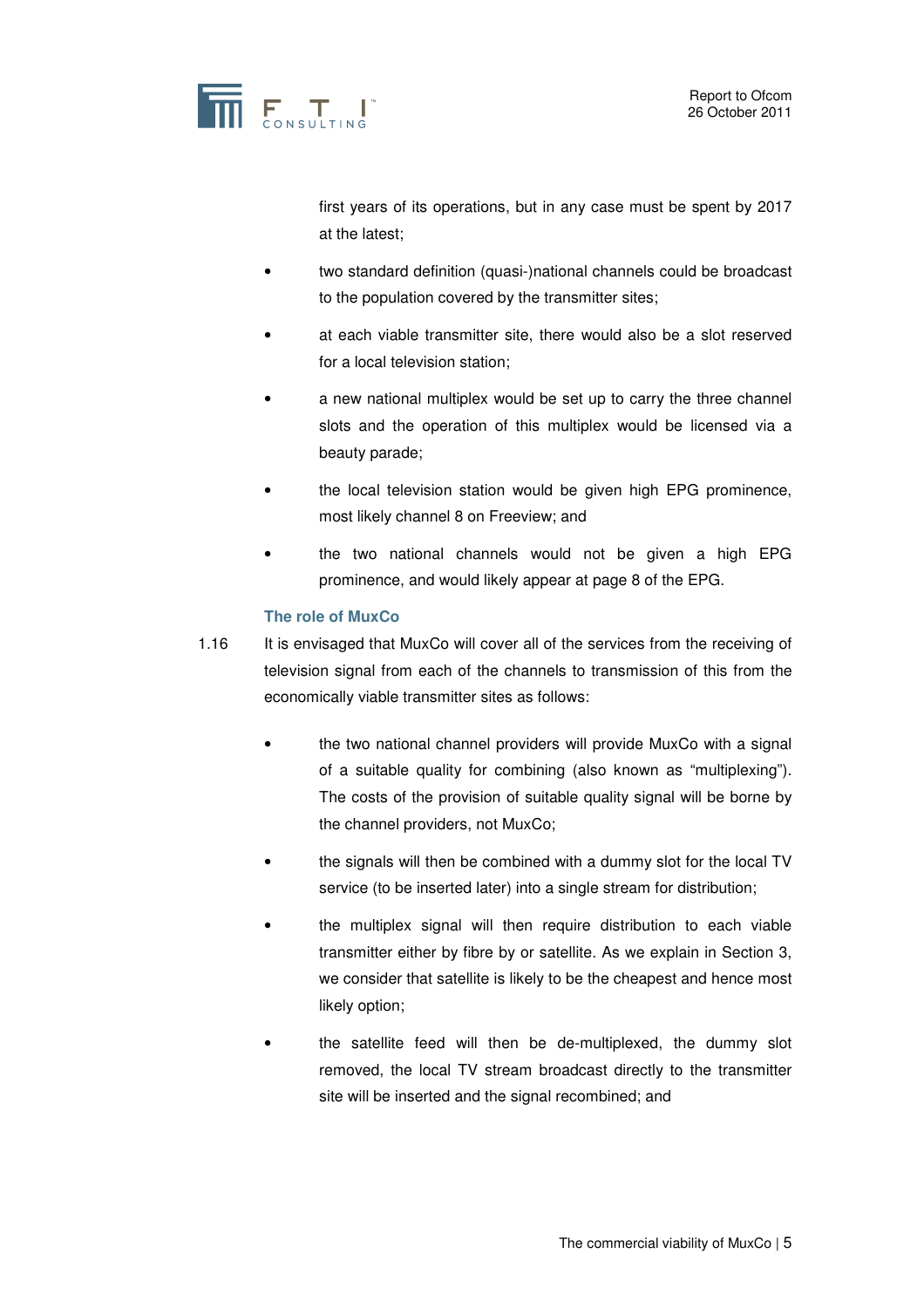

• the signal will then be broadcast from each viable transmitter to the surrounding area using GI spectrum to minimise any interference with existing spectrum users.

# **Our role and approach**

- 1.17 We have thus been engaged by Ofcom to determine whether it is likely that the new MuxCo will be a viable business, given the likely costs that it will incur in its service provision, and the likely revenues that it will be able to generate given the level of population that can be covered.
- 1.18 In carrying out this assignment, we examined the following issues:
	- Potential MuxCo supply chain costs including the cost of the kit and operations, the procurement of distribution (or uplinking) and managed transmission services, network access costs, local multiplexing costs, SI services and local distribution costs.
	- Potential MuxCo revenues the revenues that MuxCo would receive from national channel providers, based on estimates provided in the press and corroborated by discussions with a number of sector stakeholders.<sup>8</sup>
- 1.19 In conducting our work we have not considered whether there would be in practice any commercial interest in bidding for MuxCo nor have we identified who the potential bidders may be.
- 1.20 Our approach comprised:
	- Information gathering comprising desk research, data collection and interviews with a number of stakeholders;
	- Modelling  $-$  we compiled a profit and loss model of the potential MuxCo business. This is underpinned by a bottom-up cost model covering each transmitter and the overheads for MuxCo together with estimates of MuxCo's potential revenues; and

 8 We also compiled a bottom-up model to estimate TV advertising revenue based on population coverage, TV advertising revenue per head and potential TV viewing shares of the national channels. This was used to check the reasonableness of our "top-down" assumptions.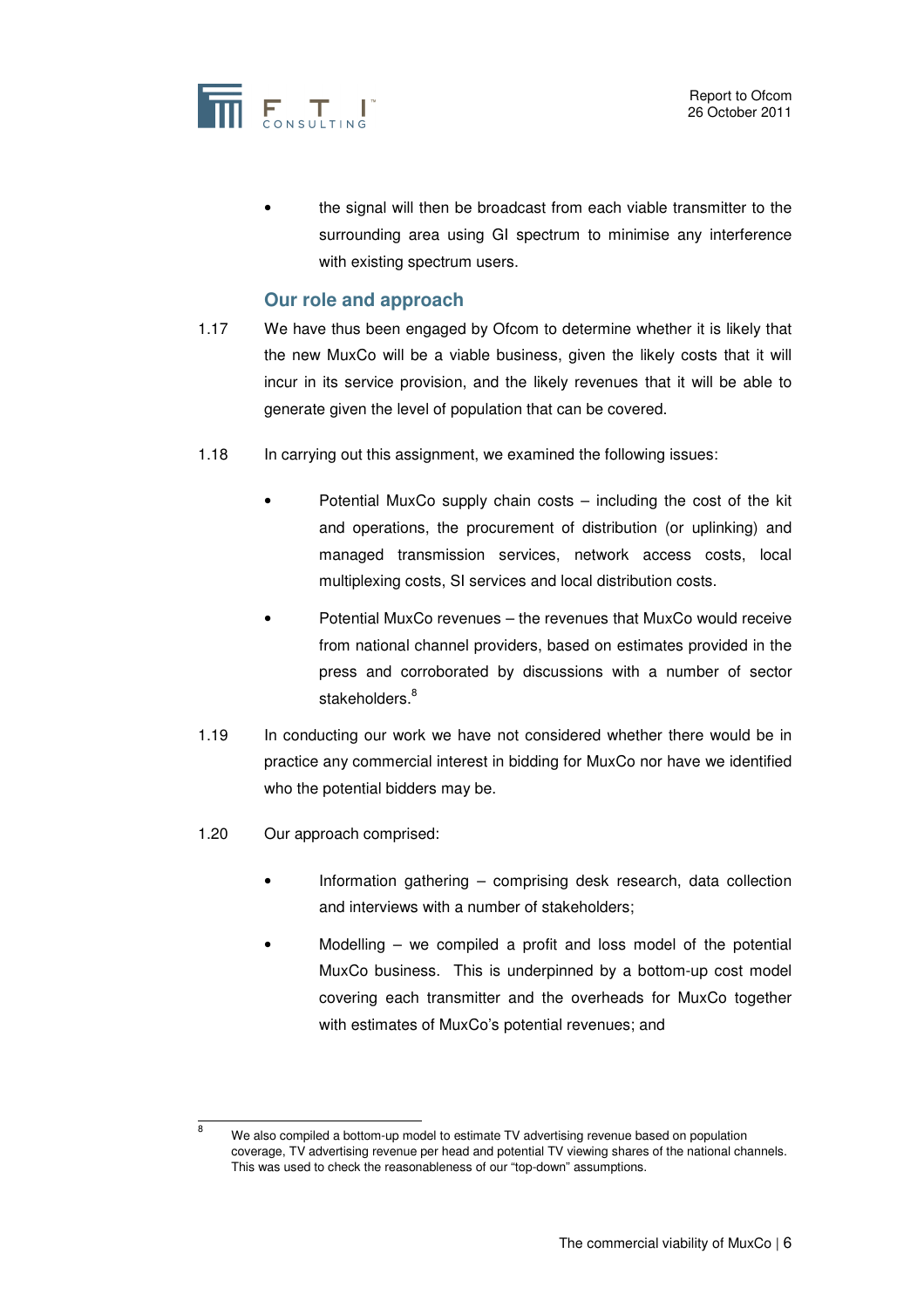

- Scenario analysis we conducted a number of scenarios in respect of costs, revenues, payments by local TV companies and possible cash injections for MuxCo's capital expenditure.
- 1.21 Our work was principally conducted between 20 September 2011 and 6 October 2011.

### **Preparation and use of this report**

- 1.22 The information presented in this report has not been subject to independent audit or verification by FTI. We reserve the right to reconsider any opinions in this report in light of additional information that may be made available to us in the future.
- 1.23 We understand that this report may be made available to interested stakeholders including government. It has been prepared solely for use in this matter. This report should not be used, reproduced or circulated for any other purpose, in whole or in part, without our prior written consent. FTI accepts no responsibility to third parties for breaches of this obligation nor for any opinions expressed or information included within this report.

### **Sources of information**

- 1.24 In compiling this report we drew on information from a wide range of sources including academic papers, consultancy reports, government policy papers, Ofcom studies, the press and stakeholder consultations. Sources are referenced throughout the report and a list of principal documents consulted is contained in Appendix 1.
- 1.25 Stakeholders consulted included Ofcom broadcast transmission and spectrum experts, commercial providers of uplinking services, procurers of multiplex services, an independent broadcast transmission expert, and five stakeholders from the media sector with commercial expertise in pay TV channels, free-to-air TV channels and Freeview multiplex slots.

# **Content of this report**

- 1.26 The remainder of this report is structured as follows:
	- Section 2 provides a summary of conclusions;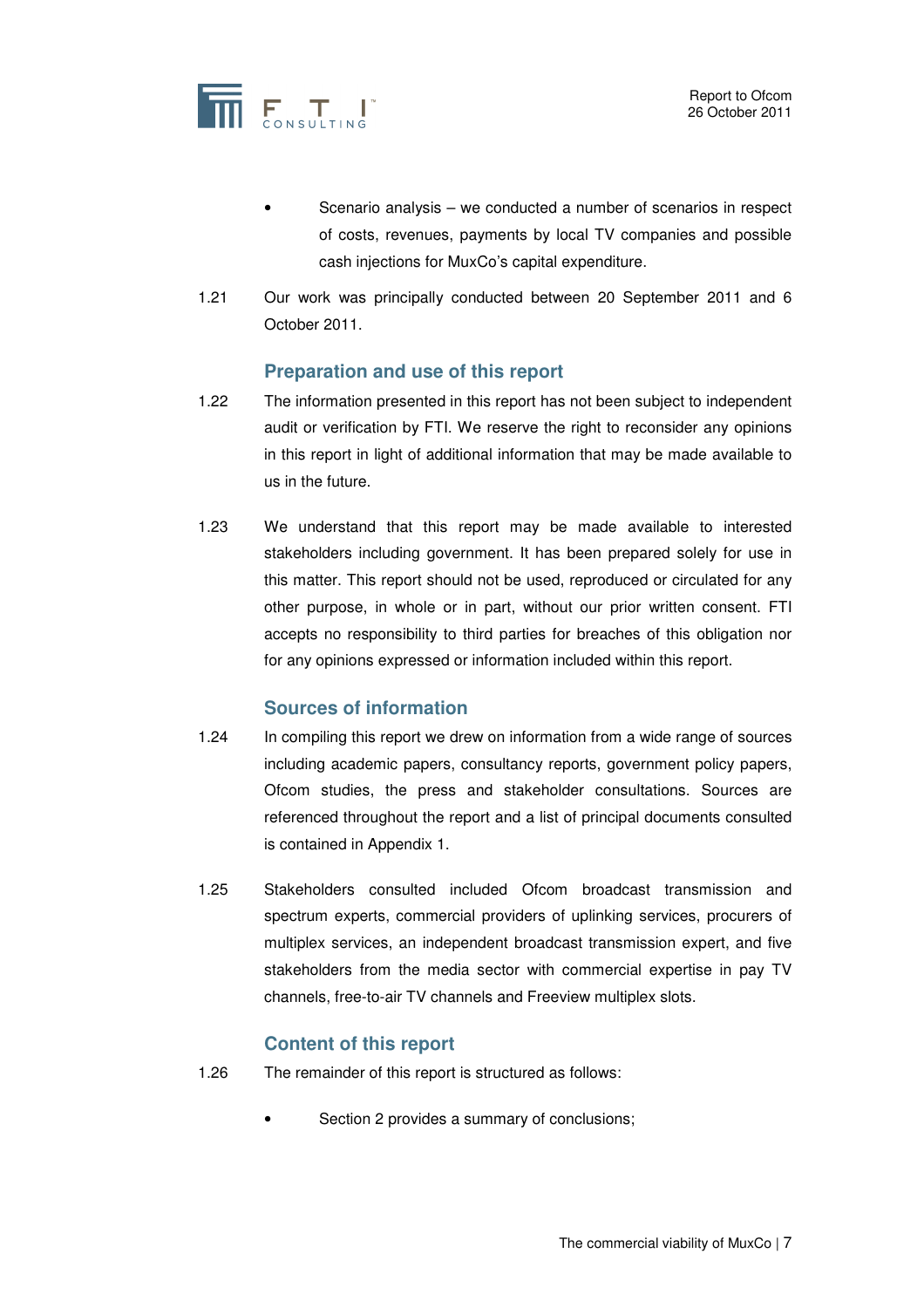

- Section 3 discusses key modelling inputs and our principal assumption; and
- Section 4 discusses the outputs from our model.
- 1.27 Additionally, there are four appendices attached covering:
	- information sources;
	- population coverage of each transmitter;
	- TV viewing data; and
	- Ofcom's specification for the study.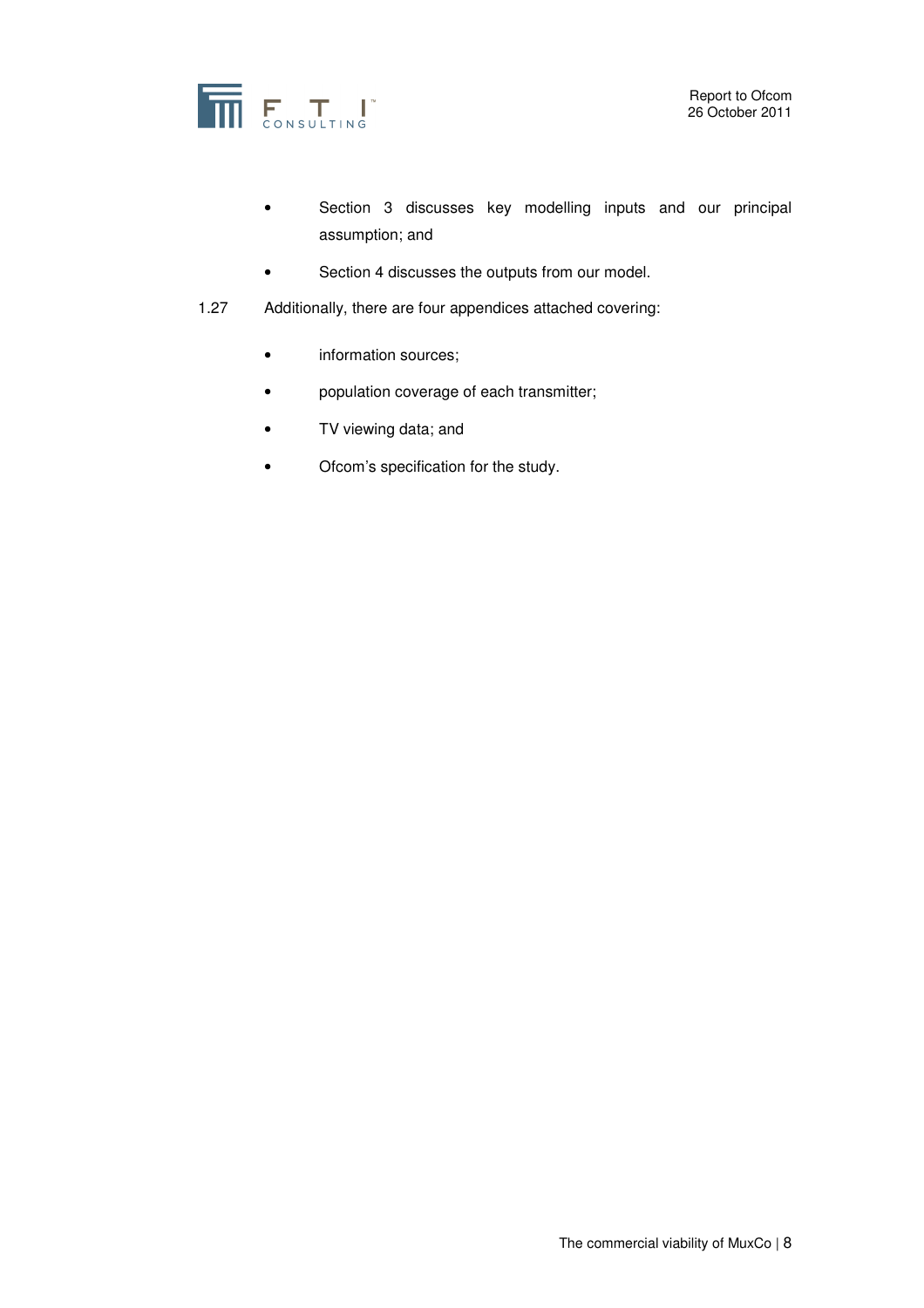

# **2 Summary of conclusions**

### **Introduction**

- 2.1 In this section, we set out our overall conclusions on the viability of MuxCo based on the outputs of the model we developed. Our cost modelling approach is based on estimates of operating a three channel national multiplex together with the costs for each of the relevant transmitter. MuxCo's revenue prospects have been based on:
	- a top-down approach based on press searches augmented with stakeholder discussions on the most likely channel genres and indicative willingness to pay for up to 50%-60% coverage; and
	- a 'test' of how reasonable these are based on potential advertising revenues per channel per transmitter based on plausible assumptions in respect of channel shares and DTT coverage of primary and additional sets.
- 2.2 We conducted several scenarios to ascertain the impact of varying costs, revenues, payments by local TV companies and the effect of injecting the funding available from the BBC. The scenarios enabled us to identify under what conditions MuxCo would appear potentially to be viable during the period of its licence, all other things equal. We additionally considered a scenario whereby MuxCo provided local services only.

### **Key risks**

- 2.3 Although our modelling indicates that under certain scenarios MuxCo appears to be viable, we consider that there are several significant risks associated with the proposed venture.
- 2.4 First we note that all projections are subject to risk and uncertainty. Such risk and uncertainty increases the further in the future projections are made. In particular, we know that absent general economic changes, the media and communications sectors are particularly difficult to project owing to potentially further massive changes in technology and consumer preferences.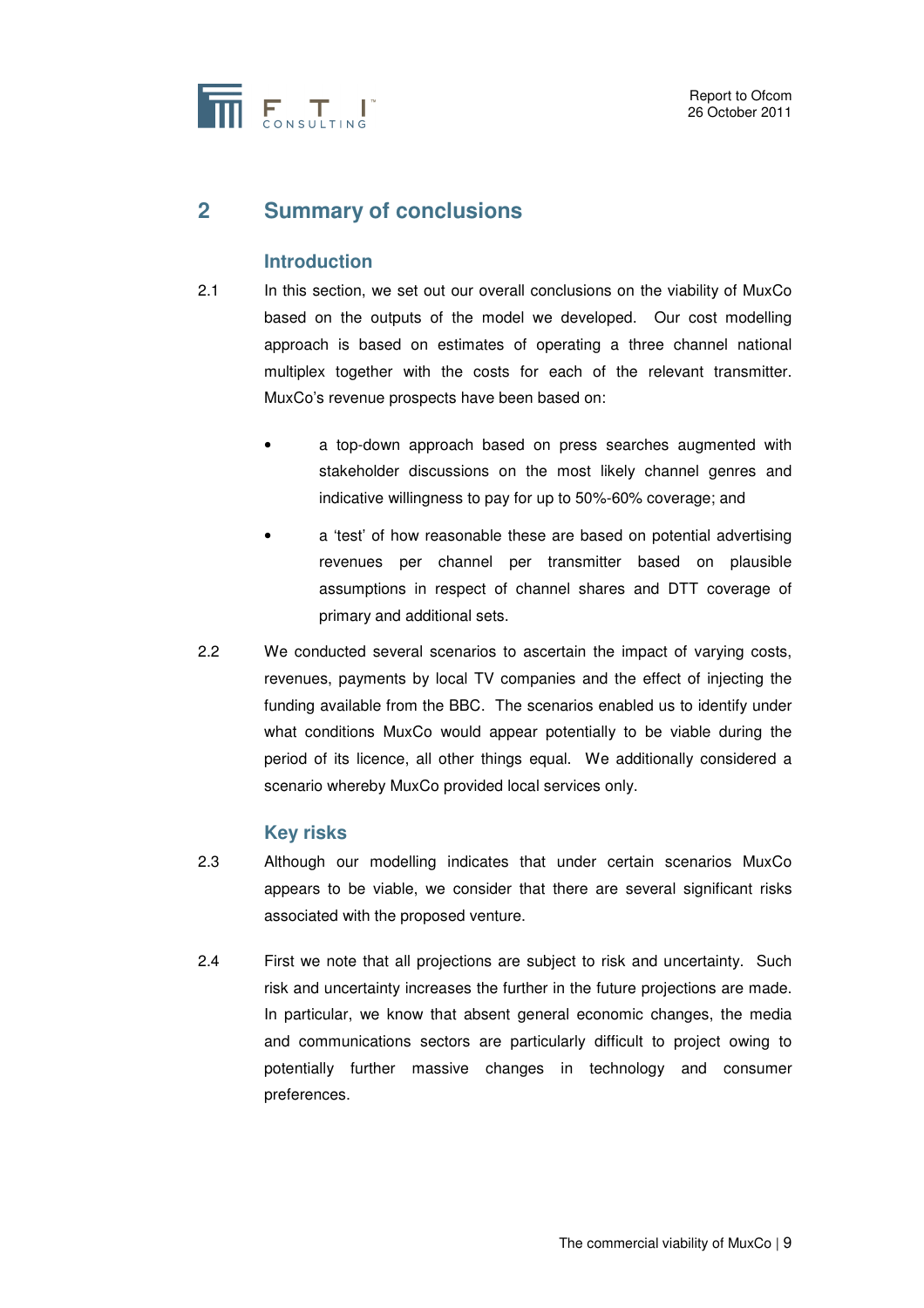

- 2.5 Our model implicitly assumes that TV consumption using DTT remains pretty similar to today and that there are no further global financial crises and/or significant and prolonged recessions in the UK.
- 2.6 If on the other hand the state of the UK economy deteriorates significantly to 2014 and beyond, if growth remains sluggish, or the UK slips back into recession, it is likely that there would be further downward pressure on the price that a channel provider would be willing to pay for a Freeview slot using the GI spectrum.
- 2.7 There would be similar effects if IPTV became consumers' most favoured mode of TV reception. Other technological changes or improvements between now and 2014 or thereafter could significantly affect the profitability of MuxCo.
- 2.8 We note below other risks to the viability of MuxCo.
	- We assume that prices do not vary significantly by 2014 or thereafter. Any significant inflation in operating or capital costs may threaten viability and the proposed BBC funding may not be sufficient under some scenarios.
	- It is possible that the proposed BBC funding may only be used for capital expenditure i.e. it cannot be used to meet operating expenses of MuxCo. This would effectively rule out some of the scenarios we investigated.
	- We assume in our model that the demand for the national slots remains consistent during the twelve year licence period and that channel providers are able to pay the projected charges to MuxCo for carriage. Given that only two (quasi-) national channels will be carried on MuxCo, this is a risky business venture. MuxCo's viability would be affected significantly should a single channel fail, leaving a vacant slot, even for a short time.
	- There is a significant risk that the availability of alternative superior (in coverage) and significant (in quantity) Mux capacity from the 600 MHz band at the same time as the GI spectrum could significantly devalue the GI spectrum.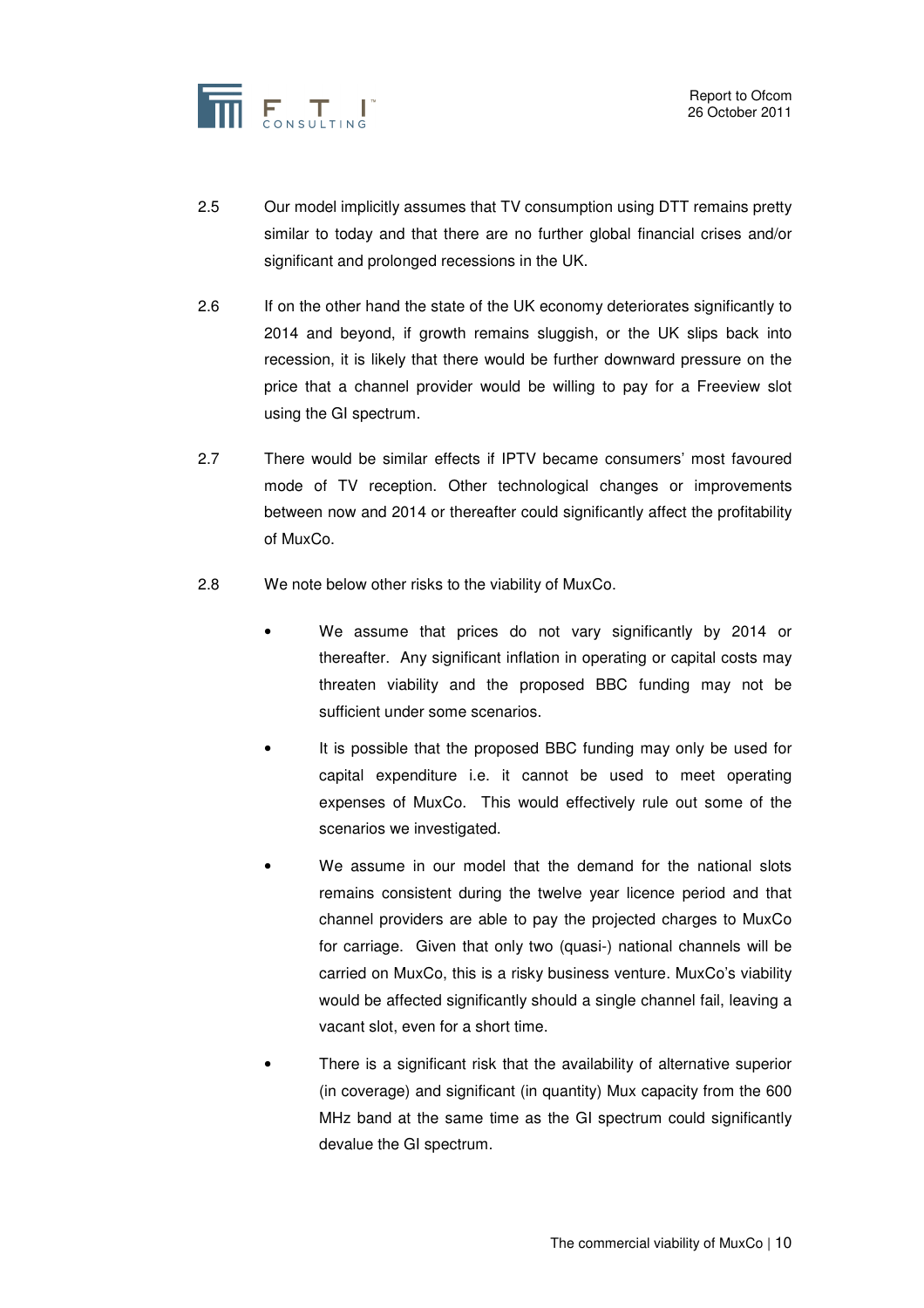

- There may be downwards price pressure on Freeview slots from competitor distributors, affecting especially GI spectrum slots.
- The cost assumptions in our model are based on a Mux provision solution that is a minimum or "off the shelf" specification for each site. In reality, it is entirely plausible that this standard specification might not be suitable at all sites and it is possible that more expensive equipment will be required.
- In practice, not all transmitter sites may be feasible due to lack of transmitter space, or due to potential interference. If this occurred at some of the larger sites, there may be a material impact on profitability.
- Any cost overrun on roll out (for example unseasonal weather during a summer) might affect the viability of MuxCo.
- The basis of our cost specification is incremental to that experienced by current incumbents, based on the costs we understand a current Mux operator would pay. In the event that a current Mux operator would not want to bid for the MuxCo licence, then there would be likely to be significantly increased costs to set up MuxCo as a new entrant operator.
- 2.9 We note that we did not have discussions with commercial Muxes to determine their appetite for running MuxCo as these were beyond the scope of our work.

# **Principal findings**

- 2.10 In this section we set out the principal findings of the modelling and scenario analysis we conducted.
- 2.11 We based our analysis on what we consider to be the most likely revenue and operating cost assumptions. Ofcom may consider that higher or lower revenue or cost metrics should be assumed; we have built functionality to vary these into the MuxCo model.
- 2.12 Based on the scenarios we conducted, our conclusions follow. Scenarios referenced are described in Section 4: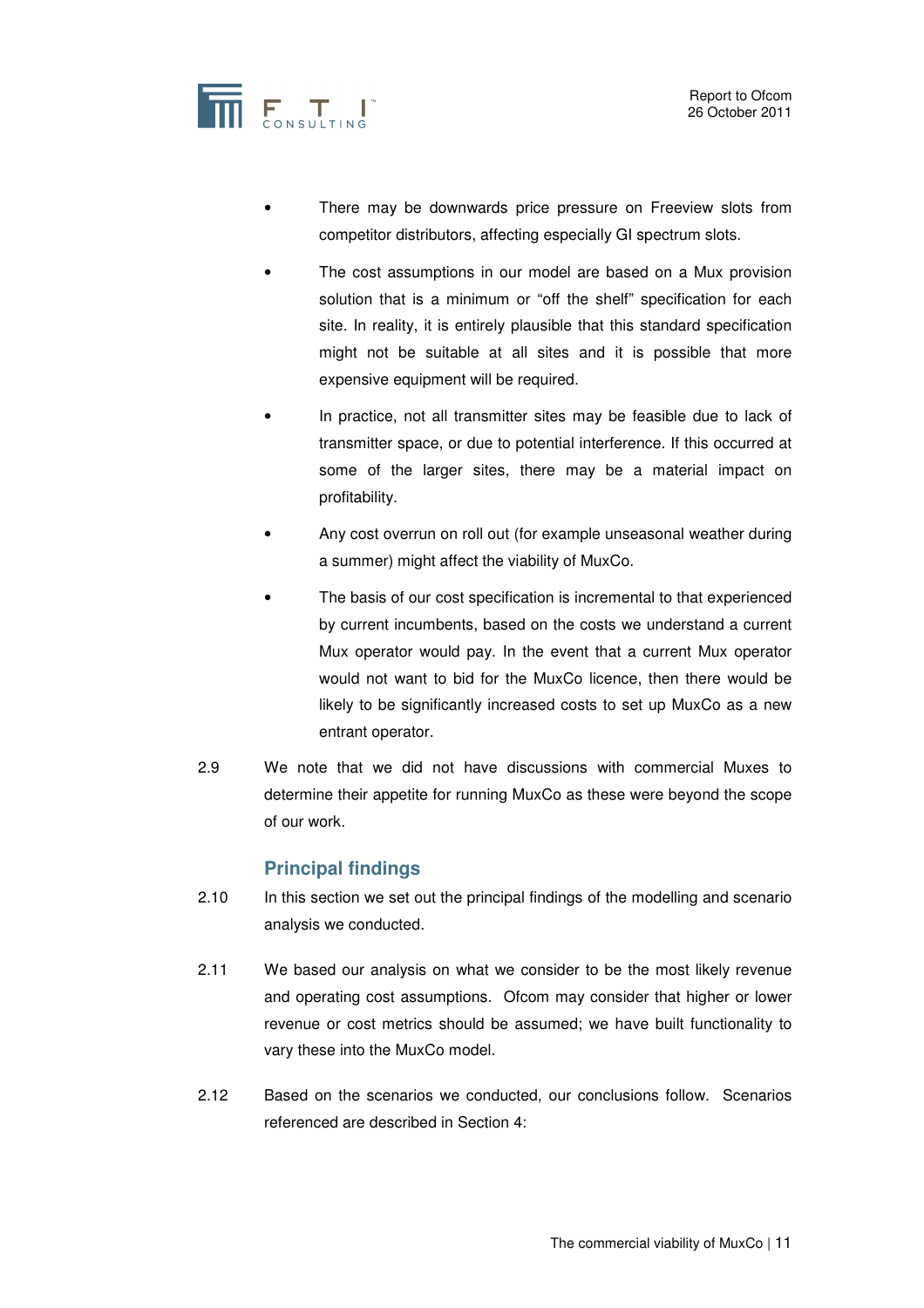

- it does not appear that MuxCo would be a viable commercial business in the absence of BBC money for transmission capital expenditure (see scenarios 1 and 2);
- if the BBC funding is used to pay for transmission infrastructure, then MuxCo could operate as a not for profit entity under base case revenue and cost assumptions (see scenario 3);
- if the £25 million BBC funding can also be used to pay for a cash surplus in the years 2014 to 2016, then rollout could be extended to all 65 sites if MuxCo operates as a not for profit entity. However under high cost assumptions local TV stations would need to make a contribution towards site operating costs (see scenario 4);
- if MuxCo decides to take the commercial decision to spend a larger sum on transmission infrastructure to boost population coverage, then under base case revenue and operating cost assumptions, MuxCo would be able to roll out to up to 25 transmitter sites if local stations make a contribution towards site operating costs (scenario 5); and
- if we assume a stripped down MuxCo with no national channels and 65 sites could be covered, there would be no costs for national multiplexing and distribution. Local TV stations would have to pay the full amount towards the site operating costs as commensurately there would be no revenues from national channels. This would cost each local TV station approximately £31,000 per annum on average. If some small central costs are also included then this would rise to £37,000 per annum (scenario 6).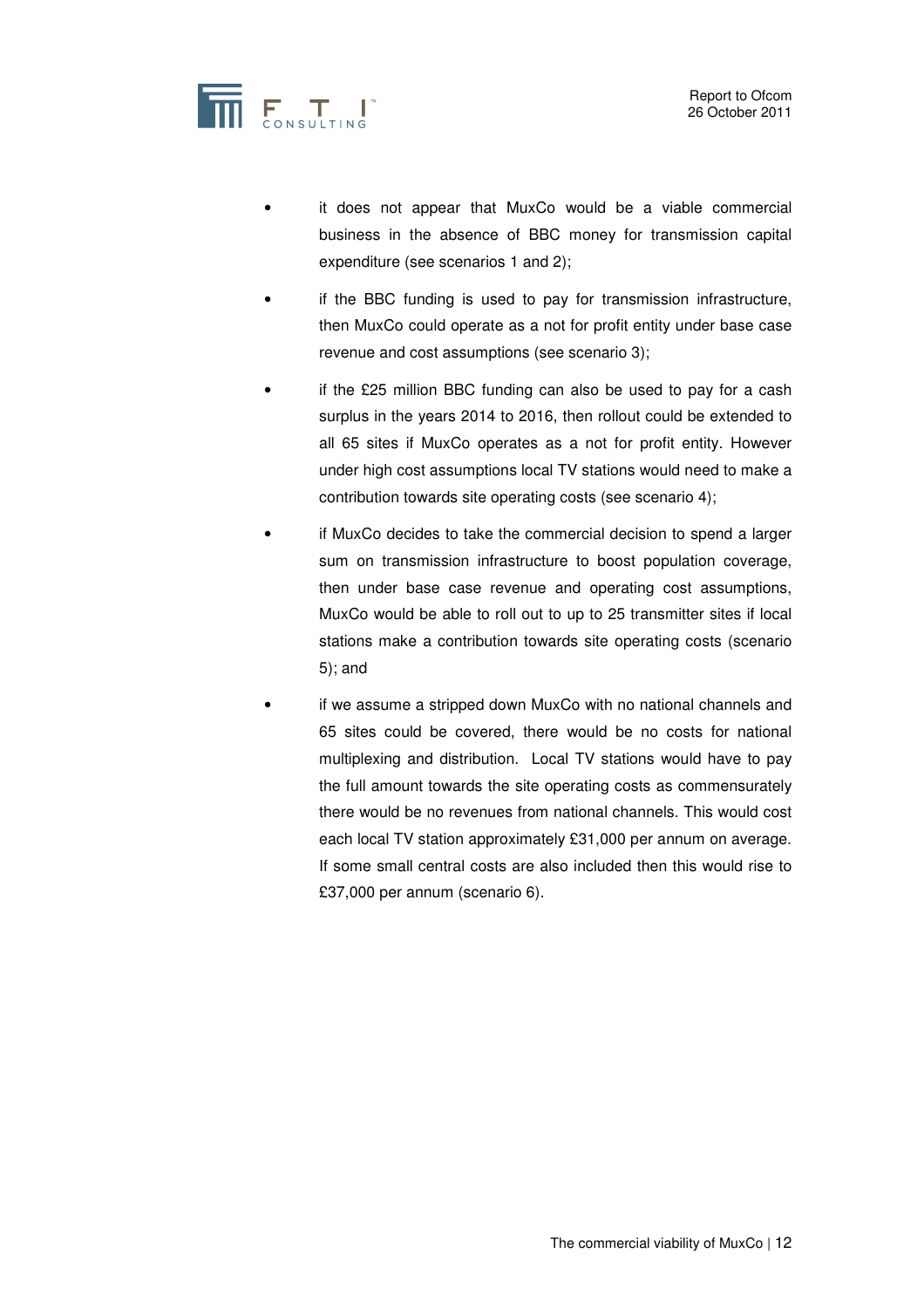

# **3 Modelling approach**

# **Introduction**

- 3.1 In this section we discuss our approach to the modelling exercise and the principal assumptions we adopted in respect of the costs and revenues that MuxCo is likely to experience during a twelve year licence period. The model has been developed to focus on the likely costs and revenues of MuxCo alone i.e. we have not investigated the potential viability of the national or local TV services.
- 3.2 We assume that MuxCo will roll-out coverage as widely as it makes commercial sense to do so. In practice, this may not fulfil the government's policy proposals for local TV. We therefore developed a sufficiently flexible model to investigate a number of policy scenarios. These include:
	- alternative coverage options;
	- incentive modelling of the BBC funding or its absence;
	- alternative payment options by local TV operators  $-$  zero, cost or cost mark-up; and
	- a 'decentralised' MuxCo comprising local TV services only.<sup>9</sup>
- 3.3 We note that in respect of payments by local TV operators, we have considered these on a cost-reflective basis only, that is, literally the operating costs that are incurred for the full service at each transmitter. An alternative approach would be to set charges that are not cost-reflective – the more lucrative sites could pay relatively high costs so as to crosssubsidise the less lucrative sites. Charges could be based on potential revenues, for example. Such methods of charging are for the government to determine and we have not considered them further in this report.

# **Data sources and principal assumptions Comments on the data obtained**

3.4 We obtained cost and revenue data based on discussions with Ofcom, broadcasting professionals, service providers, an independent expert in

 9 Cost refers to one-third of site specific operating costs, cost plus refers to one-third of site specific costs plus an additional mark-up. In this case we have assumed a 10% mark-up to be an appropriate assumption.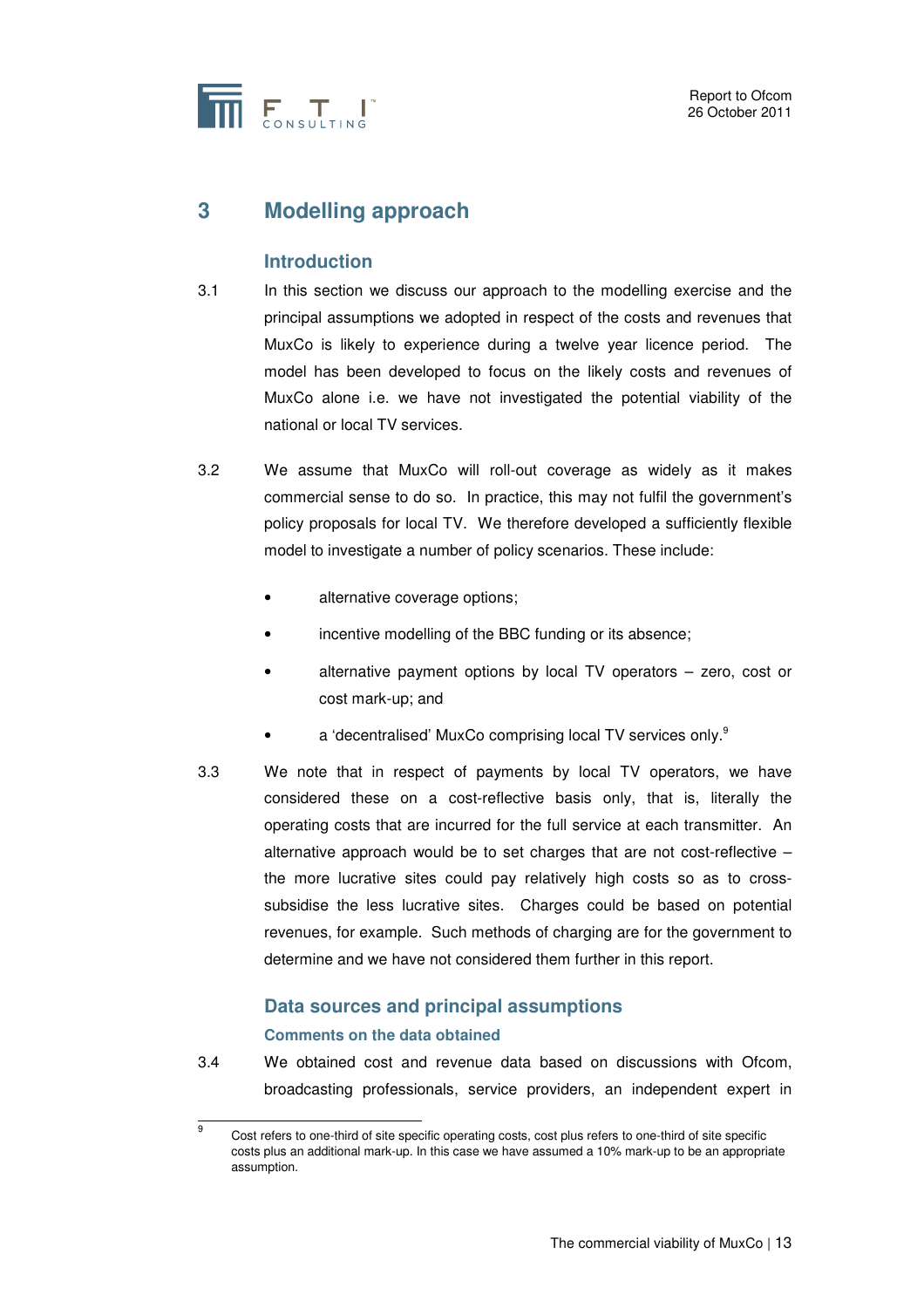

broadcast transmission services, FTI consultants with expertise in broadcasting and multiplexing, and desk research. We discussed our input assumptions with technical experts at Ofcom who consider that our input assumptions appear to be reasonable.

#### **Cost assumptions**

- 3.5 It is important to note that we based our cost assumptions on a number of simple assumptions. For example, it may not be technologically feasible to build out to all sites due to unexpected local interference or there may not be sufficient space for the required transmitter at particular transmitter sites; however we have assumed a relatively standard specification at each site. We also based costs on data that are available to us given current market conditions. We have made no assumptions on, for example, the price of electricity in 2014 and whether in real terms this would be significantly higher.
- 3.6 Contemporaneous with the roll out of the proposed local TV services, there will be roll out of infrastructure for the 600 MHz band of channels. This could affect the roll out of the local TV infrastructure as well as leading to fewer sites becoming available. In addition, the increased number of channels that will become available at approximately 90% coverage could have a significant impact on the price that a broadcast provider would be willing to pay to roll out to 50-60% of the population. We have not made any assumptions as to what this impact may be.
- 3.7 We have also not considered the likelihood that satellite subscriptions will continue to grow, and that there may be fewer primary Freeview viewers in 2014, which may put further downward pressure on the price that a third party would be willing to pay for a channel slot.
- 3.8 Such risks are likely to affect the decision as to the formation of MuxCo will be a viable operation, even with the potential £25 million capital injection from the BBC. Any potential MuxCo operator would thus need to perform detailed commercial and technical due diligence together with extensive modelling based on more contemporaneous technological, cost and revenue data, to inform the decision on whether to bid for the MuxCo licence.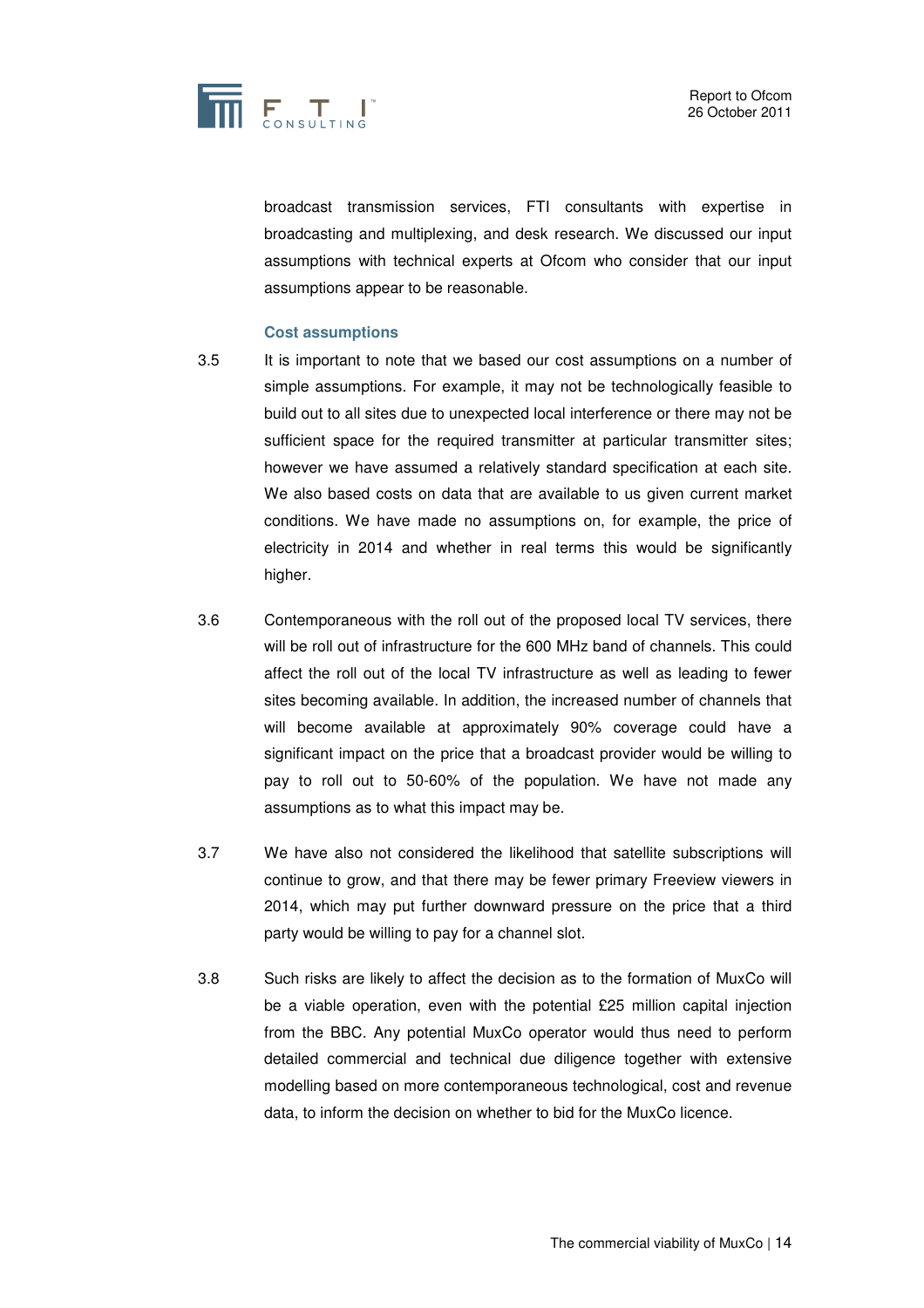

#### **Determination of potentially viable sites**

- 3.9 The model determines which transmitter locations would be commercially viable given the likely revenues and costs (i.e. the costs of transmission and operations at each transmission location) specific to each site. This assumption is based on whether a transmitter location will provide a contribution towards the central operating costs of MuxCo (i.e. overheads, the operation of the central multiplexing equipment, distribution costs etc).
- 3.10 If the costs of operating the transmitter exceed the likely revenues based on the local population that is covered, then, absent any external incentive, such as the £25 million capital available, MuxCo would not roll out to that site. Transmitter sites that would be able to contribute to the central costs of MuxCo are termed 'potentially viable sites' in this report. We use the term 'potentially' because although these sites might be able to make a contribution towards central costs, they collectively may not generate sufficient revenues to cover all the central costs. While on a standalone, i.e. site by site basis, the transmitters might be profitable, once overheads and central costs are added in, they may not be.
- 3.11 Once the number of viable sites is determined, the total revenues and costs based on the input assumptions are calculated. If these lead to a positive net present value ("NPV"), then we assume that MuxCo would roll out to that number of sites. However, as discussed above, it is possible that profitable sites might not be able to cover all central costs, and the NPV could be negative. In this case, MuxCo would not be viable.

#### **MuxCo revenues from national channels**

- 3.12 We estimated revenues from national channels based on discussions with broadcasting professionals and service providers in conjunction with desk research to identify the 'going rate' for commercial slots on Freeview. Our stakeholder discussions indicate that for 50%-60% coverage, a channel operator may be willing to pay approximately 50% of the price for a channel slot with nationwide coverage.
- 3.13 We also tested these estimates with a bottom-up estimation of advertising revenue based on the likely viewing share of the two national channels.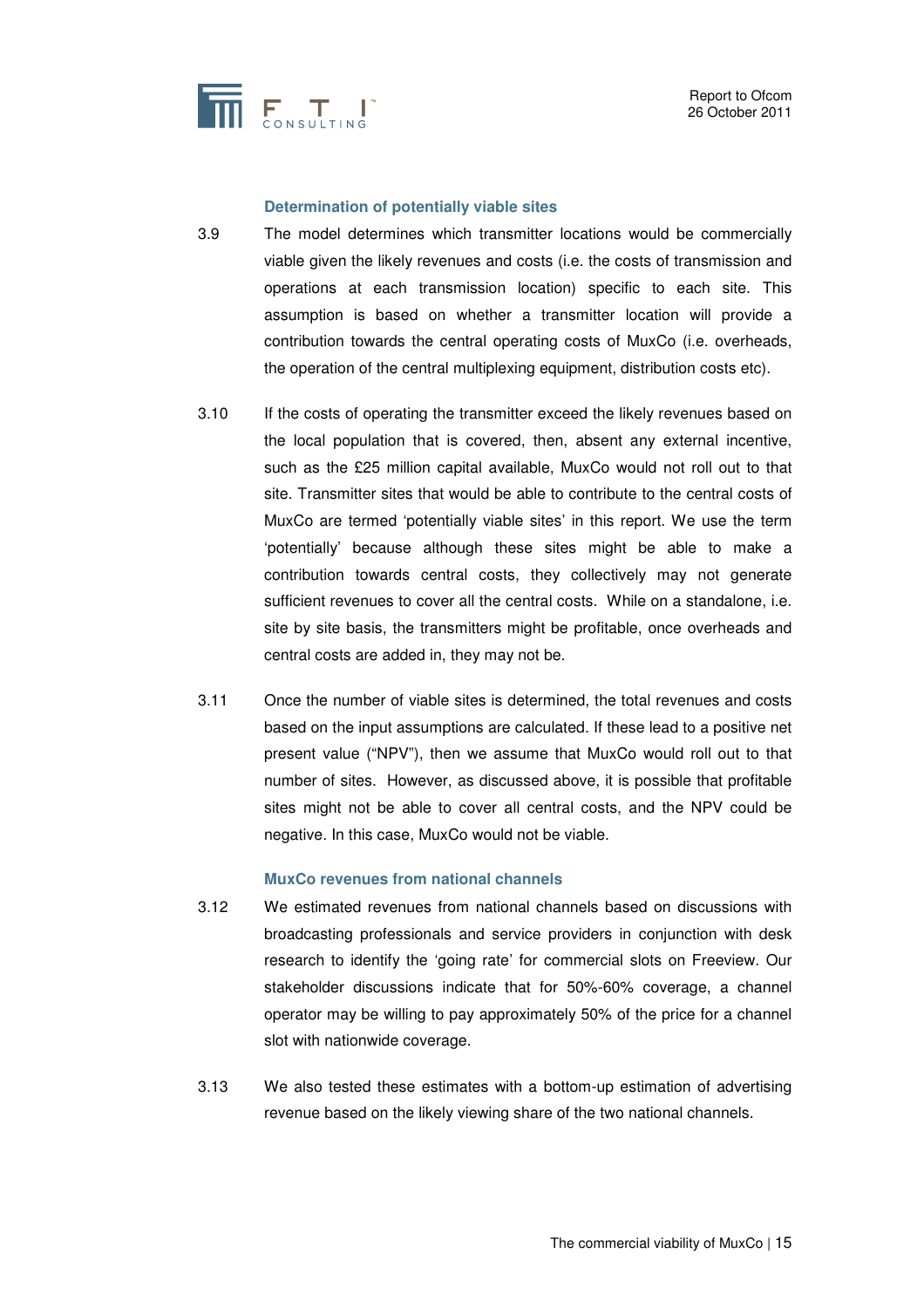

- 3.14 Based on our stakeholder discussions, we consider it unlikely that any of the major terrestrial broadcasters (i.e., the BBC, ITV, C4, and C5) would be interested in bidding for the GI slots.
- 3.15 Also based on the stakeholder discussions, we consider that the demand for the slots would not come from general entertainment channels as these most definitely require 90% coverage. Similarly, for pay TV channels, the 50%-60% coverage would not be a compelling offer. It would, for example be too complex to market.<sup>10</sup> That said, one of the experts we consulted suggested that BT Vision may use the slot to augment its IPTV pay offerings that are not universally available. We have not, however, sought to explore further whether such a suggestion is a realistic one.
- 3.16 Possible other candidate genres for a channel slot could include a timeshifted channel, or that a channel might enter for non-commercial reasons (such as a foreign news channel). Other possibilities include shopping and music channels. It may also be possible to price-differentiate the slots by time of day.
- 3.17 Based on the discussions we had, we understand that a shopping channel is potentially the favoured candidate as Freeview viewers are less exposed to shopping channels than are pay TV subscribers who receive around 30 channels. The propensity to buy from shopping channels in DTT households appears to be greater than in pay TV households. However, we have been unable to identify an appropriate revenue model for such channels so our assumptions on the revenue per channel for MuxCo are based on our understanding of the 'going rate' for Freeview slots (appropriately discounted for the lack of coverage) together with the advertising revenue estimates from our bottom-up model.
- 3.18 We understand from our discussions with industry professionals that currently Freeview slots with national coverage are selling for between £3 million and £4 million per year. This represents a marked decrease from the prices of £10 million purportedly paid by some channel providers around 2005, which we understand may be worth approximately £6 million today. Thus the market value of Freeview slots has declined and the addition of

 $\overline{10}$ The pay TV channel would be marketed as available on Freeview but only in certain areas.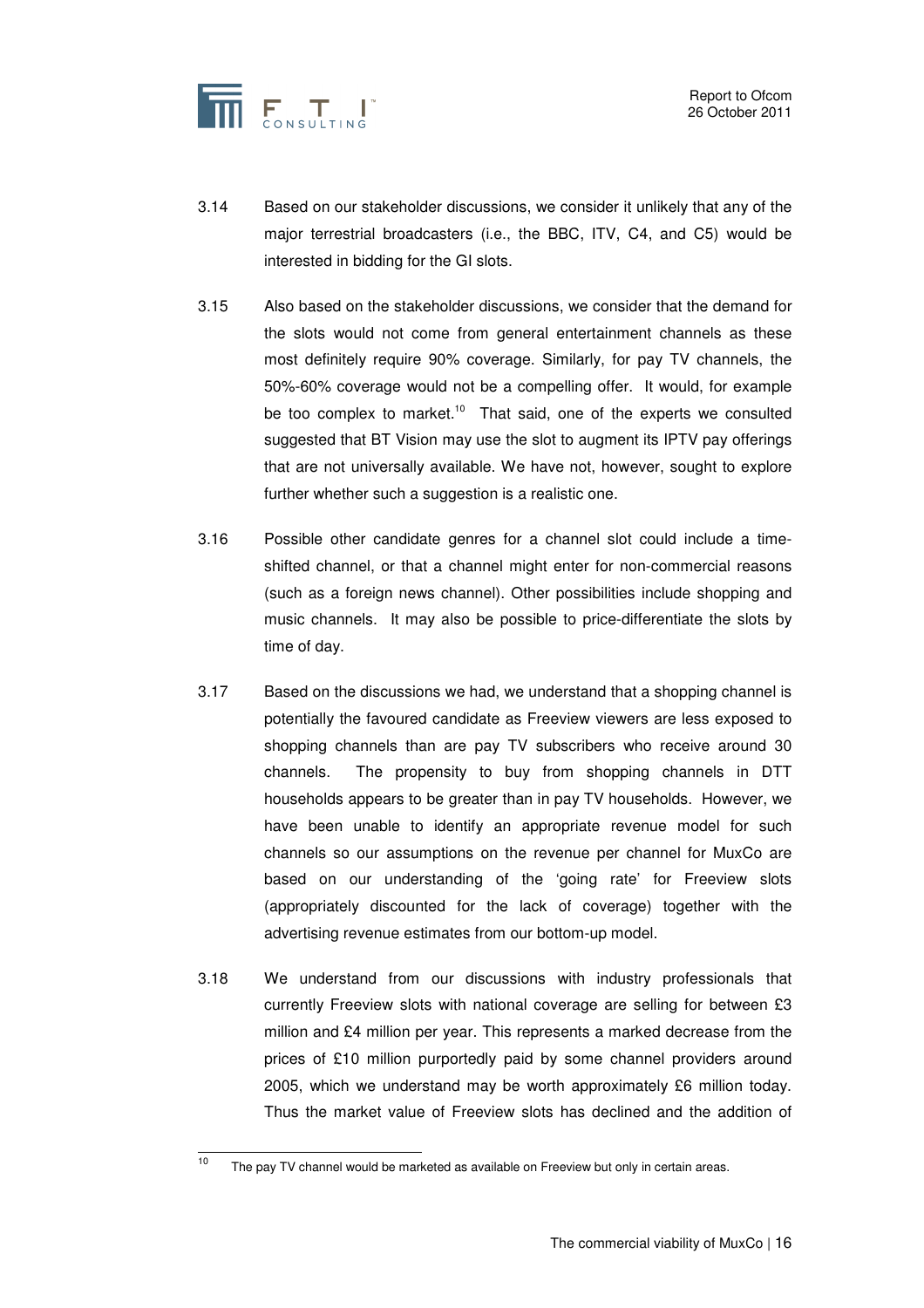

further slots as part of the digital dividend may likely lead to further downward pressure. Additionally, we understand that reasonable terms to potential channels are offered by other platforms, adding further downward pressure on the 'going rate' for Freeview slots.

- 3.19 We also understand that [REDACTED] a potential upper range of willingness to pay is between £1 million and £3 million for national coverage. We therefore consider that this sets an appropriate range as to the likely amount of revenues that MuxCo would be able to achieve.
- 3.20 We note that our bottom-up advertising modelling also indicated that a suitable range would be between £1 million and £3 million.<sup>11</sup> This is based on the likely advertising revenues that a channel would be able to achieve given its viewing share. Advertising revenues were calculated from the average viewing market share for channels not operated by the BBC, ITV, C4, C5 and Sky which is around  $0.19\%$ .<sup>12</sup>
- 3.21 We therefore consider that a suitable range to model would be between £1 million and £3 million per year per (quasi-) national channel pro-rated to the level of coverage achieved.
- 3.22 Under this assumption, we can calculate the likely revenues per transmitter site. Figure 3.1 shows the revenues that are likely to be generated per site given a level of population coverage under our base case revenue assumptions. Higher and lower revenue assumptions generate a similarly shaped graph.

 $11$ <sup>11</sup> See FTI MuxCo model for detailed calculation.

See Appendix 3. Note that the media and modal viewing shares are lower – around 0.15%.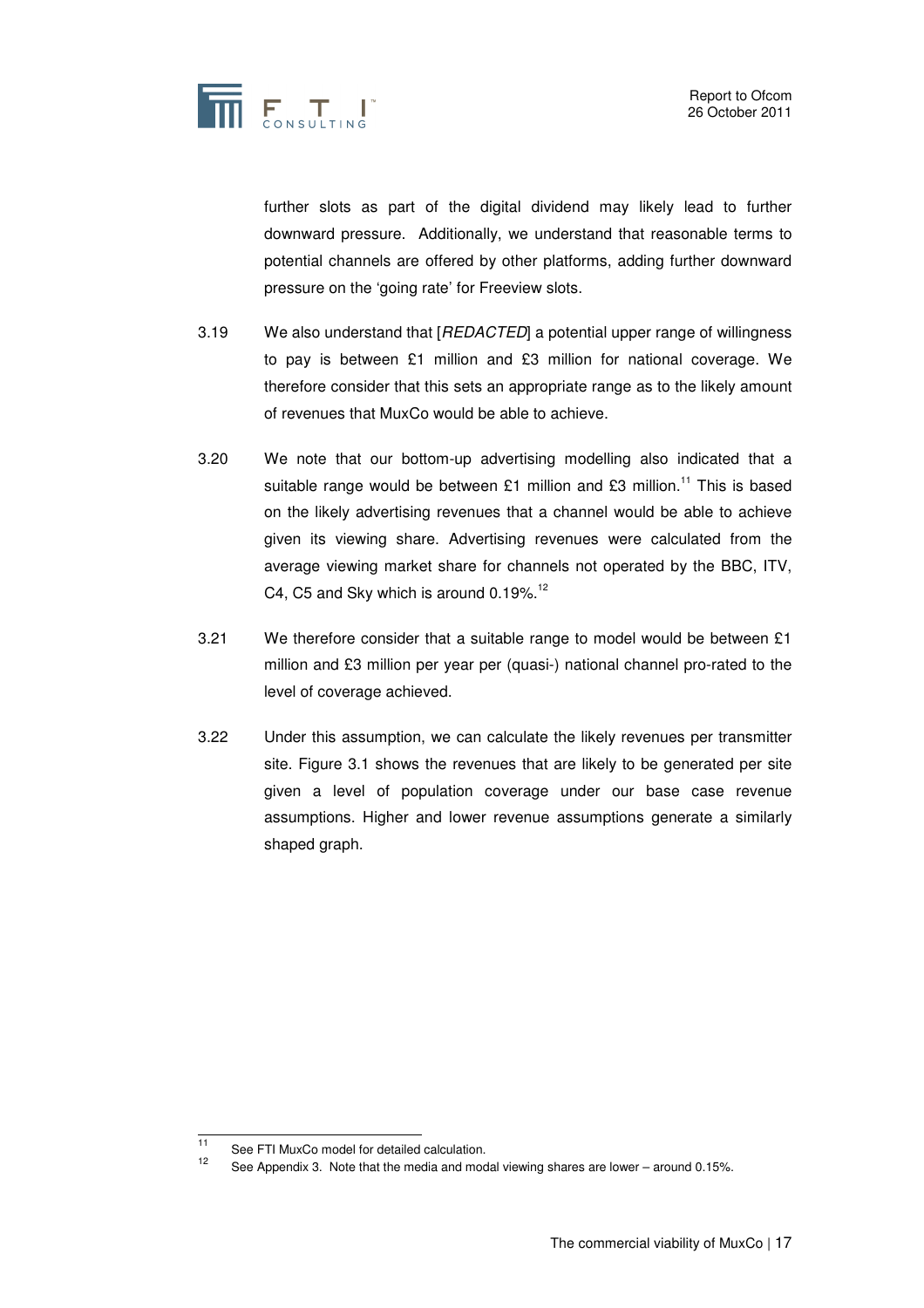



#### **Figure 3.1 Revenue per site expressed as percentage of coverage roll out**

Source: FTI model. Assumes base case revenues and no contribution by local TV stations.

- 3.23 Figure 3.1 demonstrates, as expected, that it is the first few sites that generate significant revenues, thereafter additional sites generate much lower revenues, and hence are less likely to be as profitable.
- 3.24 We have used the advertising revenue estimates from our research and prorated them on the basis of population coverage. Assuming 50% coverage, we therefore assume that each of the two national channels pays between £0.5 million and £1.5 million per annum. We note that this does not differ significantly to Ofcom's assumptions of £1.75 million per channel slot assuming 60% coverage.

#### **MuxCo revenues from local TV channels**

3.25 Revenues from the local TV providers may be based on payments towards covering the operating costs at each site. We have calculated these based on the costs that would be incurred on a local site by site basis (i.e. MTS, electricity, local coding and local distribution costs, but not central costs such as satellite distribution or national multiplexing). An alternative approach would be to set charges that are not cost-reflective – the more lucrative sites could pay relatively high costs so as to cross-subsidise the less lucrative sites. Charges could be based on potential revenues, for example. Such methods of charging are for the government to determine and we have not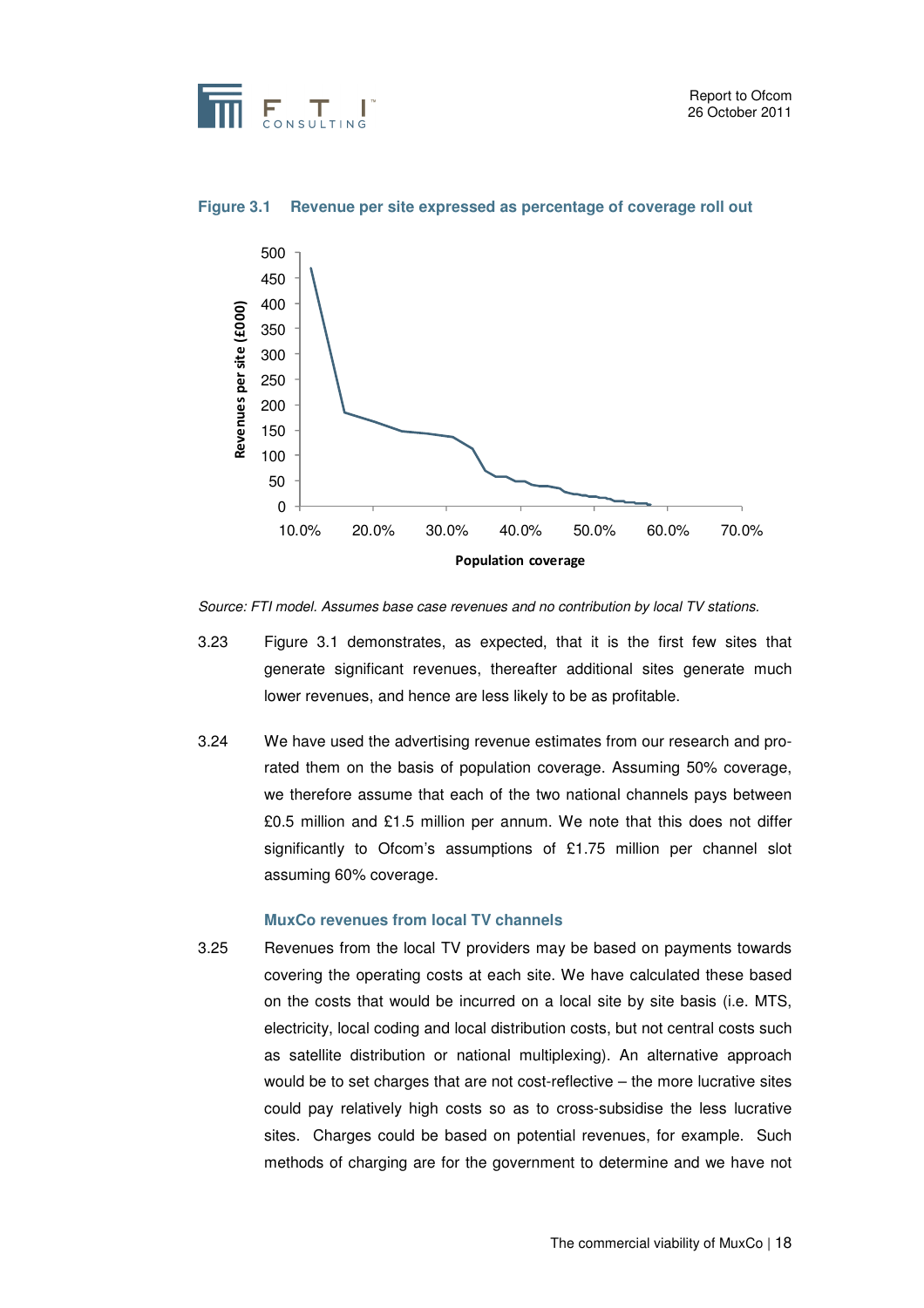

considered them further in this report. We have, however, included functionality within the model to model the effect of additional income streams.

#### **MuxCo costs**

- 3.26 The key cost elements in MuxCo's supply chain comprise:
	- multiplexing  $-$  the process of blending the channels into a digital signal;
	- distribution of the DTT multiplex signal to each transmission site (likely to be via satellite);
	- managed transmission services  $(MTS)$  this includes the preparation of the signal for transmission and the monitoring of the signal for quality; and
	- network access charges combining the DTT multiplexes and transmitting these from the antenna.

#### Multiplex costs

- 3.27 We assume that MuxCo will pay the capital costs of the multiplex set up irrespective of the BBC funds – it is unlikely that the BBC funds could be used to set up the actual commercial entity of MuxCo. Based on internal research and discussions with third party technical experts, we consider that the capital cost of the multiplex equipment including: encoders, multiplexers and a reasonable redundancy level using existing server equipment, would cost approximately £438,000. Based on our discussions, we assume that this equipment will need to be replaced half-way through the 12 year operating lease.
- 3.28 Annual multiplexing costs will consist of the national multiplexing operating costs required to take the two national TV channel feeds and convert these into a uniform signal with a dummy slot for the local television channels at each location. Our estimates indicate that a reasonable operating cost level for this would be approximately £75,000 per annum. This is independent of the number of potential sites covered.
- 3.29 At each location, costs will be incurred to insert the local TV broadcast stream into the signal at each transmitter site. The insertion of the Local TV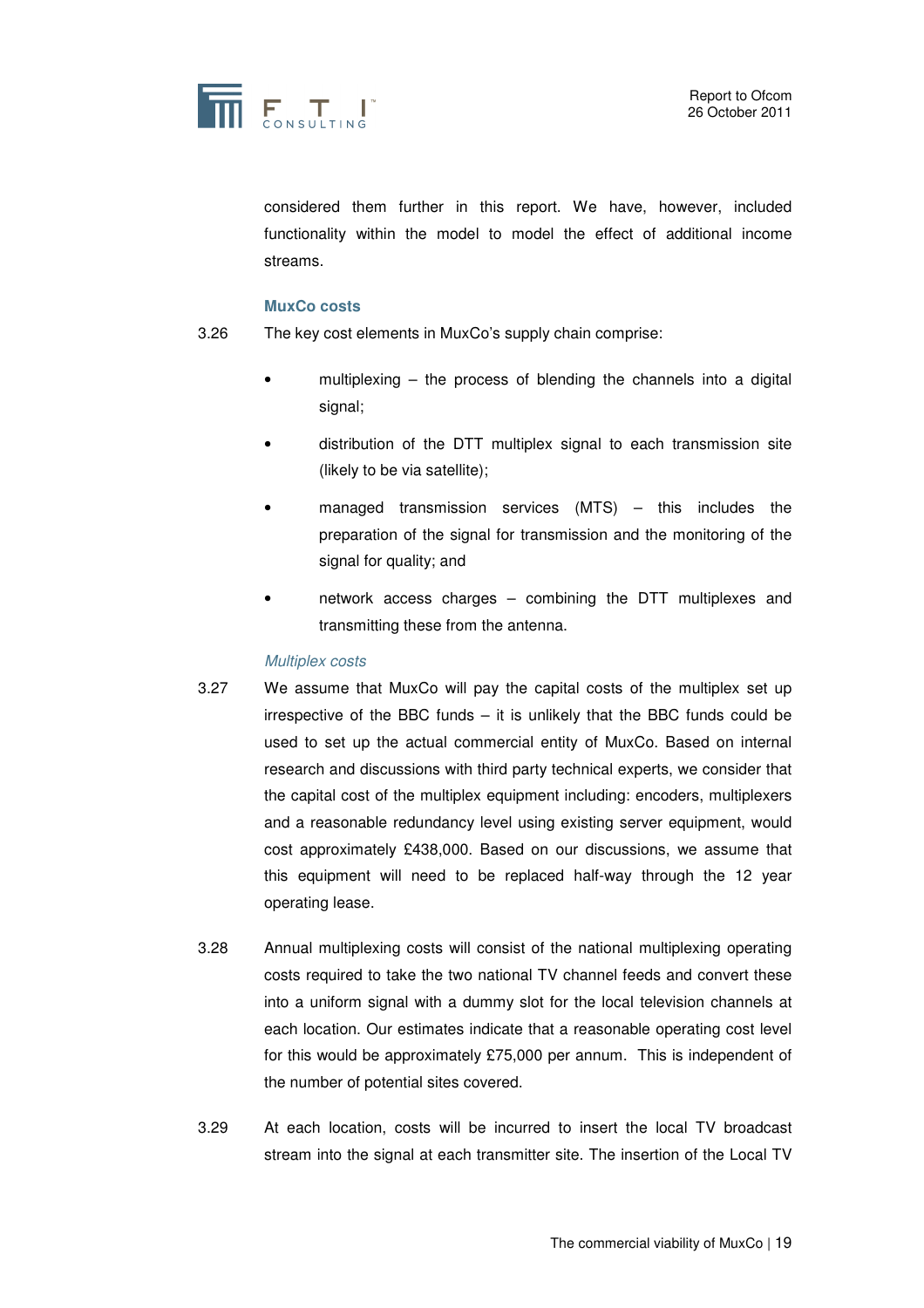

signal requires the signal to be demuxed and then remuxed at each site. We have assumed capital costs of £10,000 per transmitter site for the necessary equipment depreciated over 4 years and operating costs of approximately £10,000 per annum at each site.

3.30 In addition to the cost associated with combining the signal into a single stream, there would be a cost associated with including all muxes' SI data into the stream. In our discussion with an independent broadcasting transmission expert, we understand that a cost of around £50,000 per annum would be likely to cover this expense; this does not vary with the number of transmitters used.

#### Distribution costs

- 3.31 The signal generated at the multiplex site has to be distributed to each of the viable transmitters. We understand from our discussions with Ofcom and an independent broadcast transmission expert that the cost of sending the signal via fibre would be both expensive and unable technically to reach all transmitter sites. We therefore based our cost assumptions on the cost of satellite distribution. Our research indicates that the annual cost of purchasing this service from a third party with an adequate level of redundancy would cost MuxCo £700,000 per annum. It would not be economically feasible to invest in the capital infrastructure for MuxCo to operate this service itself.
- 3.32 In addition, we consider that there will be an element of local distribution costs at each transmitter site, with some small costs associated with Local TV access to the site to ensure the signal is uploaded correctly. We have estimated costs of £1,000 per site per annum for this. However, we assume that the majority of any distribution costs for the local TV signal being distributed to and received at the transmitter site will be met by the local TV station. It is possible that this full cost might prove to be prohibitive especially for smaller operators. As such, the government might decide that this cost should be met by MuxCo and depending on the formulation used, could lead to it being less likely that MuxCo would exist as a viable entity.

#### MTS and network access charges

3.33 Managed transmission services comprise customer specific charges such as equipment (the transmitters and antenna), maintenance of this equipment,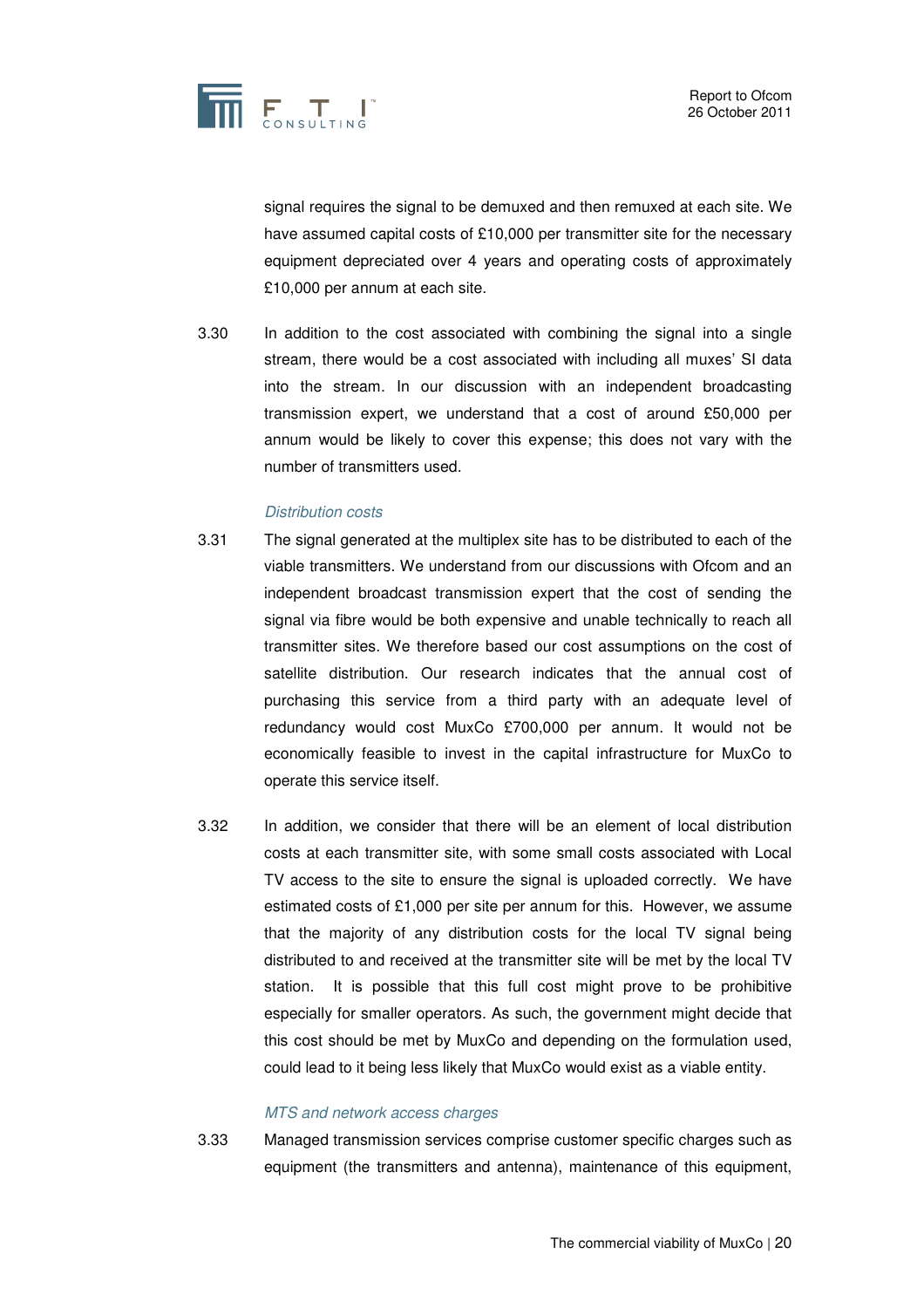$\overline{a}$ 

electricity supply to the equipment (but excluding transmitter electricity), and some spare parts etc. Network access charges relate to shared services provided on the transmitter site to all parties that use the transmitter. These include a charge for floor space used, wind loading of the antenna, and other general shared service charges. Network access charges can be included as a subset of managed transmission charges.

- 3.34 MuxCo will have to negotiate MTS and network access charges with Arqiva, the sole terrestrial broadcast transmission company in the UK. Arqiva has published reference offers containing guideline capital and operating charges for MTS and network access charges in the Manchester and Cardiff areas.
- 3.35 For this operation, where MuxCo will have only two national customers and potentially a large number of small local TV customers, the business risk may be seen to be high. It is likely therefore that Arqiva will demand that any capital expenditure is recouped upfront, rather than recouping its capital charges over time, as it typically does with its larger customers.<sup>13</sup>
- 3.36 Based on the published reference offers and our discussions with Ofcom and an independent broadcast transmission expert, we therefore made the simplified assumption that the top ten transmitters by adjusted population coverage will cost £300,000 to upgrade, largely because to guarantee coverage in areas with larger population, higher specification equipment might be necessary.
- 3.37 For transmitters beyond the top 10 transmitter sites (in terms of population size), we decreased costs on a sliding scale to £100,000 for the last remaining transmitters to be upgraded, as shown in Table 3.1. We consider that these values are comparable to the approximately £170,000 capital costs outlined in the reference offers. We do not consider that any material adjustment is required to account for the set up of multiple petals at a particular transmitter site as there are likely to be few synergies in setting up

<sup>13</sup> Arqiva structured the reference offers for Manchester and Cardiff in this manner. Charges comprised an initial fee covering the capital expenditure and a return to Arqiva, and an annual fee that covers operating costs, excluding transmitter electricity charges.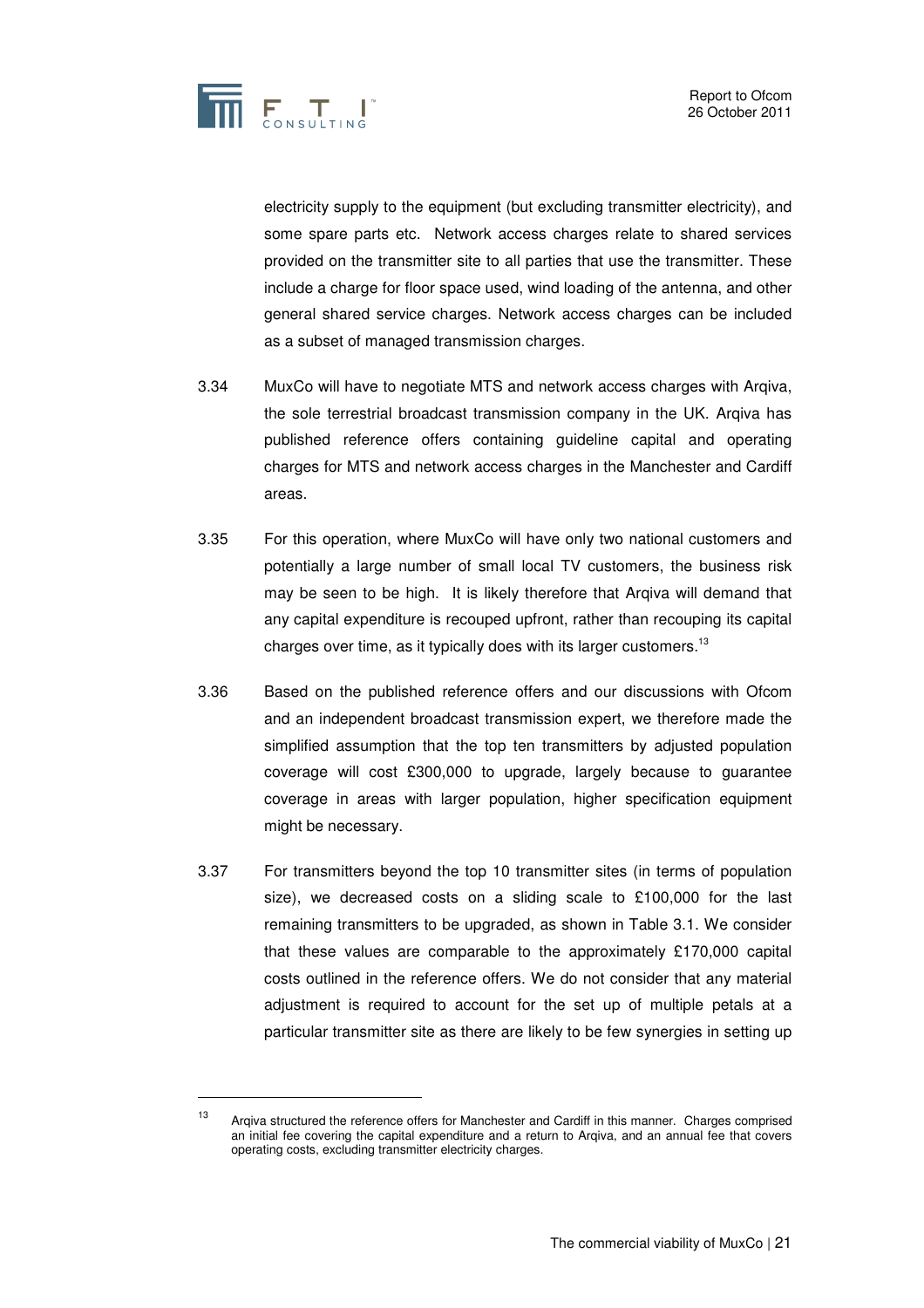

multiple transmitters from the same antenna. This view was shared by the independent broadcasting transmission expert we consulted.

#### **Table 3.1 Assumed capital charges per transmitter**

| Transmitter ranking                       | $1 - 10$ | 11-20 | 21-30 | $31 - 40$ | 41-50 | 51-60 | 61-65 |
|-------------------------------------------|----------|-------|-------|-----------|-------|-------|-------|
| Assumed capital cost<br>to upgrade (£000) | 300      | 183   | 167   | 150       | 133   | 117   | 100   |

Source: FTI.

- 3.38 We also modelled a higher transmitter capital cost scenario, where transmission capital costs are increased to £400,000 for the top 10 sites. This would add an additional layer of redundancy that would make commercial sense for MuxCo, and would potentially increase population coverage in certain locations. The most significant population increase would be in London, where the number of households covered would increase from approximately 3.1 million to 4.5 million. This would have a positive impact on potential revenue generation.
- 3.39 In addition to the proposed 65 transmitter sites, there are also some relay transmitters that are proposed to be utilised to maximise population coverage, where appropriate. Where a relay transmitter is included as part of the transmitter for a particular location, we have assumed a capital outlay of £15,000. This lower cost reflects the fact that the relay transmitter merely receives, cleans up and re-transmits the received signal and thus a lesser amount of capital expenditure will be required to upgrade each relay.
- 3.40 We based our assumptions of the likely operating costs of each transmitter on the Arqiva reference offers. These provide annual charges of approximately £13,000. The independent broadcast transmission expert considered that these annual charges were fair and reasonable given the proposed upgrade plan. We thus assume a figure of £13,000 for the annual operating costs per transmitter, although we note that the actual figure is likely to be higher in some locations and lower in others. Given the lower costs required to run a relay transmitter, we assume a cost of £5,000 for annual operating costs per relay transmitter.
- 3.41 We also calculated the electricity cost that MuxCo would likely incur from the operation of the transmitters. This would be charged at cost to MuxCo i.e. no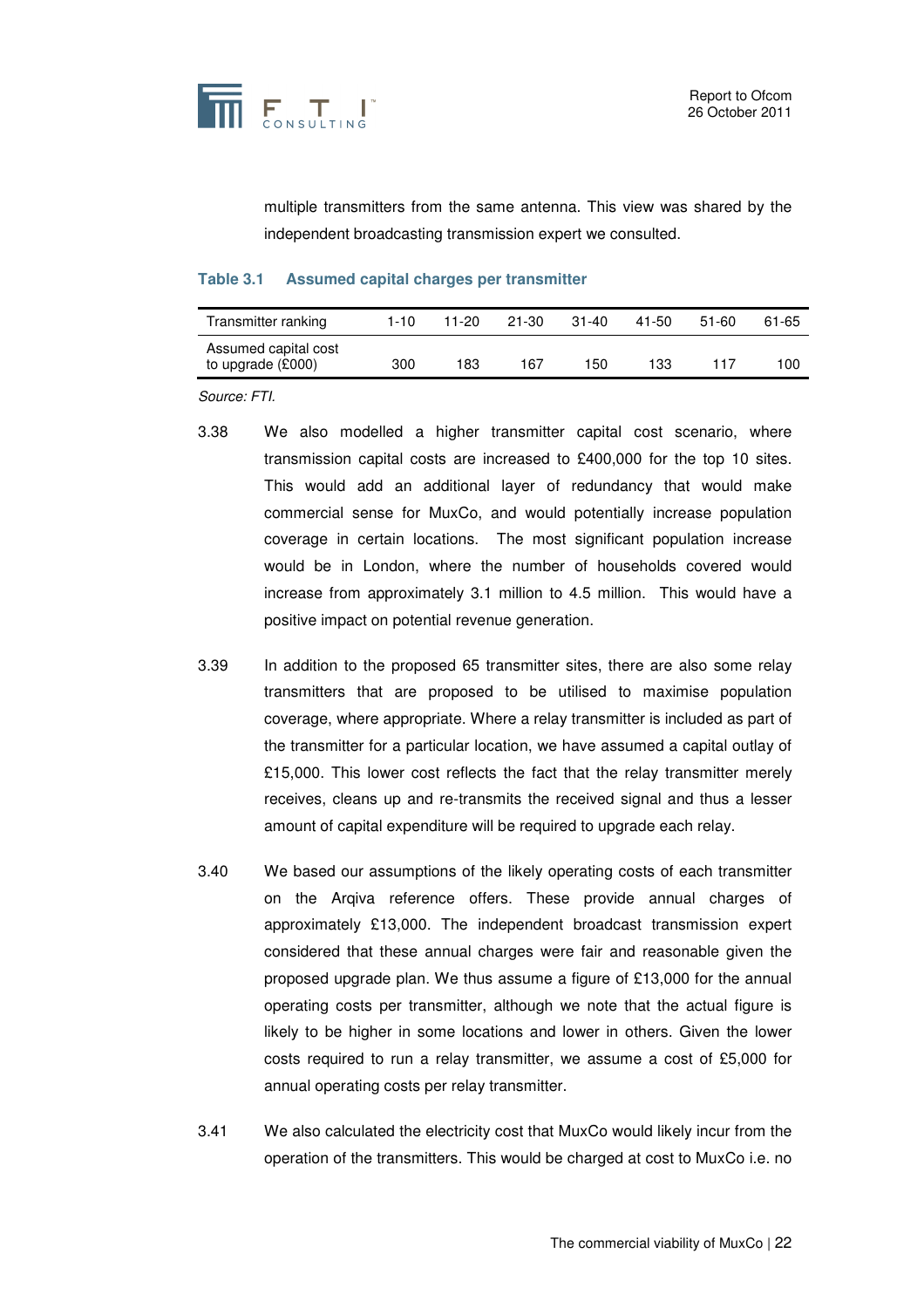

mark-up. Table 3.2 sets out our assumptions for the electricity costs that would be incurred by MuxCo, indicating that the cost of a 1kW transmitter with 15% efficiency and a net antenna system gain of 4 (6dB) would cost £1,460 per year.

#### **Table 3.2 Transmitter electricity costs borne by MuxCo per efficiency adjusted kW of transmitter ERP**

| Price per kWh $(E)$                      | 0.10     |
|------------------------------------------|----------|
| Price per kWyear $(E)$                   | 876.00   |
| Transmitter efficiency                   | 15%      |
| Antenna gain                             | 4(6dB)   |
| Price per efficiency adjusted kWyear (£) | 1,460.00 |

Source: Electricity price based on current charges, efficiency based on discussions with an independent broadcast transmission expert and Ofcom.

3.42 Figure 3.2 shows how the total site operating costs per household covered vary with the population covered.

#### **Figure 3.2 Operating costs per household expressed as a proportion of population coverage**



Source: FTI model.

3.43 As displayed, the operating costs per household covered increase significantly as coverage is rolled out; indicating that with increased roll out,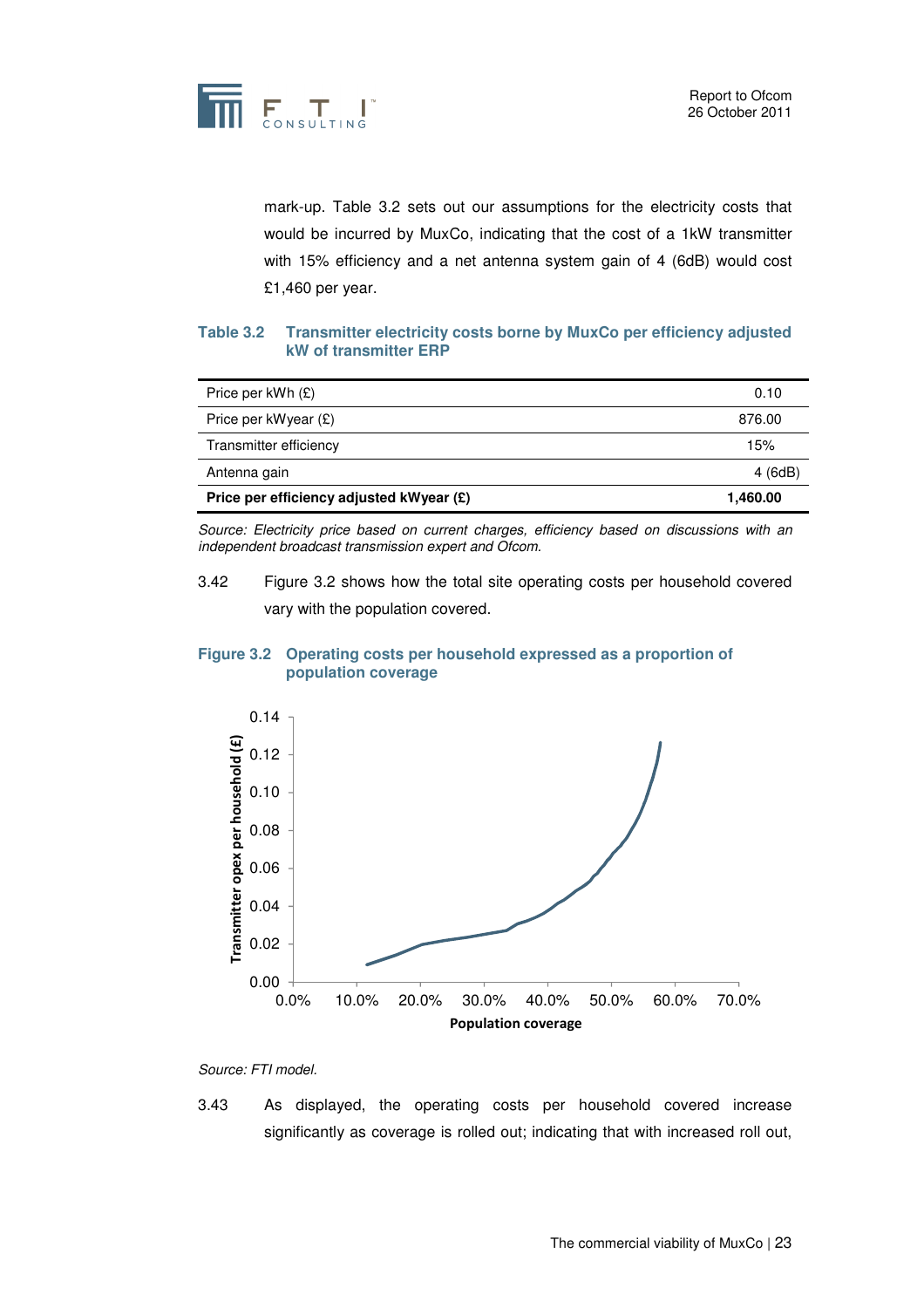

the addition of incremental sites becomes increasingly expensive, making them less likely to be profitable.

#### Salaries and overheads

3.44 We assume that total salary costs of £225,000 and overheads of £150,000 are consistent with the incremental costs that would be borne by current Mux operators. The overhead costs include items such as legal, regulatory, finance and HR functions.

#### **Summary**

3.45 Table 3.3 summarises our cost assumptions for each part of MuxCo's value chain.

#### **Table 3.3 Summary of MuxCo's operating costs (£000)**

|                                     | <b>Capex high</b> | <b>Capex low</b> | <b>Years to</b><br>depreciate | <b>Opex</b> |
|-------------------------------------|-------------------|------------------|-------------------------------|-------------|
| Transmission                        | 300/400           | 100              | 20                            | 13          |
| Local coding                        | 10                |                  | 4                             | 10          |
| National coding & mux               | 438               |                  | 6                             | 75          |
| Distribution                        |                   |                  |                               | 700         |
| Local SI amendment                  |                   |                  |                               | 50          |
| Local distribution                  |                   |                  |                               | 1           |
| Relay masts                         | 15                |                  | 20                            | 5           |
| Transmitter electricity per<br>kWhr |                   |                  |                               | 1.46        |
| <b>Salaries</b>                     |                   |                  |                               | 225         |
| Overhead                            |                   |                  |                               | 150         |

Sources: FTI analysis.

3.46 We consider that the operating costs in Table 3.3 are likely to be sufficient for a 'base case' scenario. We have additionally modelled the effect of increased operating costs (50% greater) on MuxCo's potential viability; our 'high cost' scenario. This scenario accounts both for the possibility of MuxCo being a new entrant, or that there are specific cost overruns and/or specification changes.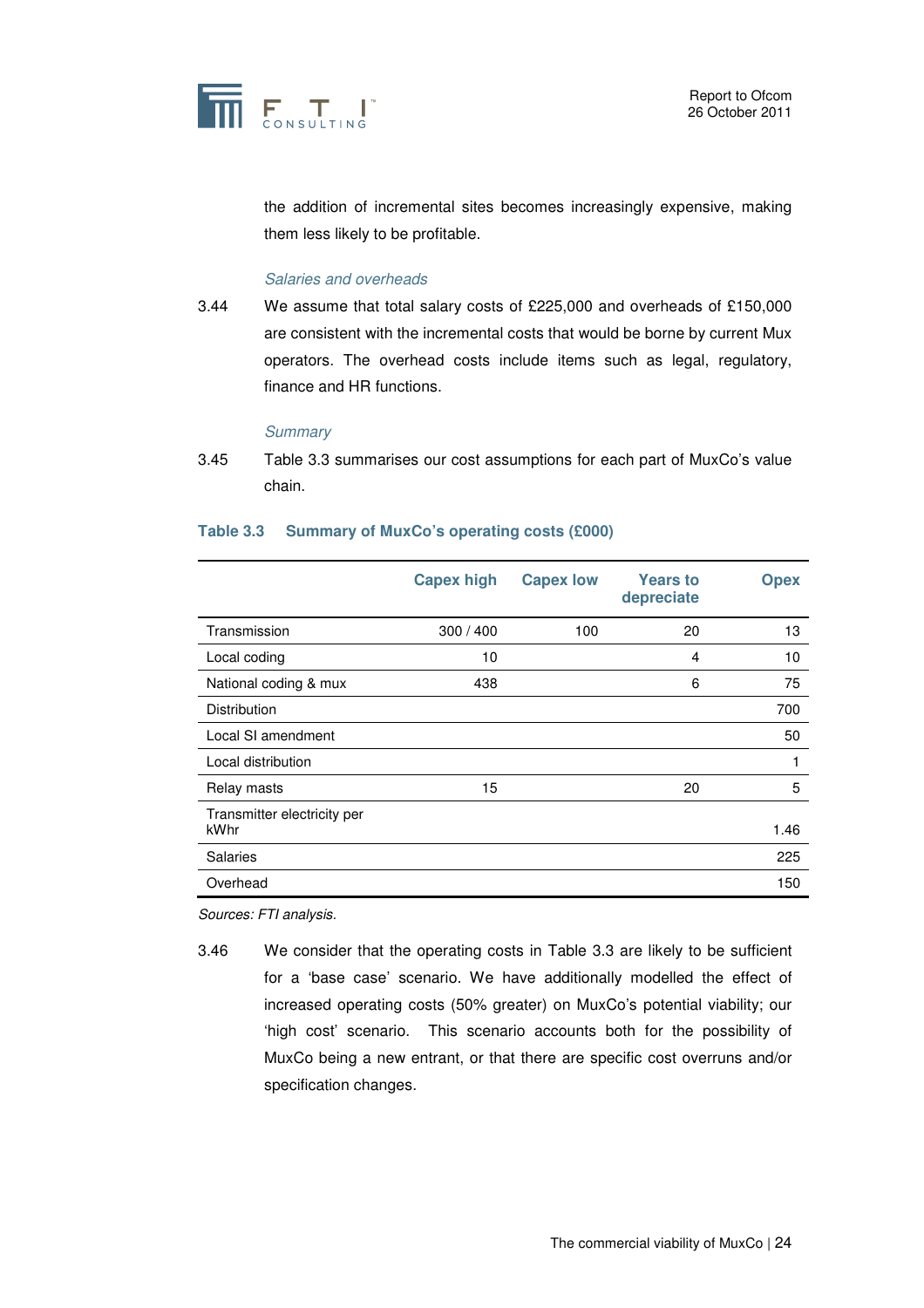

# **Roll out period**

3.47 The potential rate at which transmitters can be upgraded would affect the NPV and thus the potential viability of MuxCo. The sooner that a profitable site is able to generate revenues, then the greater the NPV will be, all other things equal, making commercial viability more likely. We based our assumption for the roll out period on discussions with Ofcom and the independent broadcast transmission expert. While the latter considered that it might be feasible for full roll out by the end of 2015, Ofcom considered that a slightly more prudent assumption should be taken, with the achievement of full roll out over a three year period. Any upgrading required for the roll out of the 600 MHz spectrum will occur concurrently with any upgrades required for the GI spectrum. This may place operational constraints on Arqiva; we therefore consider that a three year roll out period is a reasonable assumption.

### **Discount rate for NPV analysis**

- 3.48 We based the cash flow projections in real terms, and accordingly have used a real WACC. We assume Arqiva's WACC provides a reasonable proxy for MuxCo's WACC and have therefore used Argiva's real WACC of 7.71%.<sup>14</sup>
- 3.49 We note that the WACC assumption is for a well established company that has a significant number of customers and has some degree of diversified business. MuxCo could have a significantly higher WACC if it was not part of an established business and accordingly, would be less likely to be profitable.

 $\overline{14}$ "The cost of capital in relation to broadcast transmission", Plum Consulting, July 2010.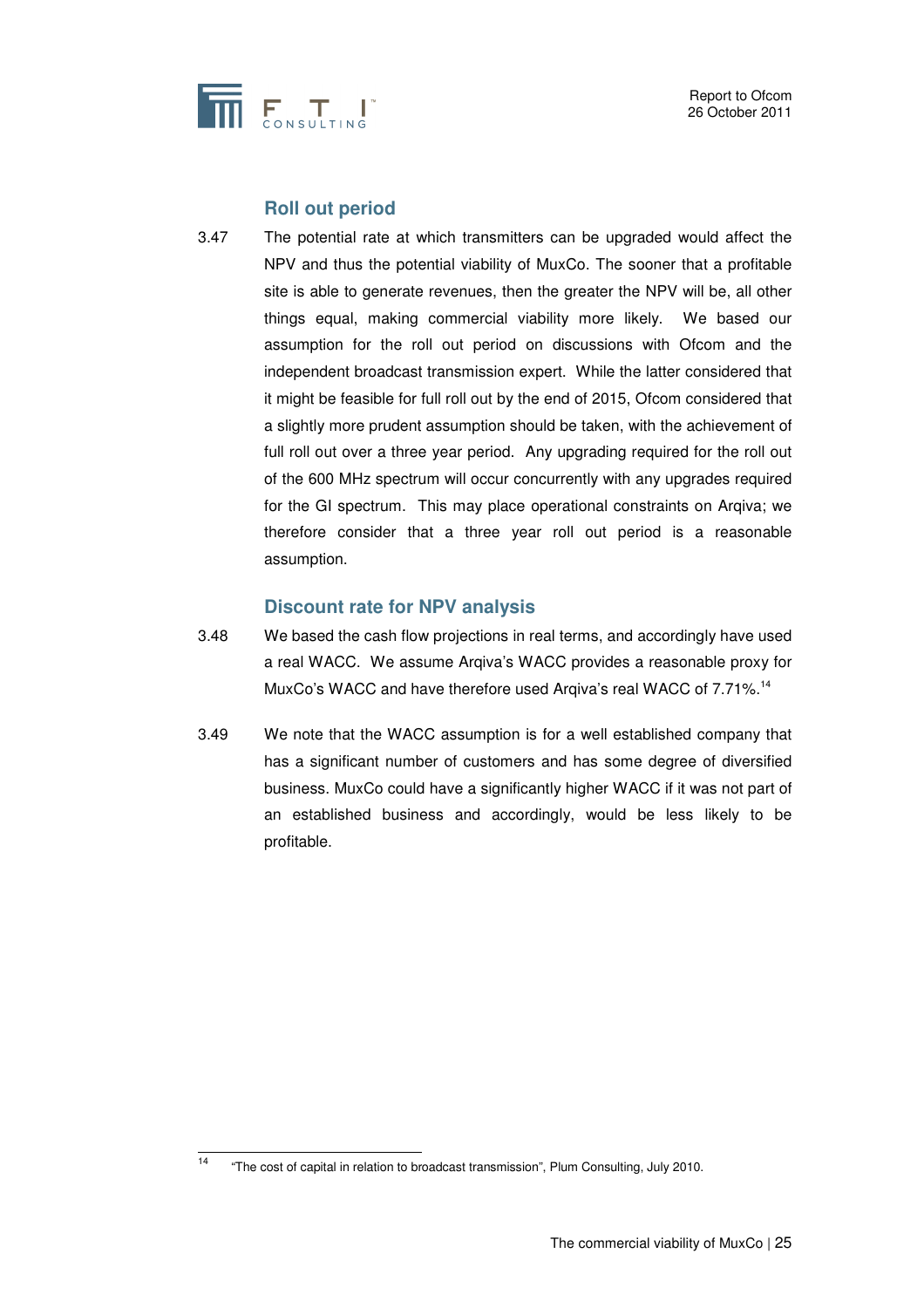

# **4 Model scenarios**

# **Introduction**

4.1 In this section we set out the main outputs from our modelling analysis, providing the results of a number of scenarios. We provide the principal assumptions together with key highlights of the results.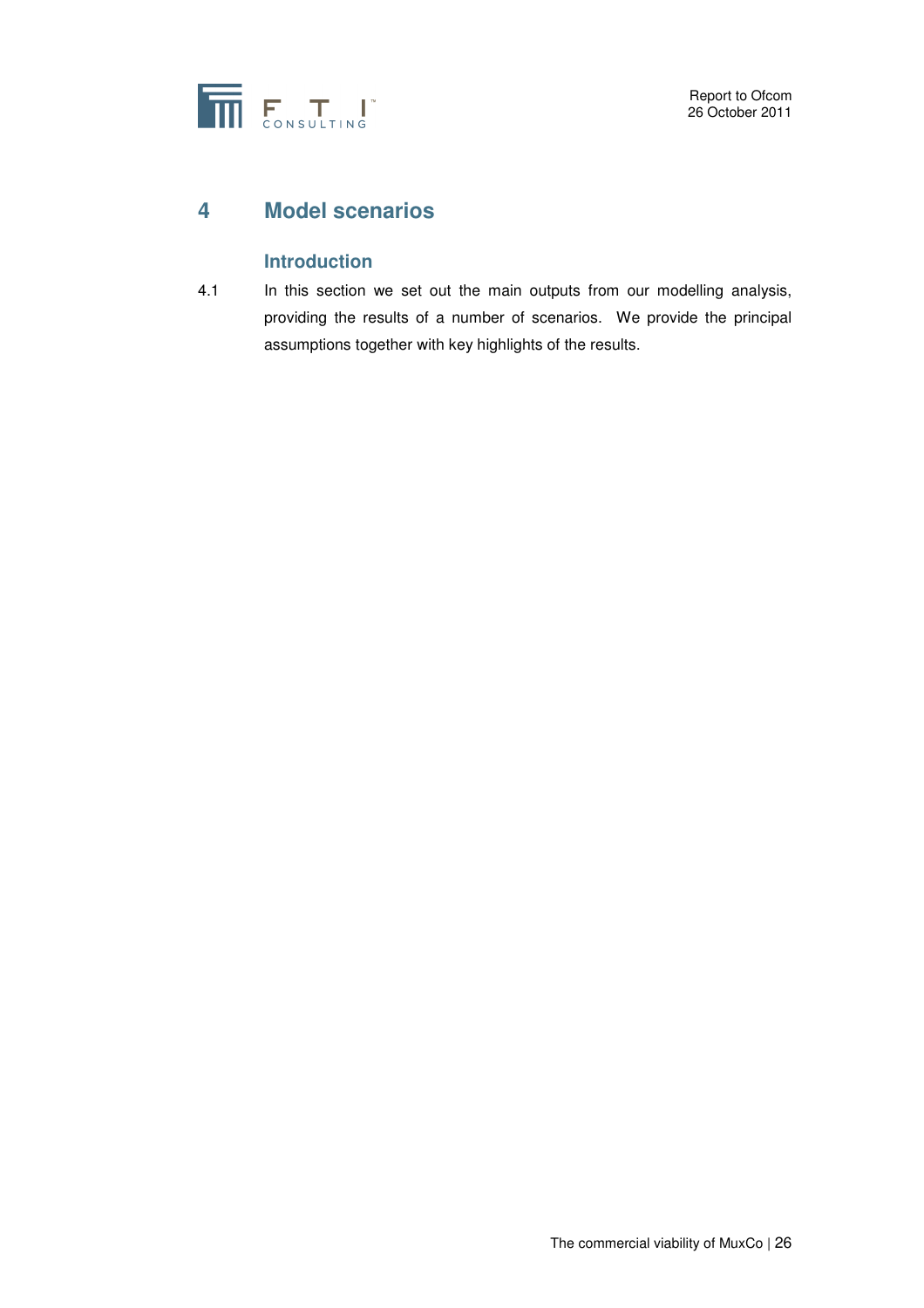

### **Scenario 1 – base case**

4.2 In this scenario, the key assumptions are as follows:

- we modelled whether MuxCo would be a viable entity in the absence of any external funding;
- base case revenue assumptions are used; $15$
- base case operating cost assumptions are used; $16$
- local TV stations do not contribute towards costs.
- 4.3 Table 4.1 shows the key model outputs given these assumptions.

#### **Table 4.1 Key model outputs under Scenario 1**

|                                                  | Local TV station does not contribute towards<br>costs |
|--------------------------------------------------|-------------------------------------------------------|
| Number of potentially viable sites <sup>17</sup> |                                                       |
| Percentage coverage                              | 33.5%                                                 |
| Capital spent (£ million)                        | 2.2                                                   |
| $NPV$ (£ million)                                | (6.1)                                                 |
| Commercially viable                              | No                                                    |

Source: FTI model. Note capital spend is for transmitter upgrading only.

#### **Implications**

7 sites contribute towards, but do not cover, central MuxCo fixed costs.

MuxCo is not viable under the base case scenario.

 $15<sub>15</sub>$ <sup>15</sup> Base case revenues are set at the midpoint of our potential revenue assumptions.

<sup>&</sup>lt;sup>16</sup> Base case costs are set at our low cost assumption.<br><sup>17</sup> The term instantially viable gites' is used because the

The term 'potentially viable sites' is used because these sites are able to contribute towards central costs, but this may not be sufficient to cover all of these costs. See paragraphs 3.9 to 3.11 for full explanation.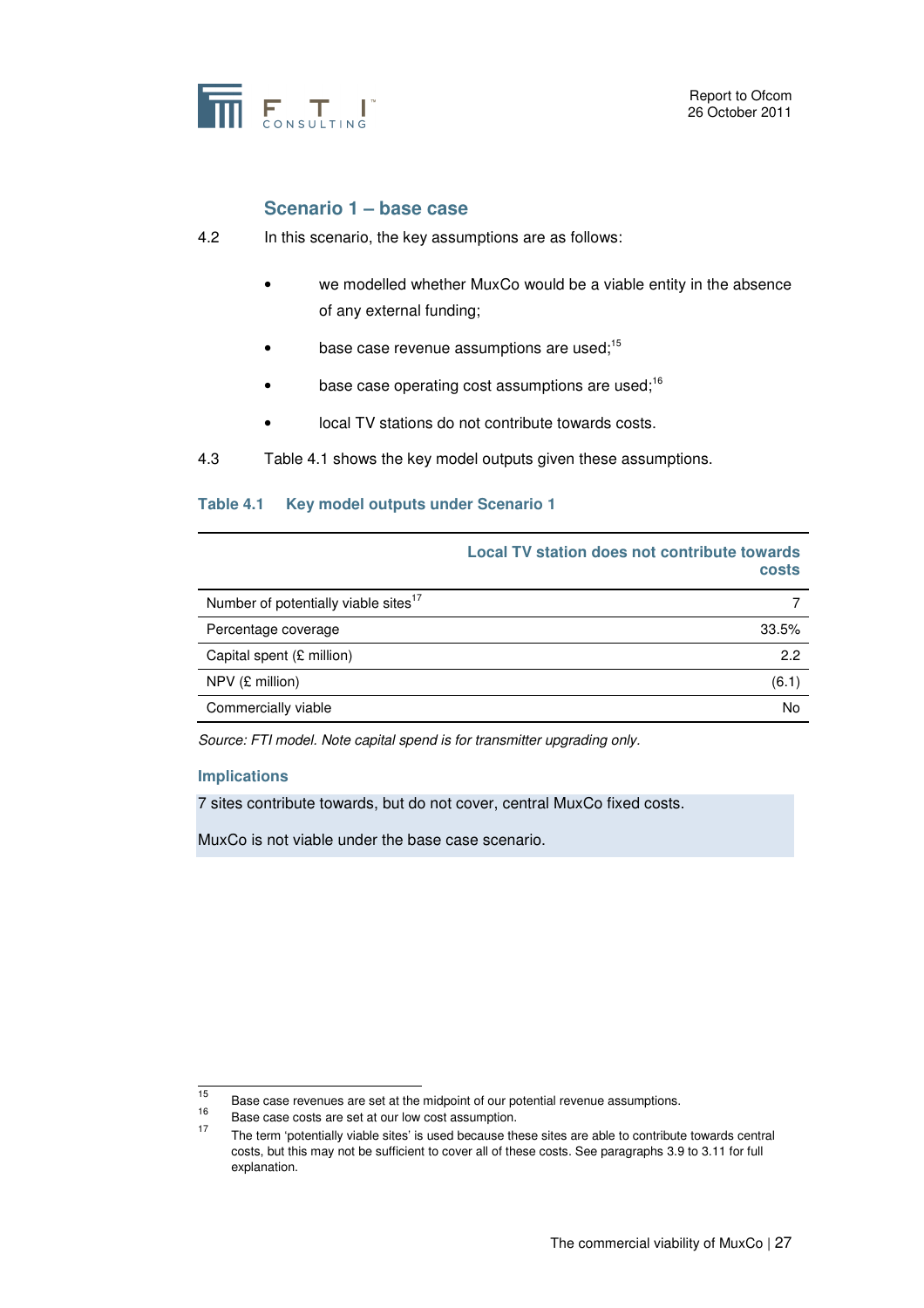

# **Scenario 2 – local TV stations contribute towards cost**

4.4 In this scenario, the key assumptions are as follows:

- we modelled whether MuxCo would be a viable entity in the absence of any external funding;
- $\bullet$  base revenue assumptions are used;<sup>18</sup>
- $\bullet$  base operating cost assumptions are used;<sup>19</sup>
- local TV stations contribute either one-third of the site operating costs (but not central costs), or one-third of the site operating costs plus a mark-up of 10%.
- 4.5 Table 4.2 shows the key model outputs for these assumptions

#### **Table 4.2 Key model outputs under Scenario 2**

|                                                  | <b>Local TV pays cost</b> | <b>Local TV pays cost</b><br>plus 10% |
|--------------------------------------------------|---------------------------|---------------------------------------|
| Number of potentially viable sites <sup>20</sup> | 9                         | 9                                     |
| Percentage coverage                              | 36.5%                     | 36.5%                                 |
| Capital spend (£ million)                        | 2.7                       | 2.7                                   |
| $NPV$ (£ million)                                | (5.5)                     | (5.4)                                 |
| Commercially viable                              | No                        | No                                    |

Source: FTI model. Note capital spend is for transmitter upgrading only.

#### **Implications**

9 sites contribute towards, but do not cover fixed costs.

MuxCo is not viable under the base case scenario where local TV stations contribute towards site operating costs.

 $18$ <sup>18</sup> Base case revenues are set at the midpoint of our potential revenue assumptions.<br><sup>19</sup> Passesses associations and the value assumption

 $19$  Base case costs are set at our low cost assumption.

See paragraphs 3.9 to 3.11.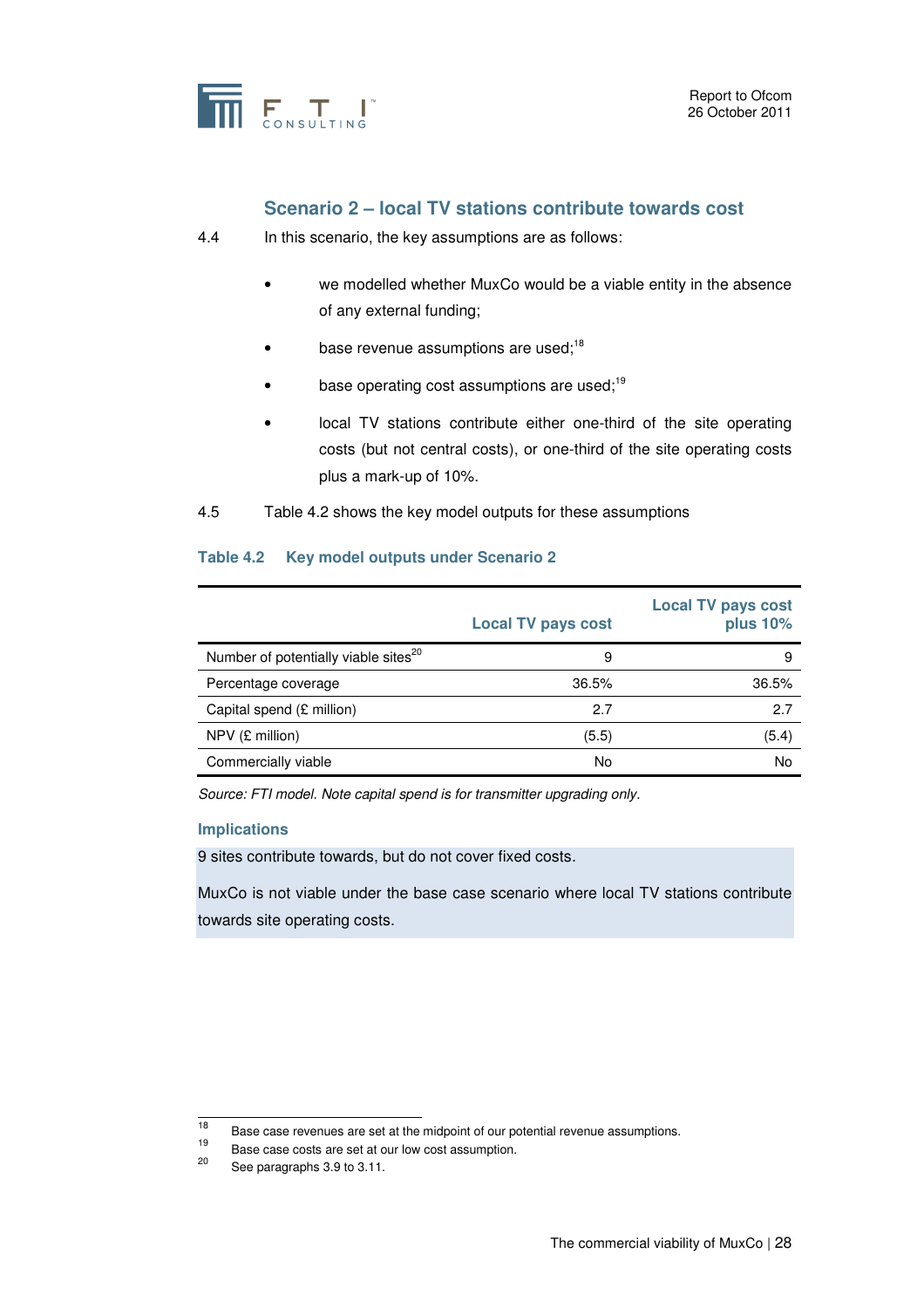

# **Scenario 3 – BBC capital contribution**

4.6 In this scenario, the key assumptions are as follows:

- we modelled whether MuxCo would be a viable entity with external capital funding of transmission infrastructure;
- base revenue assumptions are used; $^{21}$
- base operating cost assumptions are used;<sup>22</sup>
- local TV stations contribute either nothing, one-third of the site operating costs (but not central costs), or one-third of the site operating costs plus a mark-up of 10%.
- 4.7 The model outputs are shown in Table 4.3.

#### **Table 4.3 Key model outputs under Scenario 3**

|                                                  | <b>Local TV</b><br>pays nothing | <b>Local TV</b><br>pays cost | <b>Local TV</b><br>pays cost<br>plus 10% |
|--------------------------------------------------|---------------------------------|------------------------------|------------------------------------------|
| Number of potentially viable sites <sup>23</sup> | 17                              | 23                           | 25                                       |
| Percentage coverage                              | 45.1%                           | 48.5%                        | 49.4%                                    |
| Capital cost $(E \text{ million})$               | 4.5                             | 5.7                          | 6.0                                      |
| $NPV$ (£ million)                                | (1.4)                           | 0.0                          | 0.1                                      |
| Commercially viable                              | No                              | Unlikely                     | Possible                                 |

Source: FTI model. Note capital spend is for transmitter upgrading only.

#### **Implications**

MuxCo is unlikely to be viable as a commercial entity even with external funding of the transmission infrastructure.

MuxCo might be viable as a not for profit entity for 25 transmission sites where transmission infrastructure is funded externally and local TV stations pay cost plus 10%.

Under lower revenue or higher cost assumptions, MuxCo is not viable as a commercial, or not for profit entity.

 $\overline{21}$ <sup>21</sup> Base case revenues are set at the midpoint of our potential revenue assumptions.

<sup>&</sup>lt;sup>22</sup> Base case costs are set at our low cost assumption.<br><sup>23</sup> Base parameter 2.0 to 2.11

See paragraphs 3.9 to 3.11.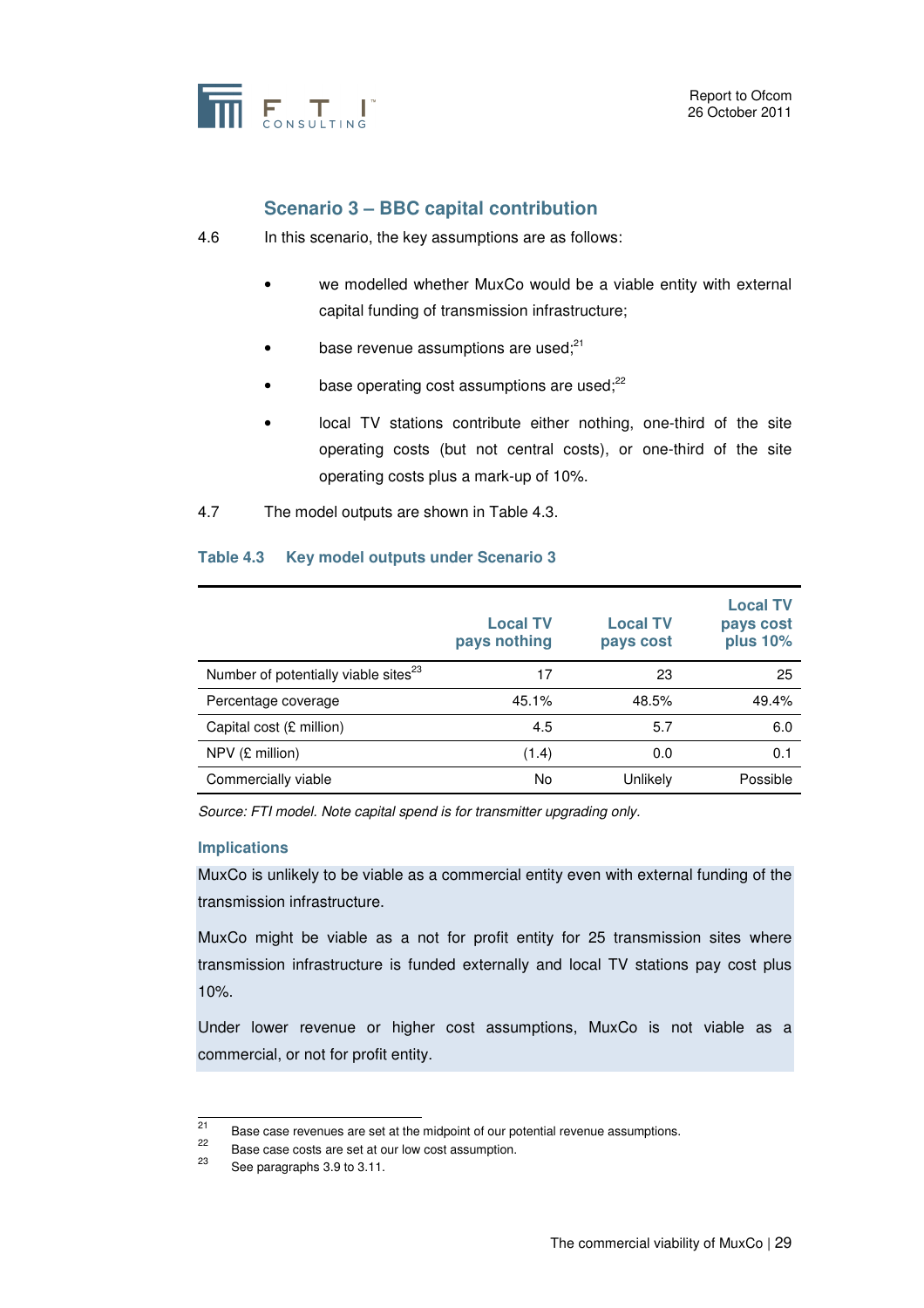

### **Scenario 4a – roll out to all 65 sites**

- 4.8 Under our base case revenue assumptions, the model indicates that it is unlikely that MuxCo will be able to be a viable commercial entity. We therefore considered whether it might be possible to maximise the policy goal of maximum population coverage if MuxCo could be run as a not for profit entity and receives not only funding to cover transmission capital costs, but also receives payment to cover any losses over the twelve year operating period.
- 4.9 The possibility of MuxCo also receiving funding to cover operating expenditure is complicated, especially as we understand that any BBC funding must be used by the end of 2016. As such, in order to maximise the policy goal of increasing roll out to as many transmission sites as possible, it is necessary to use any payment as a 'war chest' that can be built up over 2014 to 2016 and then wound down to cover operating losses after 2016.
- 4.10 This front loaded three years of excess funding could be provided to cover the costs that would be incurred in the final nine years where no BBC funding would be available. In effect, MuxCo would be given a large cash input each year between 2014 and 2016 and then use the accumulated cash to cover its loss making operations across all 65 transmitter sites. If roll out was extended to all 65 sites, the capital cost would be £10.9 million. This would leave £14.1 million available to fund any operating losses.
- 4.11 In this scenario, the key assumptions are as follows:
	- we modelled whether MuxCo would be a viable entity with external capital funding of transmission infrastructure;
	- base revenue and operating cost assumptions are used; $^{24}$
	- local TV stations contribute either nothing, one-third of the site operating costs (but not central costs), or one-third of the site operating costs plus a mark-up of 10%;
	- any unspent BBC money is front-loaded to pay for future operating losses;
	- MuxCo operates as a not for profit entity.

<sup>-&</sup>lt;br>24 Base case assumptions comprise our mid revenue assumption and our low cost assumption.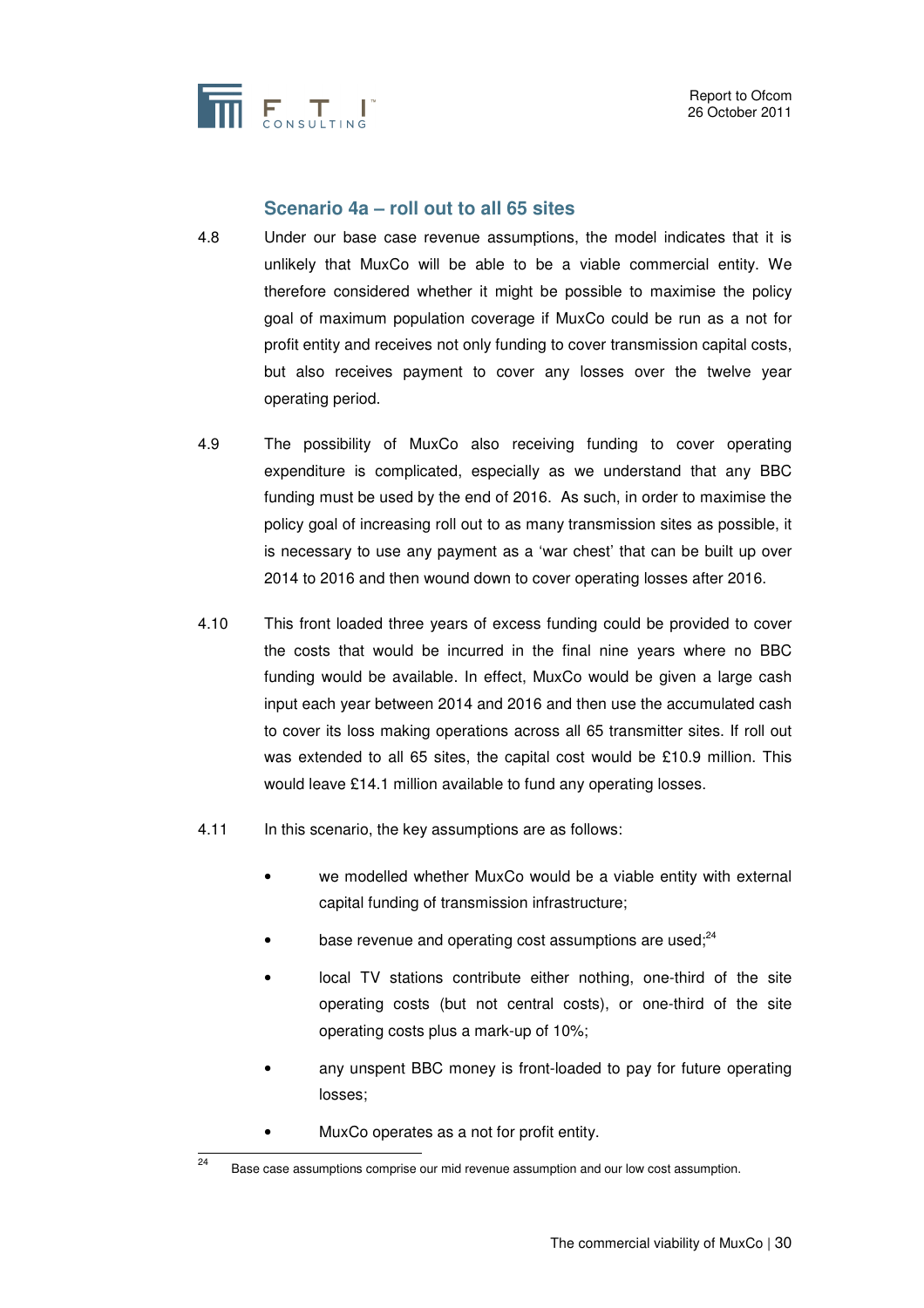

#### 4.12 The model outputs are shown in Table 4.4.

#### **Table 4.4 Key model outputs under Scenario 4a**

|                                                                                       | <b>Local TV</b><br>pays nothing | <b>Local TV</b><br>pays cost | <b>Local TV</b><br>pays cost<br>plus 10% |
|---------------------------------------------------------------------------------------|---------------------------------|------------------------------|------------------------------------------|
| Capital cost (£ million)                                                              | 11.1                            | 11.1                         | 11.1                                     |
| Additional funding required to cover<br>additional roll out (£ million) <sup>25</sup> | 8.6                             | 3.7                          | 3.0                                      |
| Total funding used $(E \text{ million})$                                              | 19.8                            | 14.8                         | 14.3                                     |
| Number of sites                                                                       | 65                              | 65                           | 65                                       |
| Population coverage                                                                   | 57.7%                           | 57.7%                        | 57.7%                                    |
| $NPV$ (£ million)                                                                     | 0                               | 0                            | 0                                        |

Source: FTI model. Note capital spend is for transmitter upgrading only.

#### **Implications**

Roll out to all 65 sites is feasible under low cost assumptions if BBC funding can also be used to fund a cash surplus to be wound down after 2016 as well as transmission capital infrastructure.

We consider that this approach would only be feasible with MuxCo operating as a not for profit entity.

 $\overline{25}$ <sup>25</sup> This additional funding is the amount that would need to be paid to MuxCo during the period 2014 to 2016 to generate a sufficient cash reserve to cover the negative cash flow in future years. The estimated additional funding is therefore the result of the calculation with the NPV set to zero. We have assumed that this additional funding could be taken from any amounts remaining from the £25 million BBC funding.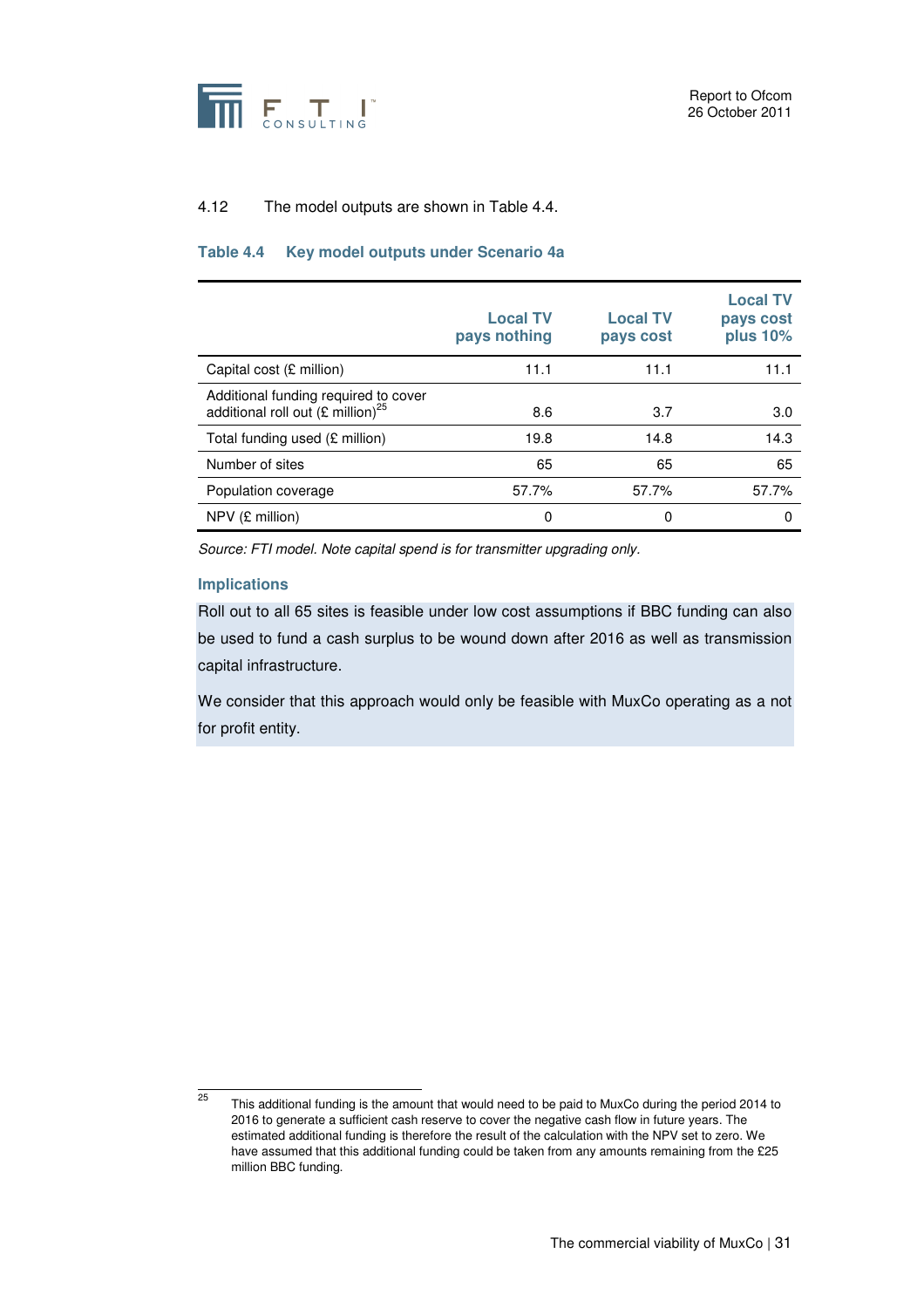

# **Scenario 4b – roll out to all 65 sites**

- 4.13 In this scenario, the key assumptions are the same as scenario 4a, but high cost assumptions are modelled.<sup>26</sup>
- 4.14 The model outputs are shown in Table 4.4.

#### **Table 4.5 Key model outputs under Scenario 4b**

|                                                                                       | <b>Local TV</b><br>pays nothing | <b>Local TV</b><br>pays cost | <b>Local TV</b><br>pays cost<br>plus 10% |
|---------------------------------------------------------------------------------------|---------------------------------|------------------------------|------------------------------------------|
| Capital cost (£ million)                                                              | 11.1                            | 11.1                         | 11.1                                     |
| Additional funding required to cover<br>additional roll out (£ million) <sup>27</sup> | 19.7                            | 12.2                         | 11.5                                     |
| Total funding used (£ million)                                                        | 30.8                            | 23.4                         | 22.6                                     |
| Number of sites                                                                       | 65                              | 65                           | 65                                       |
| Population coverage                                                                   | 57.7%                           | 57.7%                        | 57.7%                                    |
| $NPV$ (£ million)                                                                     | 0                               | 0                            |                                          |

Source: FTI model. Note capital spend is for transmitter upgrading only.

#### **Implications**

Roll out to all 65 sites is feasible under high cost assumptions if BBC funding can also be used to fund a cash surplus to be wound down after 2016 as well as transmission capital infrastructure, and local TV stations make a contribution towards site operating costs.

We consider that this approach would only be feasible with MuxCo operating as a not for profit entity.

 $\overline{26}$ <sup>26</sup> High cost assumptions assume a 50% increase in operating costs.<br><sup>27</sup> This additional funding is the amount that upuld need to be poid to

<sup>27</sup> This additional funding is the amount that would need to be paid to MuxCo over the period 2014 to 2016 in order to generate a sufficient cash reserve to cover the negative cash flow in future years. The estimated additional funding is therefore the result of the calculation with the NPV set to zero. We have assumed that this additional funding could be taken from any amounts remaining from the £25 million BBC funding.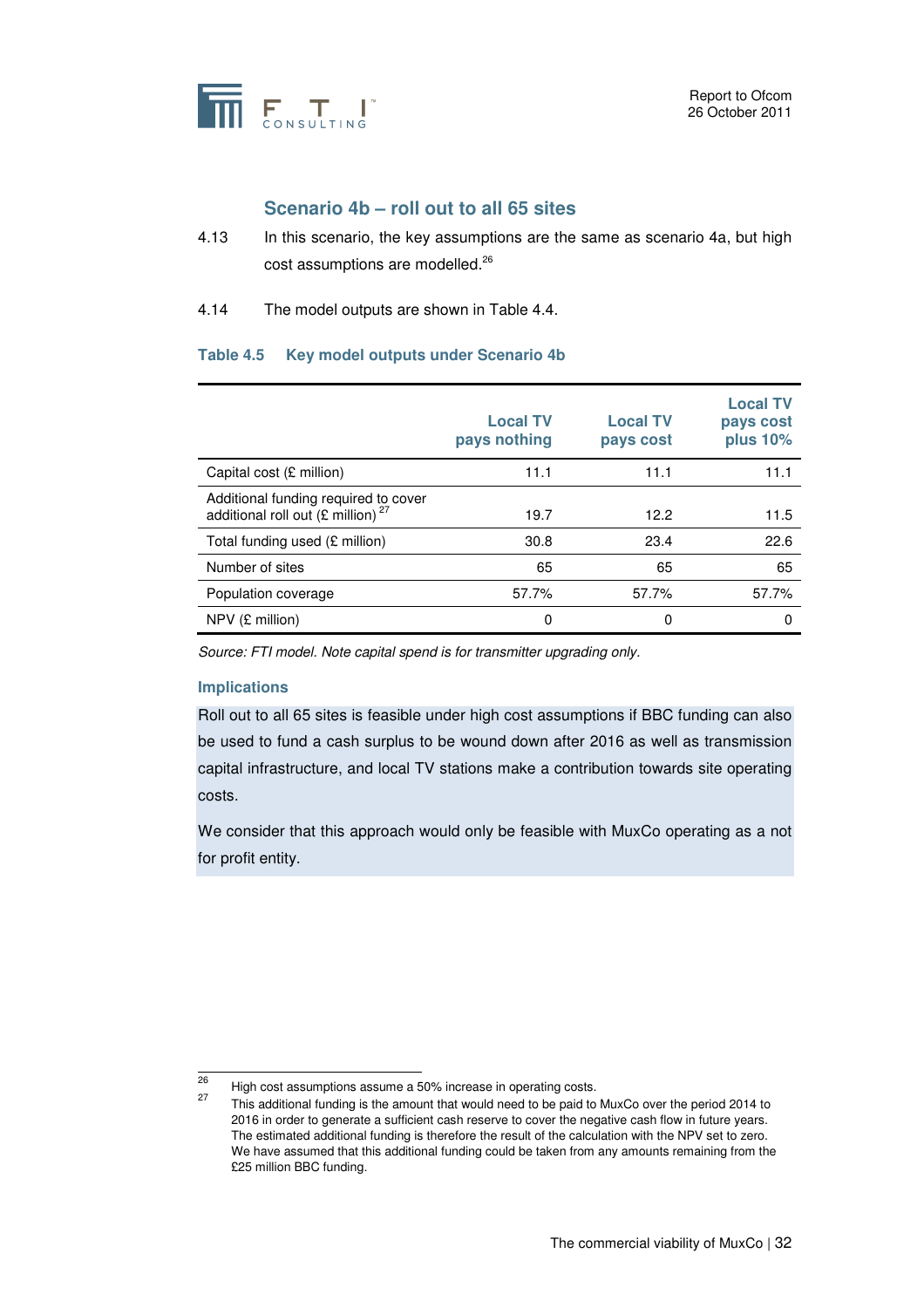

# **Scenario 4c – roll out to all 65 sites**

- 4.15 In this scenario, the key assumptions are as scenario 4a, but under low revenue assumptions.<sup>28</sup>
- 4.16 The model outputs are shown in Table 4.4.

#### **Table 4.6 Key model outputs under Scenario 4c**

|                                                                                        | <b>Local TV</b><br>pays nothing | <b>Local TV</b><br>pays cost | <b>Local TV</b><br>pays cost<br>plus 10% |
|----------------------------------------------------------------------------------------|---------------------------------|------------------------------|------------------------------------------|
| Capital cost (£ million)                                                               | 11.1                            | 11.1                         | 11.1                                     |
| Additional funding required to cover<br>additional roll out $(E \text{ million})^{29}$ | 18.5                            | 13.6                         | 13.1                                     |
| Total funding used (£ million)                                                         | 29.6                            | 24.7                         | 24.2                                     |
| Number of sites                                                                        | 65                              | 65                           | 65                                       |
| Population coverage                                                                    | 57.7%                           | 57.7%                        | 57.7%                                    |
| $NPV$ (£ million)                                                                      | 0                               | 0                            | 0                                        |

Source: FTI model. Note capital spend is for transmitter upgrading only.

#### **Implications**

Roll out to all 65 sites is feasible under low cost assumptions if BBC funding can also be used to fund a cash surplus to be wound down after 2016 as well as transmission capital infrastructure, provided that all transmitter sites contribute towards site operating costs.

This is however, risky, as not all 65 sites might be able to contribute towards site operating costs. We note that if only 50% of sites have local TV stations that can contribute towards site operating costs, then expenditure is greater than £25 million.

We consider that this approach would only be feasible with MuxCo operating as a not for profit entity.

 $\overline{28}$ Low revenue assumptions are based on the low end of what a third party would be willing to pay for the available spectrum.

<sup>&</sup>lt;sup>29</sup> This additional funding is the amount that would need to be paid to MuxCo over the period 2014 to 2016 in order to generate a sufficient cash reserve to cover the negative cash flow in future years. The estimated additional funding is therefore the result of the calculation with the NPV set to zero. We have assumed that this additional funding could be taken from any amounts remaining from the £25 million BBC funding.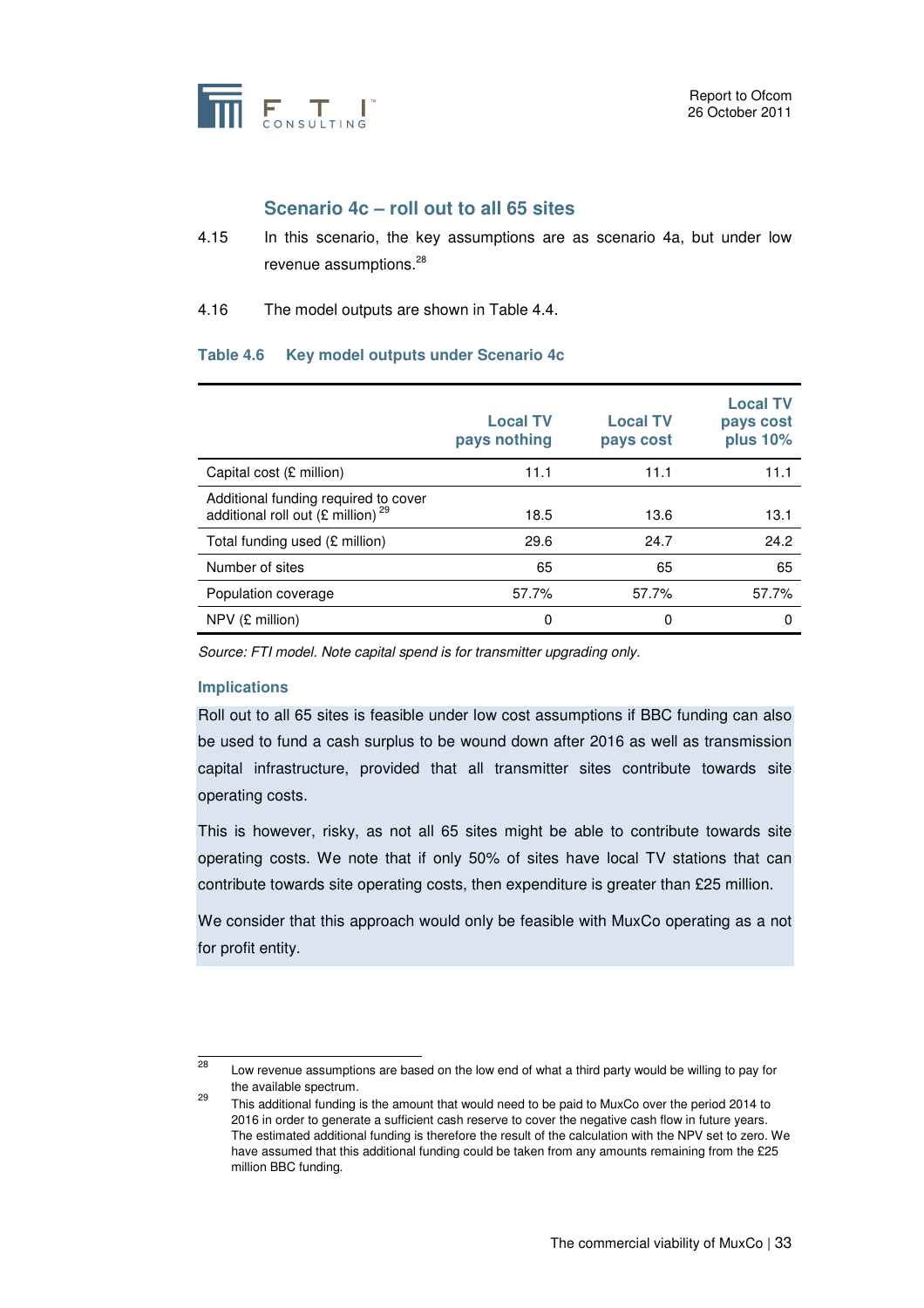

# **Scenario 5 – higher transmission infrastructure cost**

- 4.17 It may be desirable to spend higher amounts on transmitter infrastructure to ensure coverage, and to build in some level of redundancy, or additional support. This is especially important at transmitter sites covering large population areas. In London, it is possible that by spending higher amounts on transmitter infrastructure, population coverage can be increased significantly – up to 4.5 million households – and hence revenues can also be increased significantly.
- 4.18 In this scenario, we modelled the effect of higher infrastructure costs for the top 10 transmitter sites with a resulting population increase.
- 4.19 In this scenario, the key assumptions are based on scenario 3 with the following difference:
	- the top ten transmitters are high cost and this leads to a population and revenue boost in London.
- 4.20 Table 4.7 sets out the results of this analysis.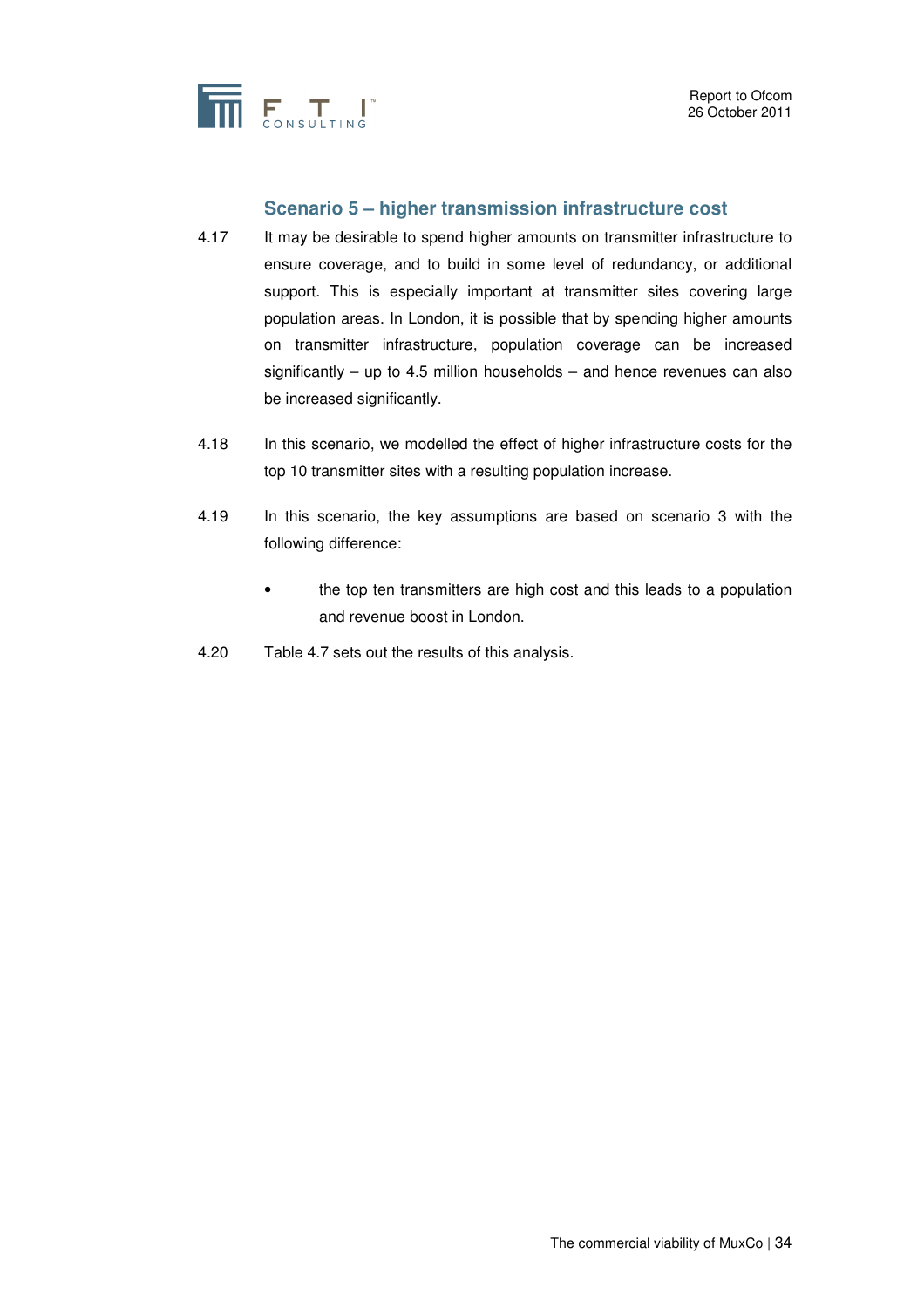

#### **Table 4.7 Key model outputs under Scenario 5**

|                                                  | <b>Local TV</b><br>pays nothing | <b>Local TV</b><br>pays cost | <b>Local TV</b><br>pays cost<br>plus 10% |
|--------------------------------------------------|---------------------------------|------------------------------|------------------------------------------|
| Number of potentially viable sites <sup>30</sup> | 17                              | 23                           | 25                                       |
| Percentage coverage                              | 50.3%                           | 53.7%                        | 54.6%                                    |
| Capital cost (£ million)                         | 5.5                             | 6.7                          | 7.0                                      |
| $NPV$ (£ million)                                | (0.1)                           | 1.2                          | 1.3                                      |
| Commercially viable                              | No                              | Possible                     | Possible                                 |

Source: FTI model. Note capital spend is for transmitter upgrading only.

#### **Implications**

MuxCo may consider increasing capital expenditure to achieve greater population coverage.

Under the assumption that increased capital expenditure can lead to higher population coverage and hence revenues, and local TV stations pay a contribution towards site operating costs, MuxCo appears to be a viable commercial entity for up to 25 transmitter sites.

Note that this scenario is not viable under high operating cost assumptions.

 $30$ See paragraphs 3.9 to 3.11.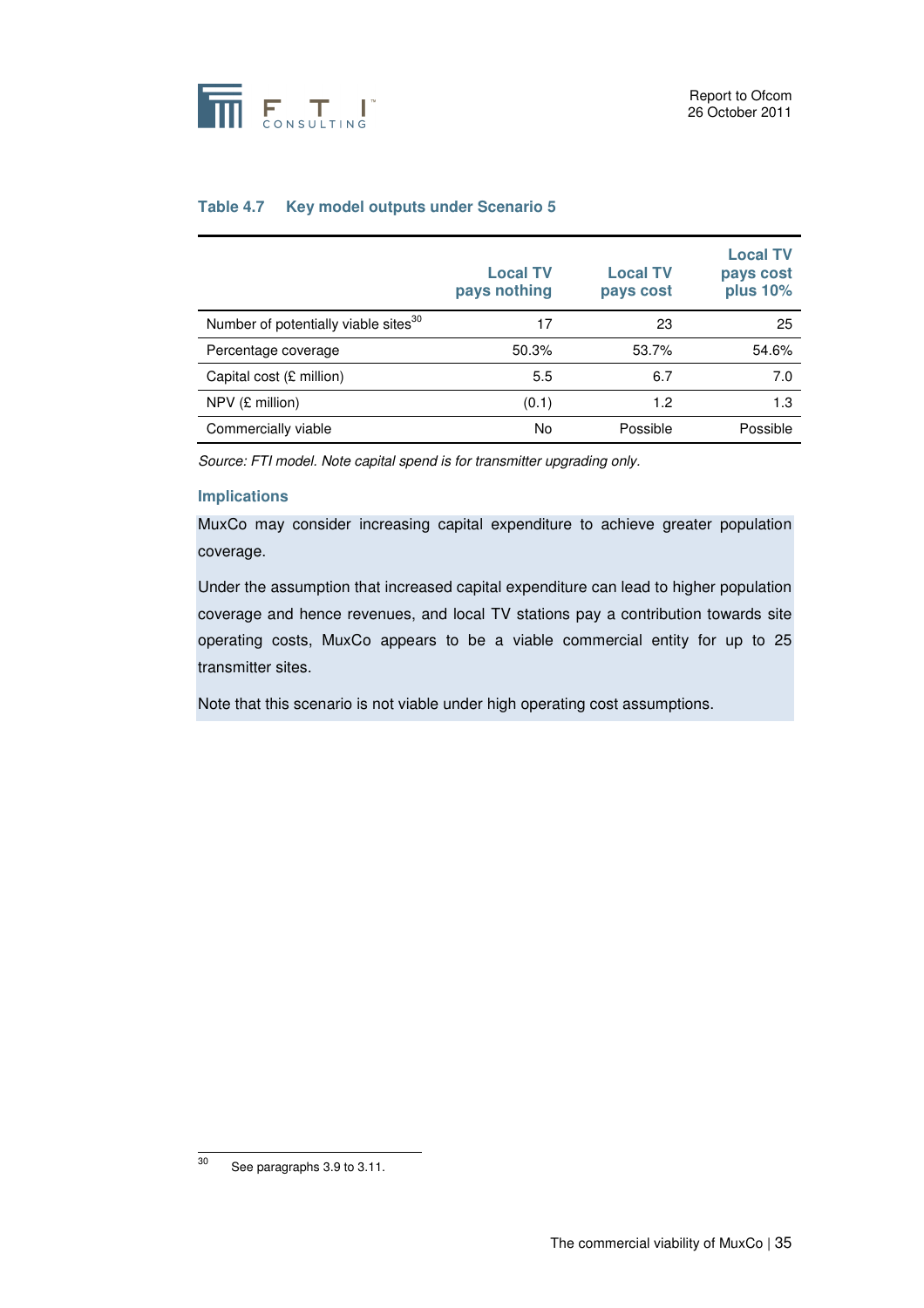

### **Scenario 6 – decentralised MuxCo**

- 4.21 Ofcom additionally asked us to model the effect of removing the two national channels, so that only local channels would broadcast from each transmitter site. This results in no central distribution or multiplexing costs. We assumed that all other costs would remain the same. Given there would be no revenues from national channels, the key question is how much would each local TV station have to pay to ensure that the local infrastructure would be operated adequately.
- 4.22 The costs included in this scenario include: MTS and local distribution, SI amendment, local multiplexing, depreciation of local multiplexing equipment and we assumed the same level of central salaries and overhead; it may be possible for these figures to be lower given that MuxCo would now have a smaller operation.
- 4.23 Under this assumption, MuxCo would operate as a not for profit entity and would operate all 65 sites. This would entail £11.1 million in capital expenditure. We calculated the average level of revenue that each local TV station would have to pay to cover these costs assuming that (i) the BBC funding is used to cover central operating expenses and (ii) that the BBC funding is only used to fund transmission capital and local operators are the only contributors to central operating costs. These two scenarios are shown in Table 4.8. We note, however that the actual cost would vary by location.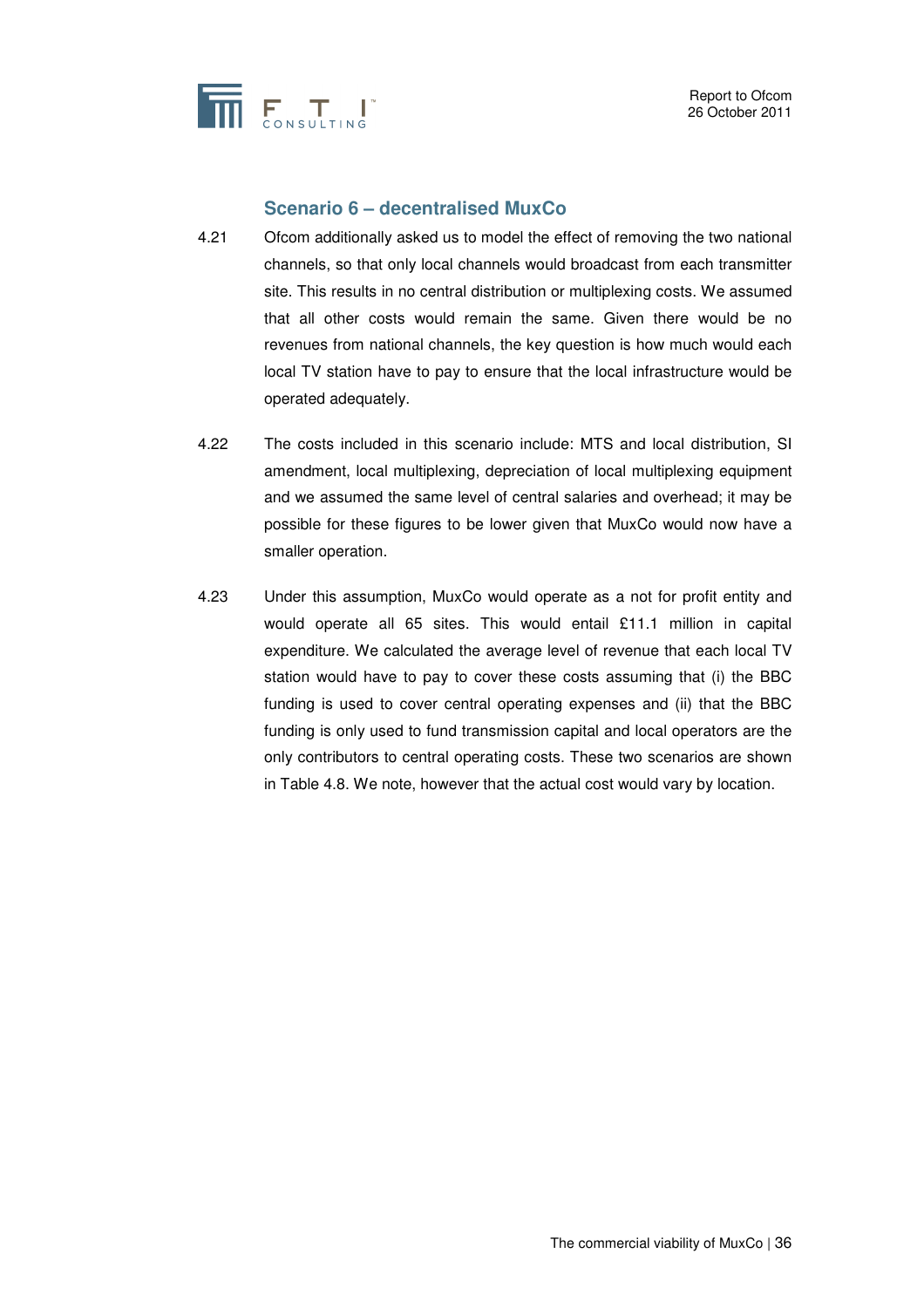

#### **Table 4.8 Key model outputs under Scenario 6**

|                                                  | <b>BBC contributes</b><br>to central opex | <b>BBC</b> does not<br>contribute to<br>central opex |
|--------------------------------------------------|-------------------------------------------|------------------------------------------------------|
| Number of potentially viable sites <sup>31</sup> | 65                                        | 65                                                   |
| Percentage coverage                              | 57.7%                                     | 57.7%                                                |
| Capital cost $(E \text{ million})$               | 11.1                                      | 11.1                                                 |
| $NPV$ (£ million)                                | 0                                         | 0                                                    |
| Cost to local TV station (£000)                  | 30.7                                      | 37.1                                                 |

Source: FTI model. Note capital spend is for transmitter upgrading only.

#### **Implications**

BBC funding is sufficient to cover all transmitter capital costs.

The average cost to local TV stations would range between £31,000 and £37,000 depending on whether the BBC funding could also be used to make a contribution towards central operating costs, or not.

 $31$ See paragraphs 3.9 to 3.11.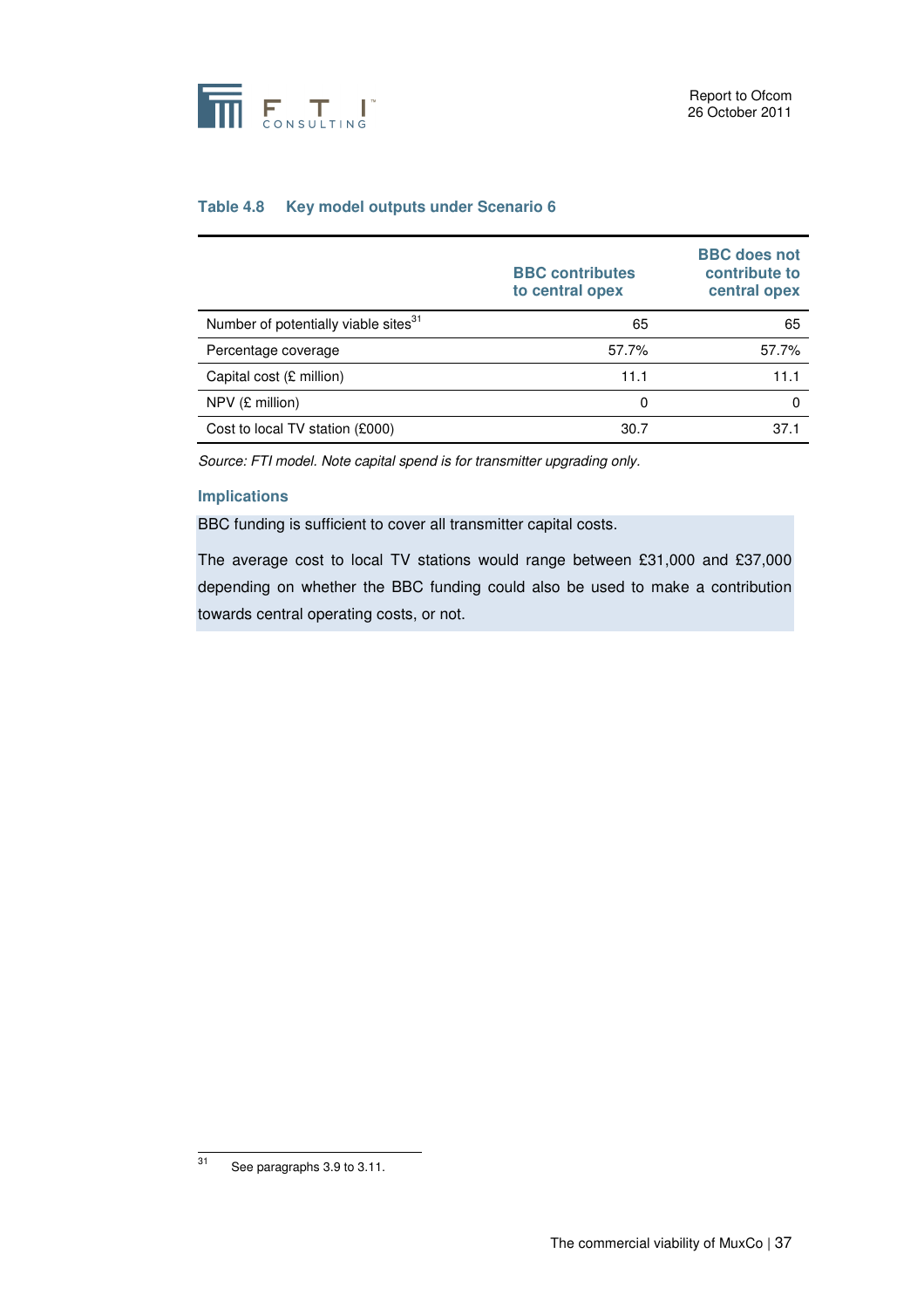

# **Conclusions**

- 4.24 We developed a bottom-up model using cost inputs sourced from data held by Ofcom, industry data, discussions with an independent broadcasting transmission expert, industry specialists and professionals, and FTI experts. We have used data that are based on a standard 'off the shelf' specification for each site and that an existing Mux would run MuxCo to minimise costs. As discussed in the key risks in Section 2, there are a number of caveats to the modelling under the assumptions used.
- 4.25 We have based our analysis around what we consider to be the most likely revenue and operating cost assumptions. It may be that Ofcom considers that higher or lower revenue or cost assumptions should be considered. We have built the functionality to vary these into the MuxCo model.
- 4.26 Based on the outcomes of the scenarios, our conclusions are as follows:
	- it does not appear that MuxCo would be a viable commercial business in the absence of BBC money for transmission capital expenditure (scenarios 1 and 2);
	- if the BBC funding is used to pay for transmission infrastructure, then MuxCo could operate as a not for profit entity under base case assumptions (scenario 3);
	- if the £25 million BBC funding can also be used to pay for a cash surplus in the years 2014 to 2016, then rollout could be extended to all 65 sites if MuxCo operates as a not for profit entity. However under high cost assumptions local TV stations would need to make a contribution towards site operating costs (scenario 4);
	- if MuxCo decides to take the commercial decision to spend a greater amount on transmission infrastructure and thus increases population coverage, then under base case revenue and operating cost assumptions MuxCo would be able to roll out to up to 25 transmitter sites if local stations make a contribution towards site operating costs (scenario 5); and
	- an alternative approach for a not-for-profit MuxCo could be an operation with no national channels, therefore saving on national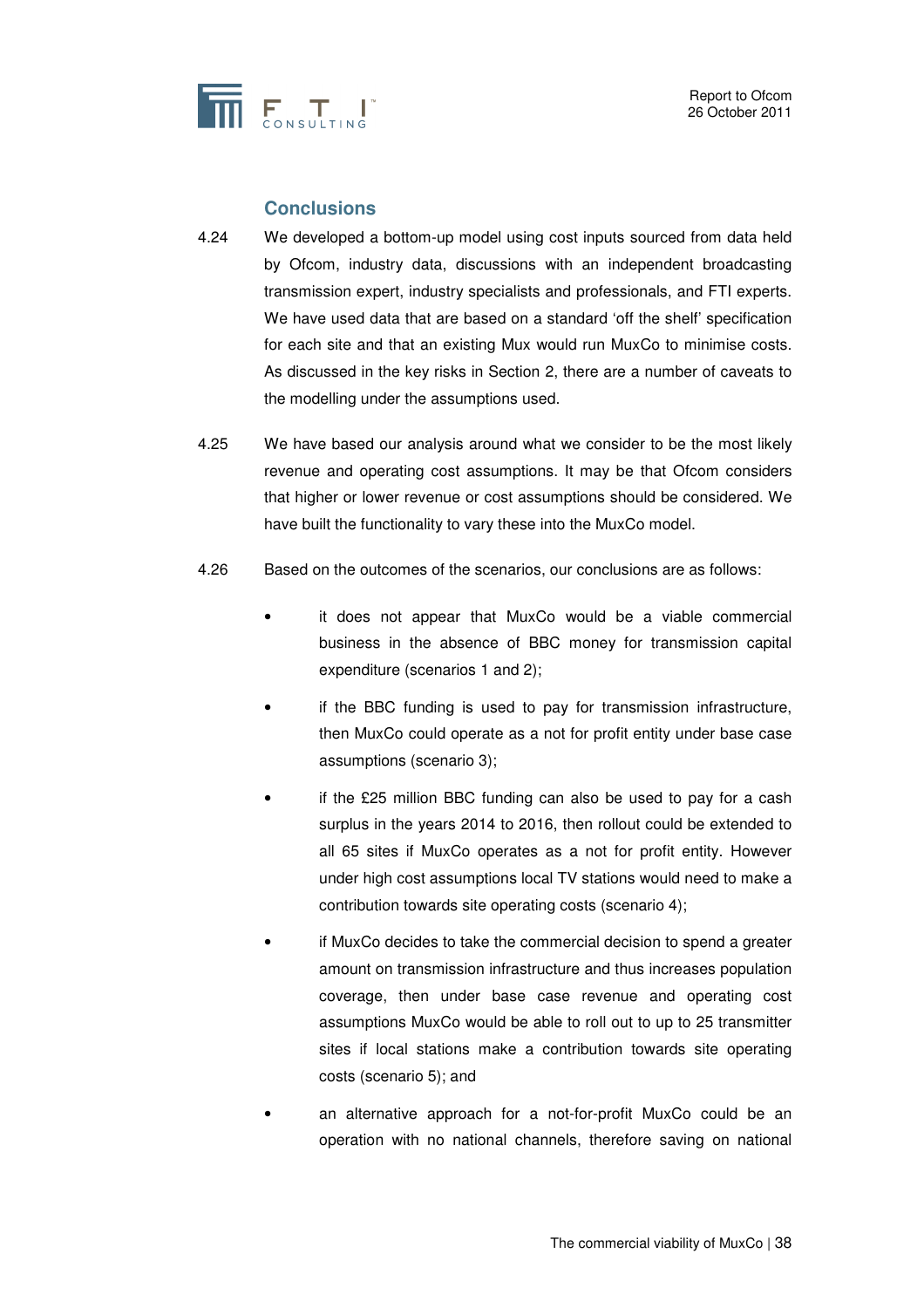

multiplexing and distribution costs. With no national TV channel revenue streams, local TV stations would have to pay the full amount towards the site operating costs. This would cost each local TV station approximately £31,000 on average. If some small central costs are also included then this would rise to £37,000 (scenario 6).

4.27 We determined that under the working assumptions in the model some scenarios might lead to a viable MuxCo, although we acknowledge that there are significant limitations of this modelling approach. As discussed, our model has had to rely on a standardised approach to setting up the transmitters and in practice, this might not be appropriate for all sites. Additional capital costs (especially if these relate to larger population sites) could lead to alternative results. Our assumptions are based on current market conditions and data – these might be very different in 2014 and thereafter. The key risks associated with this venture are provided in Section 2.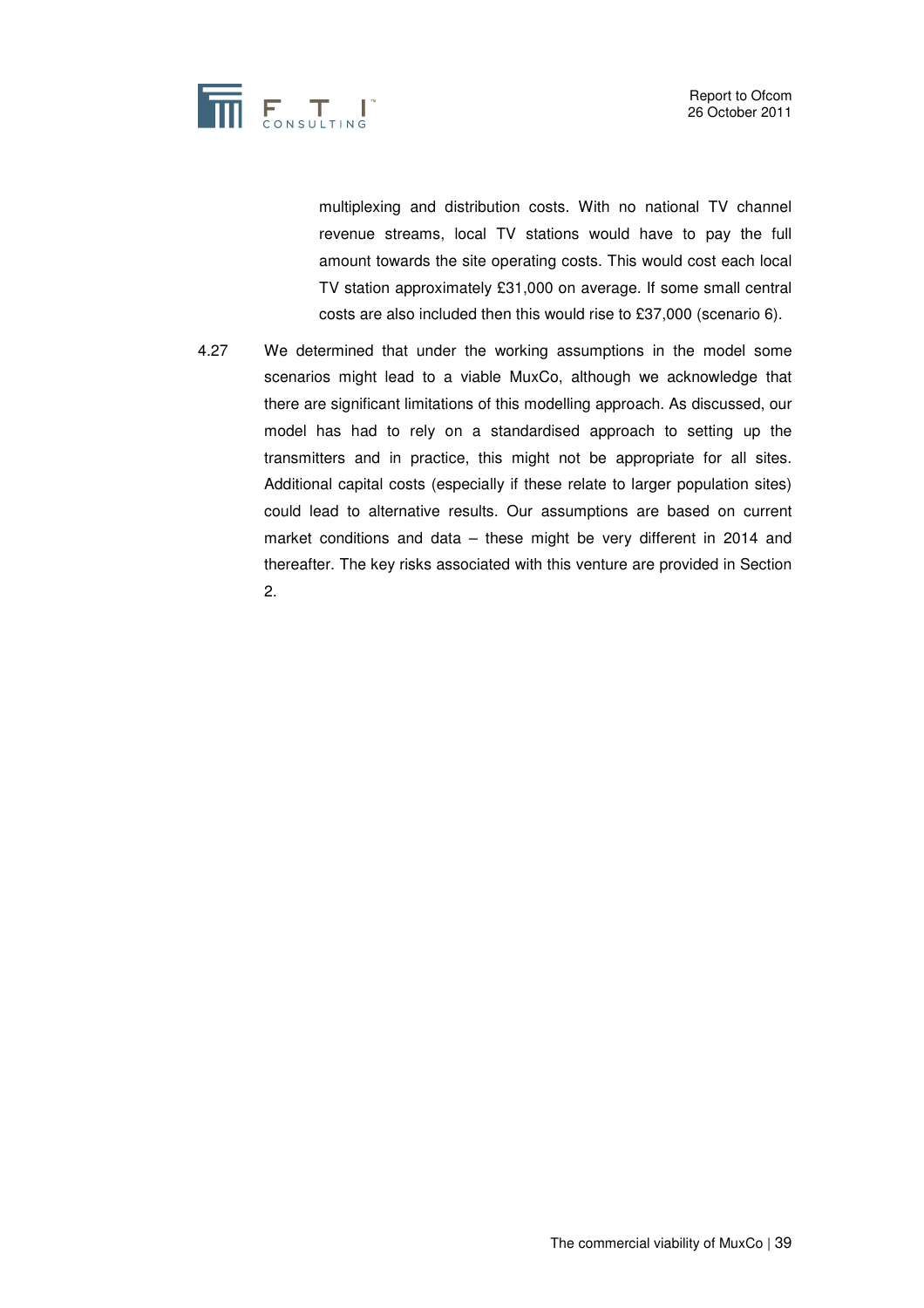

# **Appendix 1 Sources of information used**

# A1.1 This appendix lists the sources of information that were used in compiling this report.

| Reference Offer for the provision of Transmission Services in<br>respect of Ofcom's recent award of a licence in the frequency band<br>758 to 766 MHz covering Manchester                                                                    | Arqiva                    | 8 June<br>2009         |
|----------------------------------------------------------------------------------------------------------------------------------------------------------------------------------------------------------------------------------------------|---------------------------|------------------------|
| Reference Offer for the provision of Network Access in respect of<br>Ofcom's recent award of a licence in the frequency band 758 to<br>766 MHz covering Manchester                                                                           | Argiva                    | 8 June<br>2009         |
| Reference Offer for the provision of Transmission Services in<br>respect of Ofcom's recent award of a licence in the frequency<br>bands 742 to 750 MHz (transitional arrangement) and 542 to 550<br>MHz (final arrangement) covering Cardiff | Argiva                    | 8 June<br>2009         |
| Reference Offer for the provision of Network Access in respect of<br>Ofcom's recent award of a licence in the frequency bands 742 to<br>750 MHz (transitional arrangement) and 542 to 550 MHz (final<br>arrangement) covering Cardiff        | Argiva                    | 8 June<br>2009         |
| "Bid media puts new Freeview slot up for sale"                                                                                                                                                                                               | <b>Broadcast</b>          | 4 August<br>2011       |
| Multiplex Service Licences: Application Documents                                                                                                                                                                                            | <b>ITC</b>                | 22 May<br>2002         |
| The BBC's investment in Freeview                                                                                                                                                                                                             | <b>NAO</b>                | May 2004               |
| Cost Benefit analysis of digital switchover                                                                                                                                                                                                  | DTI/DCMS                  | 5 April<br>2005        |
| Commercially viable local television in the UK                                                                                                                                                                                               | <b>Nicholas</b><br>Shott  | December<br>2010       |
| Carriage options for a TV service in Wales                                                                                                                                                                                                   | Welsh<br>Assembly         | 10<br>December<br>2008 |
| UK DTT features for support of local TV services                                                                                                                                                                                             | DTG                       | 21 March<br>2011       |
| A new framework for local TV in the UK                                                                                                                                                                                                       | <b>DCMS</b>               | <b>July 2011</b>       |
| Macquarie UK Broadcast Ventures Limited/ National Grid Wireless<br>Group Completed acquisition - Final report                                                                                                                                | Competition<br>Commission | 11 March<br>2008       |
| Digital TV update, Q1 2011                                                                                                                                                                                                                   | Ofcom                     | <b>July 2011</b>       |
| Indicative locations for local television multiplexes: Initial technical<br>assessment                                                                                                                                                       | Ofcom                     | 9 August<br>2011       |
| Technical delivery options for local television services in the UK                                                                                                                                                                           | Ofcom                     | September<br>2011      |
| Ofcom Technology Tracker Wave 1 (accessed at<br>http://stakeholders.ofcom.org.uk/market-data-research/statistics/)                                                                                                                           | Ofcom                     | 5 May<br>2011          |
| RTENL Proposed schedule of tariffs for digital terrestrial television<br>services                                                                                                                                                            | <b>RTENL</b>              |                        |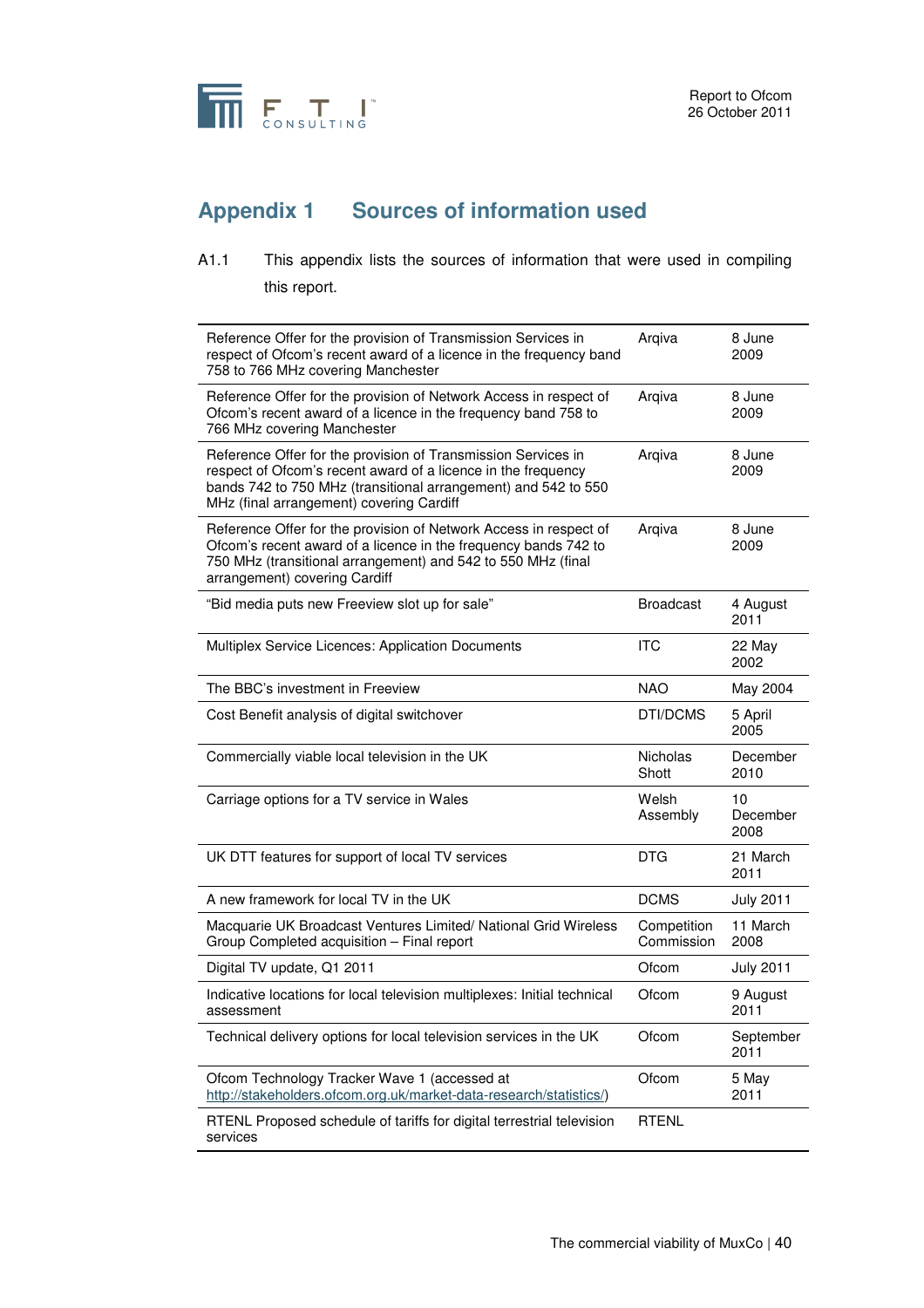

| <b>RTENL Schedule of tariffs</b>                                                                                                                    | <b>RTENL</b>                             |                        |
|-----------------------------------------------------------------------------------------------------------------------------------------------------|------------------------------------------|------------------------|
| <b>RTENL Tariff model</b>                                                                                                                           | <b>RTENL</b>                             |                        |
| Exploiting the digital dividend – A European approach                                                                                               | Analysys<br>Mason                        | 14 August<br>2009      |
| The economics of delivering local digital audio-visual and<br>interactive services                                                                  | Spectrum<br>Strategy<br>Consultants      | 18<br>November<br>2005 |
| Report and recommendations by the Broadcasting Authority of<br>Ireland on the exercise of its functions under Statutory Instrument<br>No.67 of 2011 | BAI                                      | August<br>2011         |
| The sustainability of local commercial TV                                                                                                           | Oliver &<br>Ohlbaum<br>Associates<br>Ltd |                        |
| Production of reference offers in relation to 600 MHz spectrum<br>award - requirements specification                                                | Argiva                                   | September<br>2011      |
| The impact of TV 2.0 on viewer behaviour                                                                                                            | 3 Reasons<br>Ltd                         | <b>July 2009</b>       |
| Digital dividend: 600 MHz band and geographic interleaved<br>spectrum                                                                               | Ofcom                                    | 18<br>February<br>2010 |
| Digital dividend review $-$ a statement on our approach to awarding<br>the digital dividend                                                         | Ofcom                                    | December<br>2007       |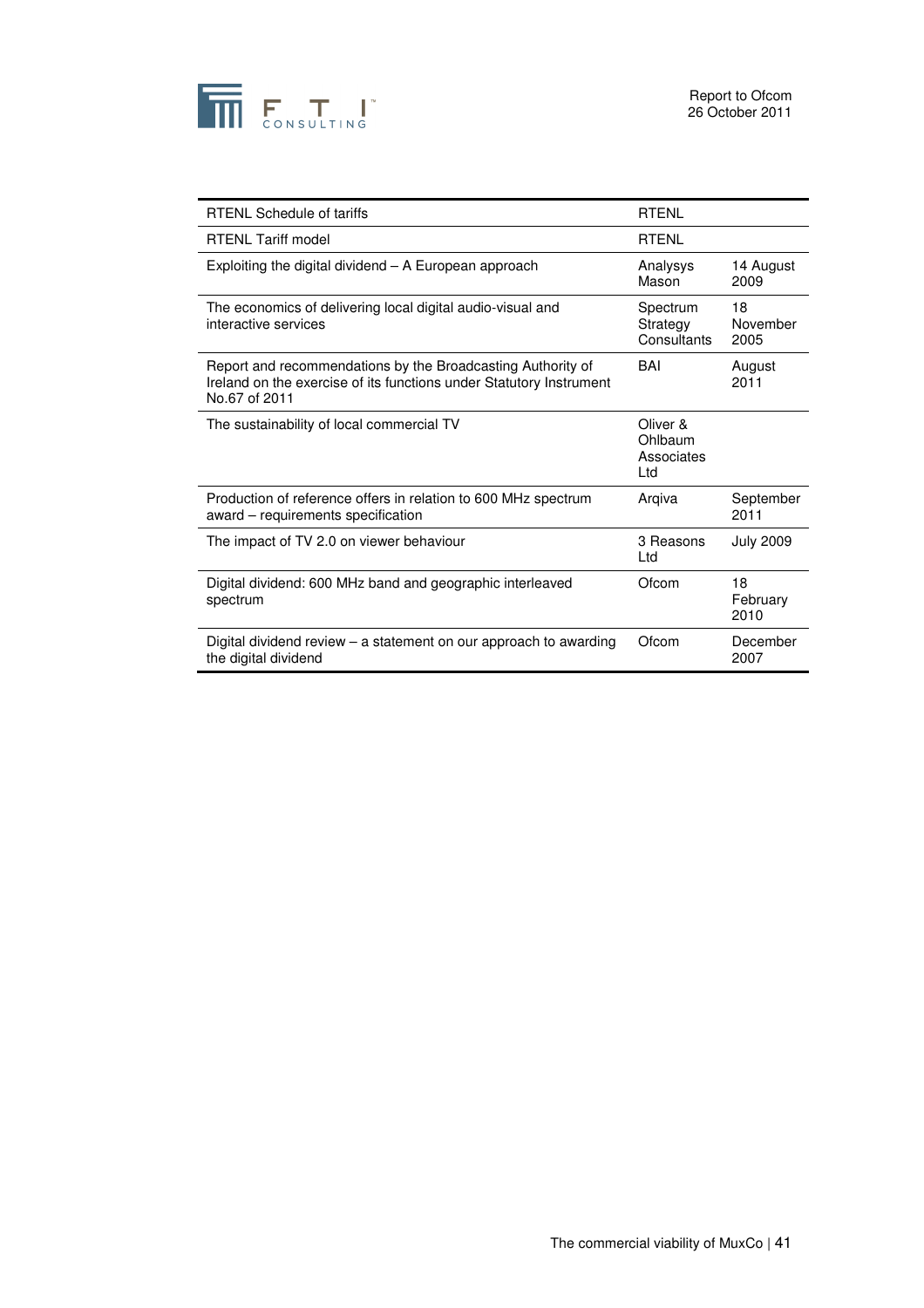

# **Appendix 2 Calculation of the adjusted population at each transmitter site**

- A1.2 In this appendix, we calculate an adjusted population coverage to take account of the relative wealth of the target population (wealthier populations would be preferable to less wealthy ones as greater revenues would be possible) and to take account of the level of DTT viewing that occurs in each area.
- A1.3 The table below sets out the relative wealth of different UK locations.

#### **Table A1.1 Relative wealth of UK regions**

| <b>Region</b>            | <b>GDHI</b> per head<br><b>indices (2009)</b> |
|--------------------------|-----------------------------------------------|
| United Kingdom           | 100.0                                         |
| North East               | 85.0                                          |
| North West               | 90.2                                          |
| Yorkshire and The Humber | 87.0                                          |
| East Midlands            | 91.3                                          |
| <b>West Midlands</b>     | 89.5                                          |
| East of England          | 103.9                                         |
| London                   | 128.2                                         |
| South East               | 112.8                                         |
| South West               | 98.7                                          |
| England                  | 101.4                                         |
| Wales                    | 87.9                                          |
| Scotland                 | 97.2                                          |
| Northern Ireland         | 88.2                                          |

Source: NUTS1 Regional GDHI 1995-2009 30-Mar-2011.

A1.4 The table below calculates our propensity to view DTT based on the UK average DTT viewing population.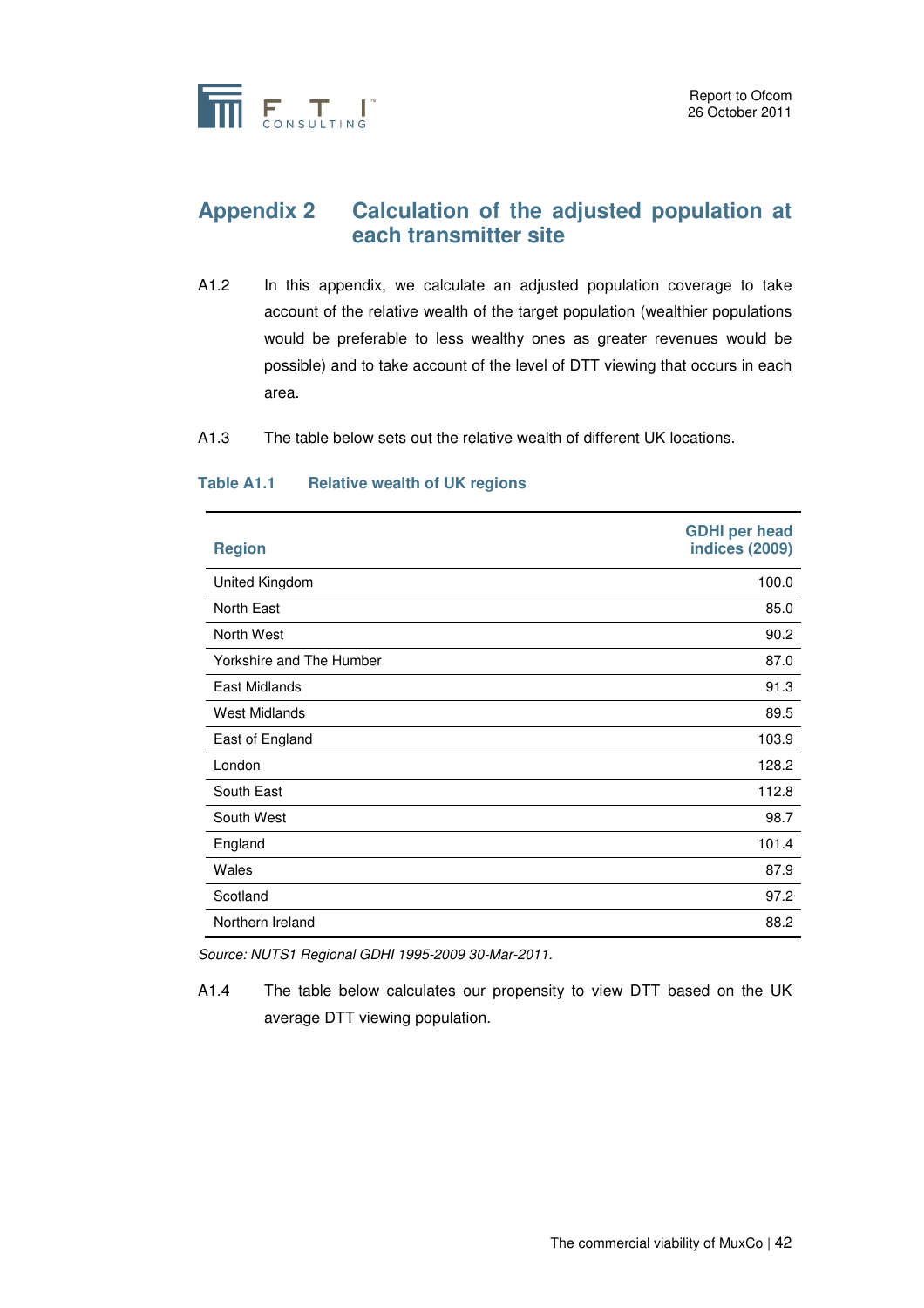

| <b>Region</b>               | $%$ DTT<br>main set | % have<br>DTT | <b>DTT</b><br>secondary<br>view | DTT<br>viewing | <b>Propensity</b><br>to view |
|-----------------------------|---------------------|---------------|---------------------------------|----------------|------------------------------|
|                             | [A]                 | [B]           | [C]=[B]-[A]                     | D              | Е                            |
| United Kingdom              | 38%                 | 56%           | 18%                             | 29%            | 1.00                         |
| North East                  | 41%                 | 67%           | 26%                             | 34%            | 1.18                         |
| North West                  | 41%                 | 67%           | 26%                             | 34%            | 1.18                         |
| Yorkshire and<br>The Humber | 34%                 | 56%           | 22%                             | 29%            | 0.99                         |
| East Midlands               | 37%                 | 53%           | 16%                             | 28%            | 0.95                         |
| West Midlands               | 36%                 | 55%           | 19%                             | 28%            | 0.98                         |
| East of England             | 28%                 | 45%           | 17%                             | 23%            | 0.79                         |
| London                      | 35%                 | 40%           | 5%                              | 22%            | 0.74                         |
| South East                  | 34%                 | 52%           | 18%                             | 27%            | 0.92                         |
| South West                  | 51%                 | 76%           | 25%                             | 39%            | 1.36                         |
| England                     | 37%                 | 56%           | 19%                             | 29%            | 1.00                         |
| Wales                       | 39%                 | 56%           | 17%                             | 29%            | 1.00                         |
| Scotland                    | 42%                 | 62%           | 20%                             | 32%            | 1.11                         |
| Northern Ireland            | 26%                 | 70%           | 44%                             | 34%            | 1.17                         |

#### **Table A1.2 Calculation of propensity to view adjustments**

Source: Ofcom technology tracker wave 1 main set, FTI analysis. The impact of TV 2.0 on viewing behaviour, 3 Reasons Ltd, July 2009.

A1.5 Using these metrics, we have adjusted the DPSA population of each site to generate an adjusted population that we have then used to determine likely revenues per site. The adjusted population is calculated as DPSA population x GDHI per head indices x propensity to view. This is shown in the table below.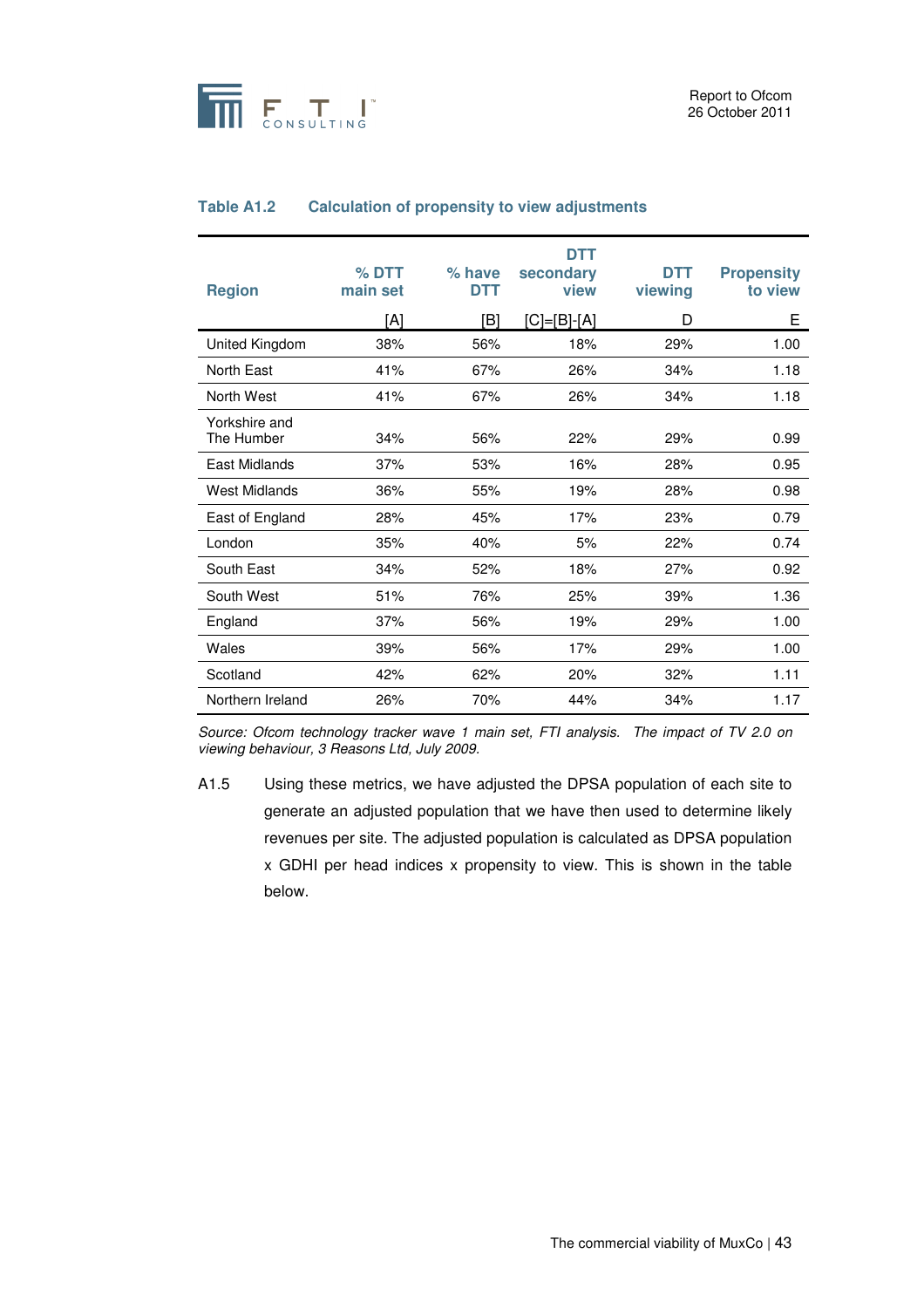

# **Table A1.3 Calculation of adjusted population coverage**

| <b>Primary</b><br><b>Location</b> | <b>DPSA</b><br>population<br>(households) | <b>Region</b>               | <b>Adjusted</b><br>population<br>(households) | <b>Adjusted</b><br>population<br>ranking |
|-----------------------------------|-------------------------------------------|-----------------------------|-----------------------------------------------|------------------------------------------|
| London                            | 3,100,000                                 | London                      | 2,954,684                                     | $\mathbf{1}$                             |
| Birmingham                        | 1,200,000                                 | <b>West Midlands</b>        | 1,049,551                                     | 3                                        |
| Manchester                        | 1,100,000                                 | North West                  | 1,170,646                                     | $\overline{c}$                           |
| Leeds                             | 1,000,000                                 | Yorkshire and<br>The Humber | 857,076                                       | 6                                        |
| Newcastle                         | 900,000                                   | North East                  | 902,584                                       | 5                                        |
| Liverpool                         | 870,000                                   | North West                  | 925,874                                       | 4                                        |
| Glasgow                           | 660,000                                   | Scotland                    | 710,084                                       | $\overline{7}$                           |
| Cardiff                           | 351,000                                   | Wales                       | 309,675                                       | 12                                       |
| Falkirk                           | 340,000                                   | Scotland                    | 365,801                                       | 10                                       |
| Preston                           | 340,000                                   | North West                  | 365,802                                       | 9                                        |
| <b>Bristol</b>                    | 330,000                                   | South West                  | 441,344                                       | 8                                        |
| Edinburgh                         | 290,000                                   | Scotland                    | 312,007                                       | 11                                       |
| Nottingham                        | 290,000                                   | <b>East Midlands</b>        | 251,604                                       | 15                                       |
| Grimsby                           | 270,000                                   | Yorkshire and<br>The Humber | 231,410                                       | 16                                       |
| <b>Belfast</b>                    | 250,000                                   | Northern Ireland            | 258,018                                       | 14                                       |
| Southampton                       | 250,000                                   | South East                  | 260,511                                       | 13                                       |
| Middlesbrough                     | 220,000                                   | North East                  | 220,632                                       | 17                                       |
| Dundee                            | 150,000                                   | Scotland                    | 161,383                                       | 19                                       |
| Norwich                           | 149,000                                   | East of England             | 122,944                                       | 24                                       |
| Maidstone                         | 140,000                                   | South East                  | 145,886                                       | 21                                       |
| Reading                           | 140,000                                   | South East                  | 145,887                                       | 20                                       |
| Aberdeen                          | 130,000                                   | Scotland                    | 139,865                                       | 22                                       |
| Gloucester                        | 130,000                                   | South West                  | 173,863                                       | 18                                       |
| Sheffield                         | 120,000                                   | Yorkshire and<br>The Humber | 102,849                                       | 28                                       |
| Stoke on Trent                    | 120,000                                   | <b>West Midlands</b>        | 104,955                                       | 27                                       |
| Ayr                               | 110,000                                   | Scotland                    | 118,347                                       | 25                                       |
| Oxford                            | 110,000                                   | South East                  | 114,625                                       | 26                                       |
| Plymouth                          | 100,000                                   | South West                  | 133,741                                       | 23                                       |
| Brighton and<br>Hove              | 98,000                                    | South East                  | 102,120                                       | 29                                       |
| Carlisle                          | 91,000                                    | North West                  | 96,844                                        | 30                                       |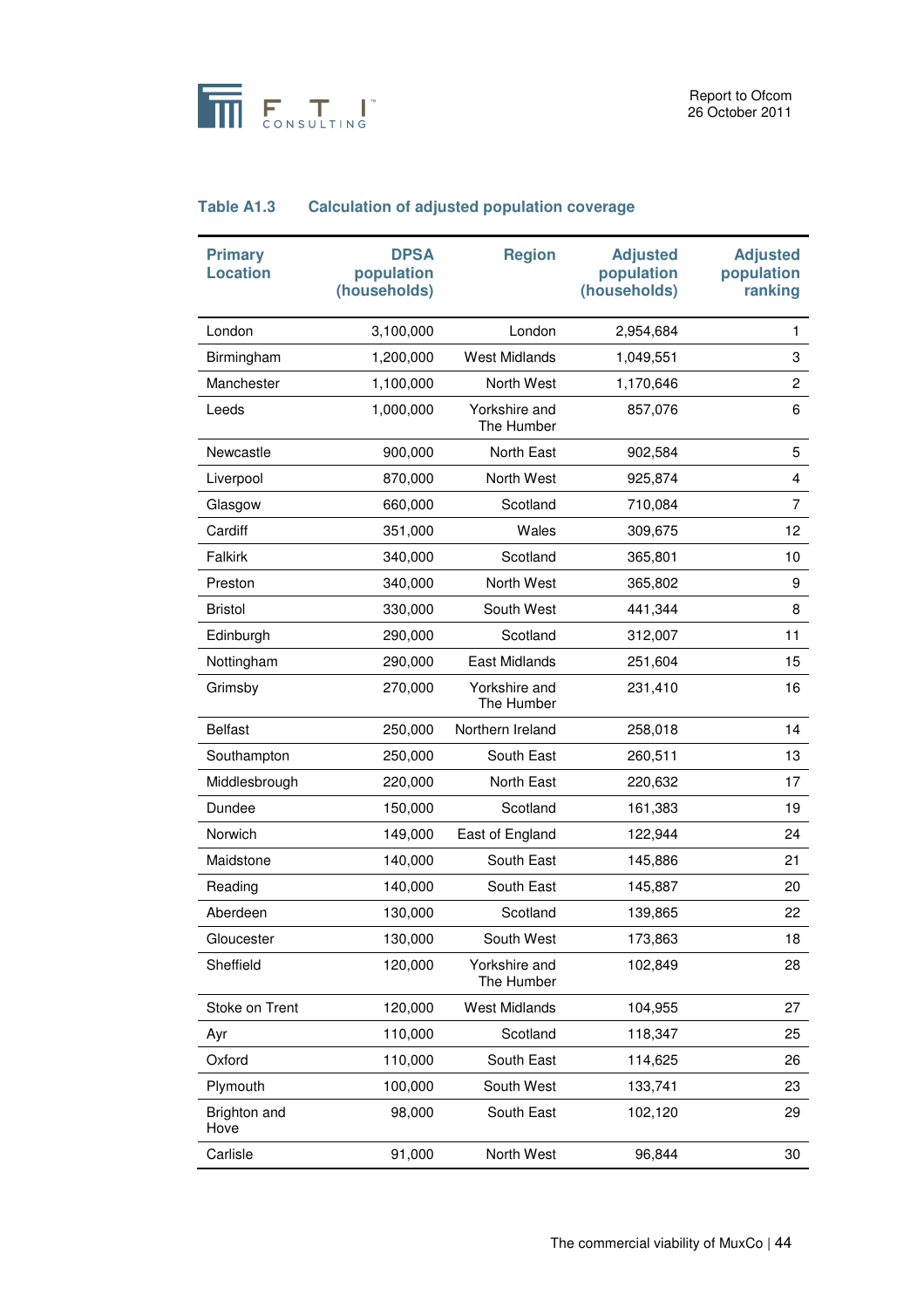

| Cambridge              | 83,000 | East of England             | 68,485 | 33 |
|------------------------|--------|-----------------------------|--------|----|
| <b>Burnley</b>         | 82,000 | North West                  | 87,266 | 31 |
| Reigate                | 74,000 | South East                  | 77,111 | 32 |
| Swansea                | 73,000 | Wales                       | 64,405 | 36 |
| Telford                | 73,000 | <b>West Midlands</b>        | 63,848 | 37 |
| York                   | 71,000 | Yorkshire and<br>The Humber | 60,852 | 38 |
| Basingstoke            | 64,000 | South East                  | 66,691 | 35 |
| Bedford                | 64,000 | East of England             | 52,808 | 41 |
| Haywards Heath         | 64,000 | South East                  | 66,692 | 34 |
| Guildford              | 53,000 | South East                  | 55,228 | 39 |
| Inverness              | 50,000 | Scotland                    | 53,794 | 40 |
| Malvern                | 50,000 | <b>West Midlands</b>        | 43,731 | 45 |
| Tonbridge              | 45,000 | South East                  | 46,892 | 42 |
| Shrewsbury             | 44,000 | <b>West Midlands</b>        | 38,484 | 48 |
| Hereford               | 43,000 | <b>West Midlands</b>        | 37,609 | 49 |
| Dover                  | 42,000 | South East                  | 43,766 | 44 |
| Lancaster              | 42,000 | North West                  | 44,697 | 43 |
| Carmarthen             | 40,000 | Wales                       | 35,291 | 53 |
| Hemel<br>Hempstead     | 37,000 | East of England             | 30,530 | 55 |
| Derry /<br>Londonderry | 36,000 | Northern Ireland            | 37,155 | 51 |
| Limavady               | 36,000 | Northern Ireland            | 37,156 | 50 |
| Greenock               | 34,000 | Scotland                    | 36,580 | 52 |
| Keighley               | 34,000 | Yorkshire and<br>The Humber | 29,141 | 56 |
| Scarborough            | 33,000 | Yorkshire and<br>The Humber | 28,283 | 57 |
| Barnstaple             | 32,000 | South West                  | 42,797 | 46 |
| Salisbury              | 31,000 | South West                  | 41,460 | 47 |
| Bromsgrove             | 29,000 | <b>West Midlands</b>        | 25,364 | 60 |
| Elgin                  | 29,000 | Scotland                    | 31,201 | 54 |
| Stratford upon<br>Avon | 29,001 | <b>West Midlands</b>        | 25,365 | 59 |
| Mold                   | 25,000 | Wales                       | 22,057 | 61 |
| Haverfordwest          | 24,000 | Wales                       | 21,174 | 62 |
| Luton                  | 23,000 | East of England             | 18,978 | 64 |
| Kidderminster          | 22,000 | <b>West Midlands</b>        | 19,242 | 63 |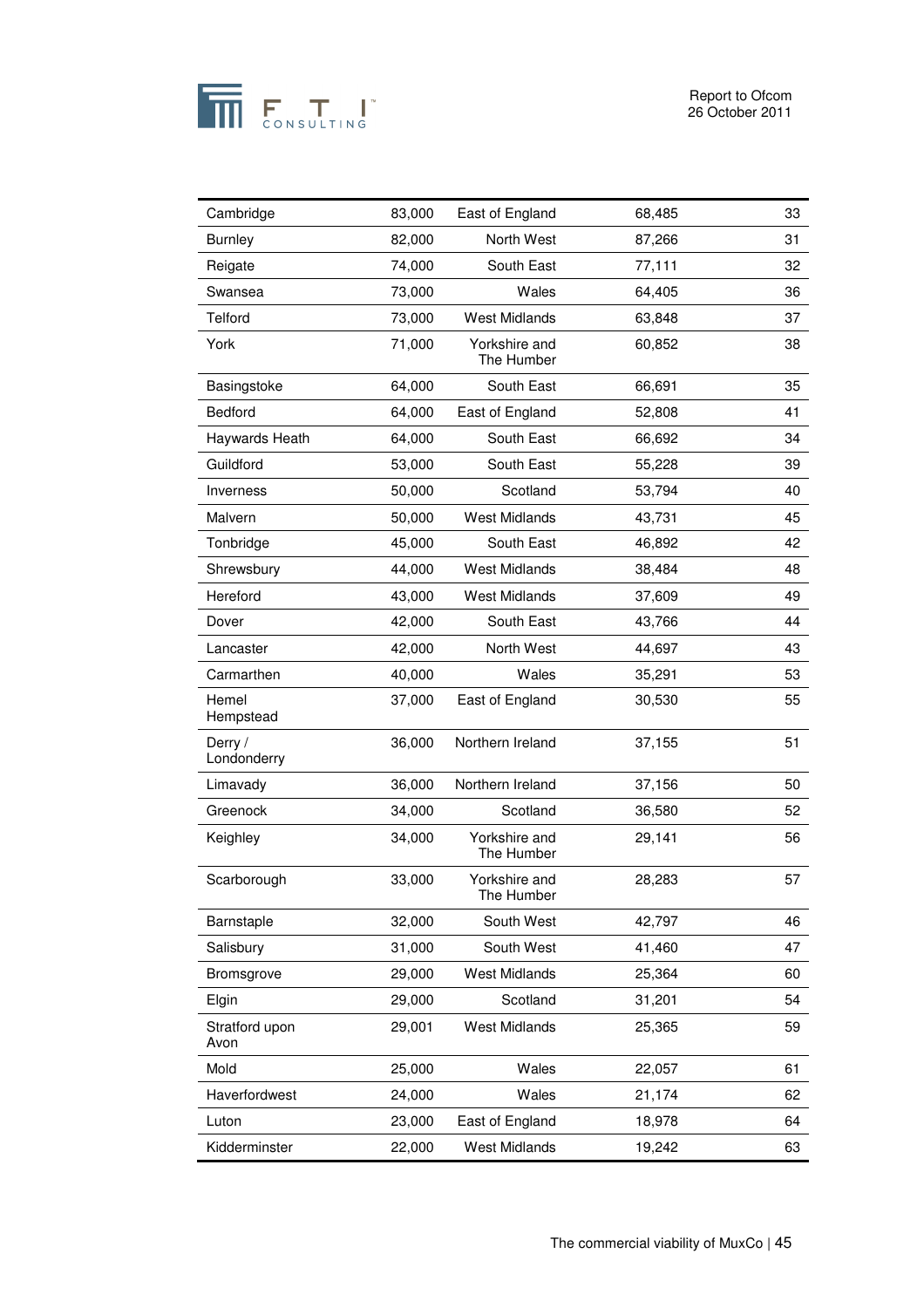

| Poole  | 21,000 | South West | 28,086 | 58 |
|--------|--------|------------|--------|----|
| Bangor | 17,000 | Wales      | 14.998 | 65 |

Source: Indicative locations for local television multiplexes: Initial technical assessment 9 August 2011, Table A1.1 and above Table A1.2.

A1.6 The table below shows the profitability per site under base revenue assumptions and assuming that the BBC's £25 million pays for the transmission capital upgrades. The FTI MuxCo model can be used to determine similar outputs under differing assumptions.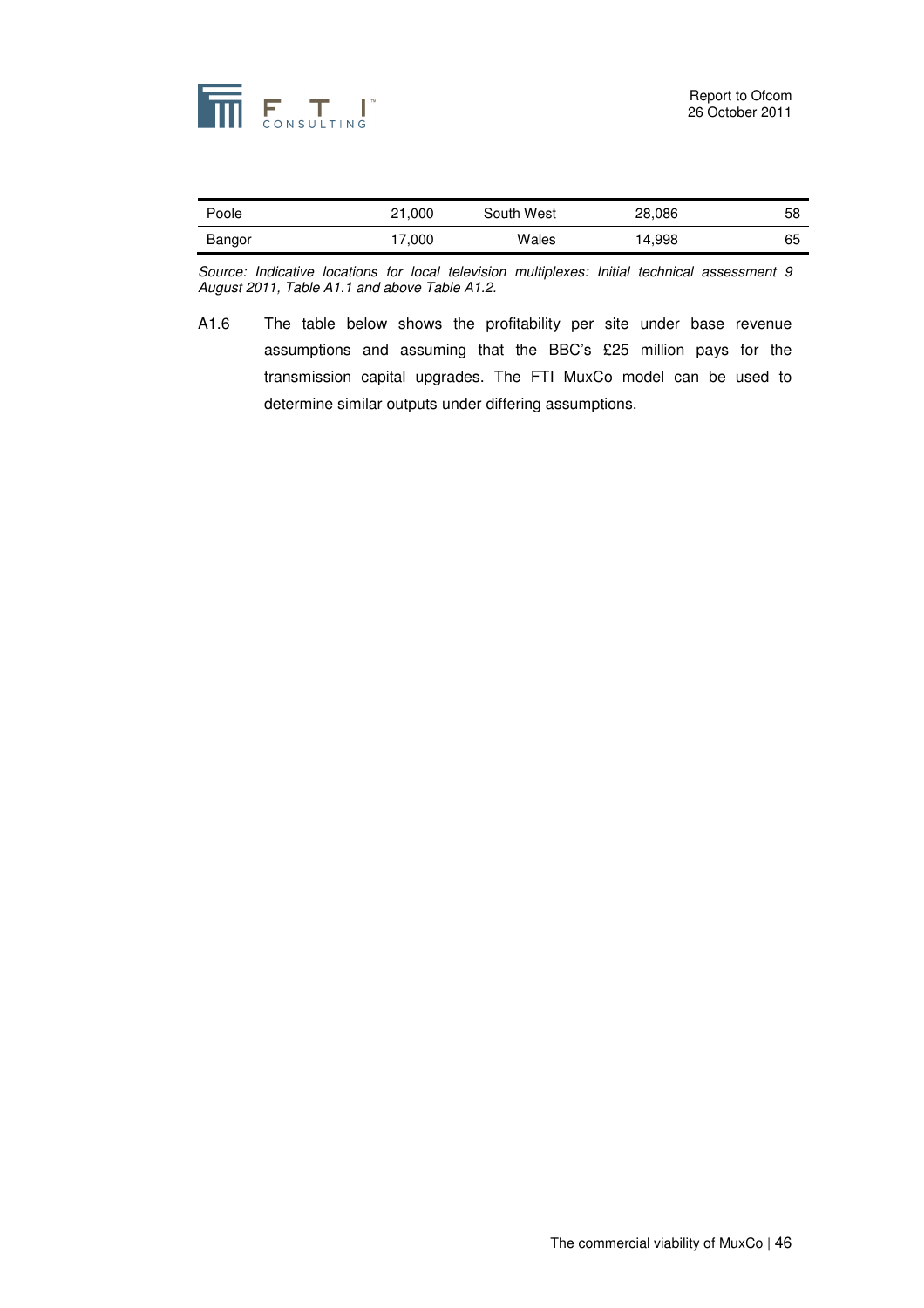

| <b>Ranking by operating profit</b> | <b>Location</b> | <b>Operating profit by site if</b><br>no local TV contribution | <b>Operating profit by site if</b><br>local TV contributes site<br>operating costs | <b>Operating profit by site if</b><br>local TV contribution is<br>cost plus 10% |
|------------------------------------|-----------------|----------------------------------------------------------------|------------------------------------------------------------------------------------|---------------------------------------------------------------------------------|
| 1                                  | London          | 437                                                            | 448                                                                                | 449                                                                             |
| $\overline{2}$                     | Manchester      | 149                                                            | 161                                                                                | 163                                                                             |
| 3                                  | Birmingham      | 130                                                            | 142                                                                                | 143                                                                             |
| 4                                  | Liverpool       | 112                                                            | 123                                                                                | 124                                                                             |
| 5                                  | Newcastle       | 111                                                            | 122                                                                                | 123                                                                             |
| 6                                  | Leeds           | 100                                                            | 112                                                                                | 113                                                                             |
| 7                                  | Glasgow         | 81                                                             | 92                                                                                 | 93                                                                              |
| 8                                  | <b>Bristol</b>  | 34                                                             | 46                                                                                 | 47                                                                              |
| 9                                  | Falkirk         | 27                                                             | 37                                                                                 | 38                                                                              |
| 10                                 | Preston         | 26                                                             | 37                                                                                 | 38                                                                              |
| 11                                 | Edinburgh       | 18                                                             | 29                                                                                 | 30                                                                              |
| 12                                 | Cardiff         | 11                                                             | 23                                                                                 | 25                                                                              |
| 13                                 | <b>Belfast</b>  | 10                                                             | 20                                                                                 | 21                                                                              |
| 14                                 | Nottingham      | 4                                                              | 16                                                                                 | 17                                                                              |
| 15                                 | Southampton     | 4                                                              | 16                                                                                 | 17                                                                              |
| 16                                 | Middlesbrough   | $\ensuremath{\mathsf{3}}$                                      | 14                                                                                 | 15                                                                              |
| 17                                 | Grimsby         | 1                                                              | 11                                                                                 | 12                                                                              |
| 18                                 | Gloucester      | (2)                                                            | 10                                                                                 | 11                                                                              |

### **Table A1.4 Profitability of each site under base case revenue assumptions**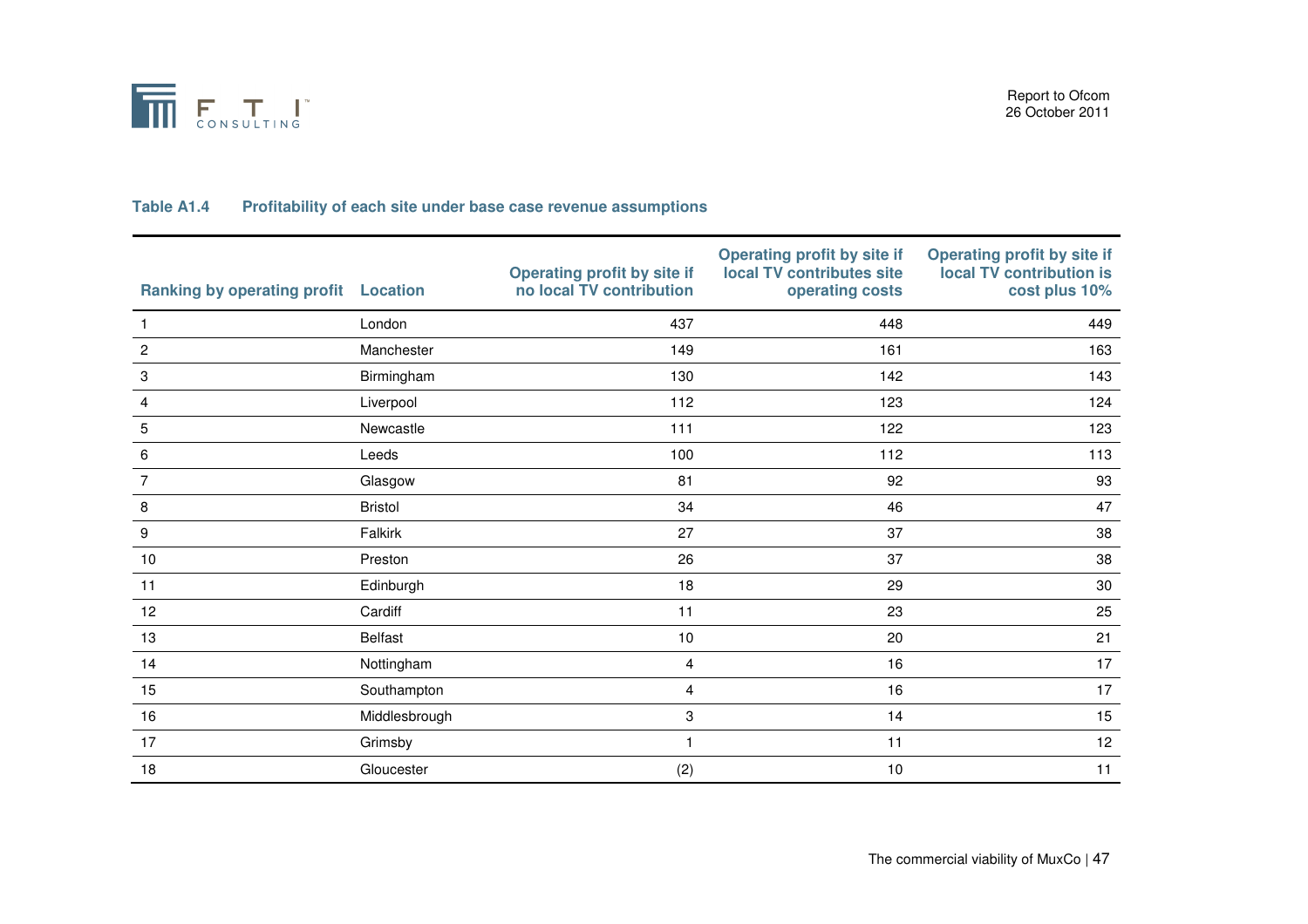

| 19     | Maidstone         | (2)  | 6              | $\overline{7}$            |
|--------|-------------------|------|----------------|---------------------------|
| 20     | Dundee            | (5)  | 5              | 6                         |
| 21     | Ayr               | (7)  | $\overline{c}$ | $\ensuremath{\mathsf{3}}$ |
| 22     | Stoke on Trent    | (7)  | 1              | 1                         |
| 23     | Sheffield         | (8)  | $\pmb{0}$      | 1                         |
| 24     | Plymouth          | (8)  | (0)            | 1                         |
| 25     | Brighton and Hove | (10) | (0)            | 1                         |
| 26     | Reading           | (11) | (2)            | (1)                       |
| 27     | Burnley           | (12) | (3)            | (1)                       |
| 28     | Aberdeen          | (14) | (4)            | (2)                       |
| 29     | Reigate           | (15) | (4)            | (3)                       |
| $30\,$ | Carlisle          | (15) | (6)            | (4)                       |
| 31     | Norwich           | (15) | (6)            | (5)                       |
| 32     | Swansea           | (15) | (6)            | (5)                       |
| 33     | Cambridge         | (16) | (6)            | (5)                       |
| 34     | Telford           | (16) | (6)            | (6)                       |
| 35     | Oxford            | (16) | (7)            | (6)                       |
| 36     | Haywards Heath    | (16) | (7)            | (6)                       |
| 37     | Basingstoke       | (17) | (7)            | (6)                       |
| 38     | Guildford         | (17) | (8)            | (7)                       |
| 39     | York              | (17) | (8)            | (7)                       |
| 40     | Inverness         | (17) | (8)            | (8)                       |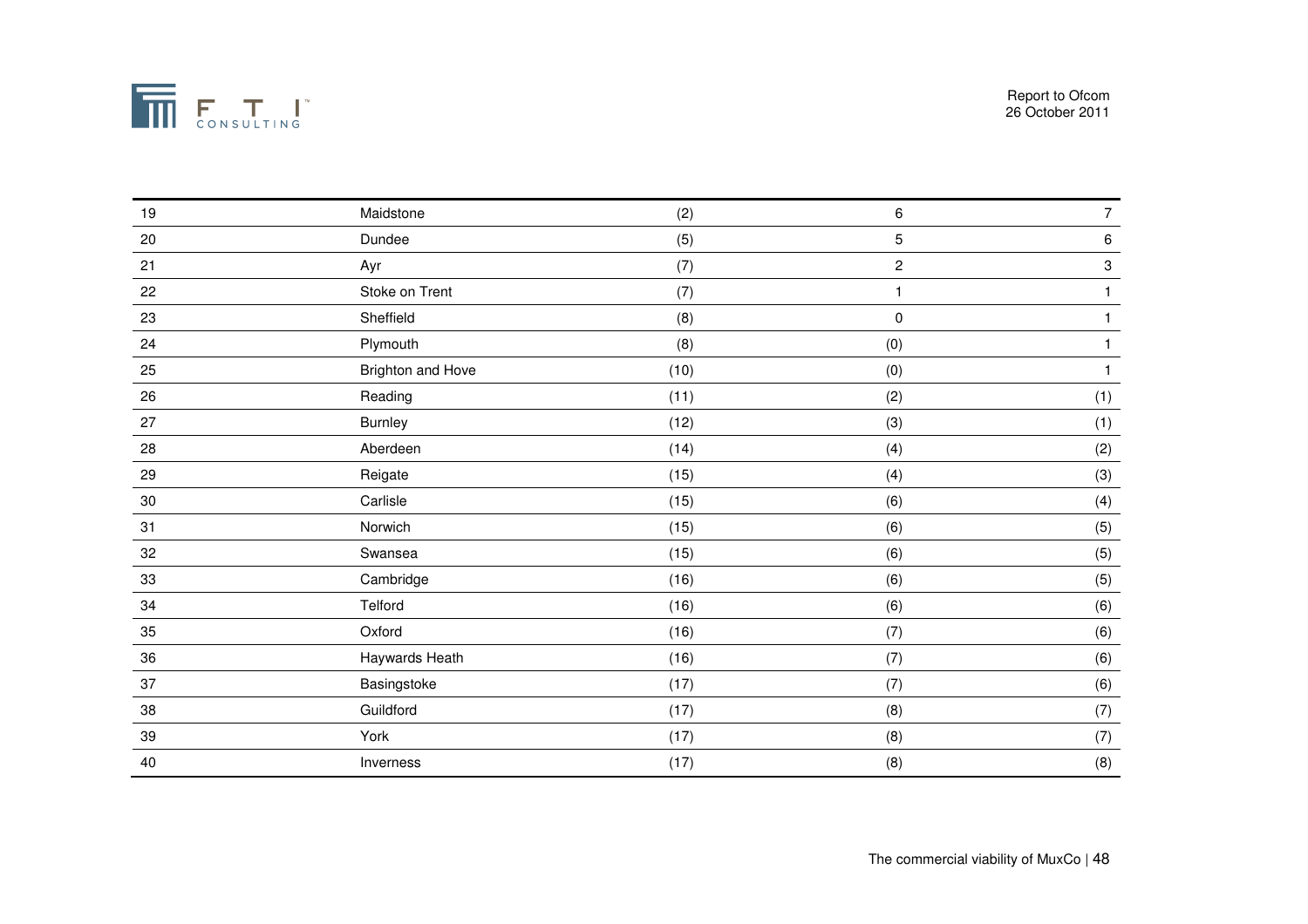

| 42<br>Lancaster<br>(18)<br>(9)<br>43<br>Malvern<br>(18)<br>(9)<br>44<br>Bedford<br>(10)<br>(19)<br>45<br>Salisbury<br>(19)<br>(10)<br>46<br>Dover<br>(10)<br>(19) | (8)<br>(8)<br>(9)<br>(9)<br>(9)<br>(10) |
|-------------------------------------------------------------------------------------------------------------------------------------------------------------------|-----------------------------------------|
|                                                                                                                                                                   |                                         |
|                                                                                                                                                                   |                                         |
|                                                                                                                                                                   |                                         |
|                                                                                                                                                                   |                                         |
|                                                                                                                                                                   |                                         |
| 47<br>Greenock<br>(19)<br>(10)                                                                                                                                    |                                         |
| 48<br>Shrewsbury<br>(19)<br>(11)                                                                                                                                  | (10)                                    |
| Hereford<br>49<br>(19)<br>(11)                                                                                                                                    | (10)                                    |
| 50<br>Derry / Londonderry<br>(20)<br>(11)                                                                                                                         | (10)                                    |
| 51<br>Hemel Hempstead<br>(11)<br>(20)                                                                                                                             | (10)                                    |
| Keighley<br>52<br>(20)<br>(11)                                                                                                                                    | (11)                                    |
| 53<br>Poole<br>(20)<br>(12)                                                                                                                                       | (11)                                    |
| Scarborough<br>54<br>(12)<br>(20)                                                                                                                                 | (11)                                    |
| 55<br>Limavady<br>(20)<br>(12)                                                                                                                                    | (11)                                    |
| 56<br>Bromsgrove<br>(20)<br>(12)                                                                                                                                  | (11)                                    |
| Stratford upon<br>57<br>(21)<br>(12)<br>Avon                                                                                                                      | (11)                                    |
| Carmarthen<br>58<br>(21)<br>(12)                                                                                                                                  | (11)                                    |
| 59<br>(21)<br>Elgin<br>(13)                                                                                                                                       | (12)                                    |
| Kidderminster<br>60<br>(21)<br>(13)                                                                                                                               | (12)                                    |
| 61<br>(13)<br>Luton<br>(22)                                                                                                                                       | (12)                                    |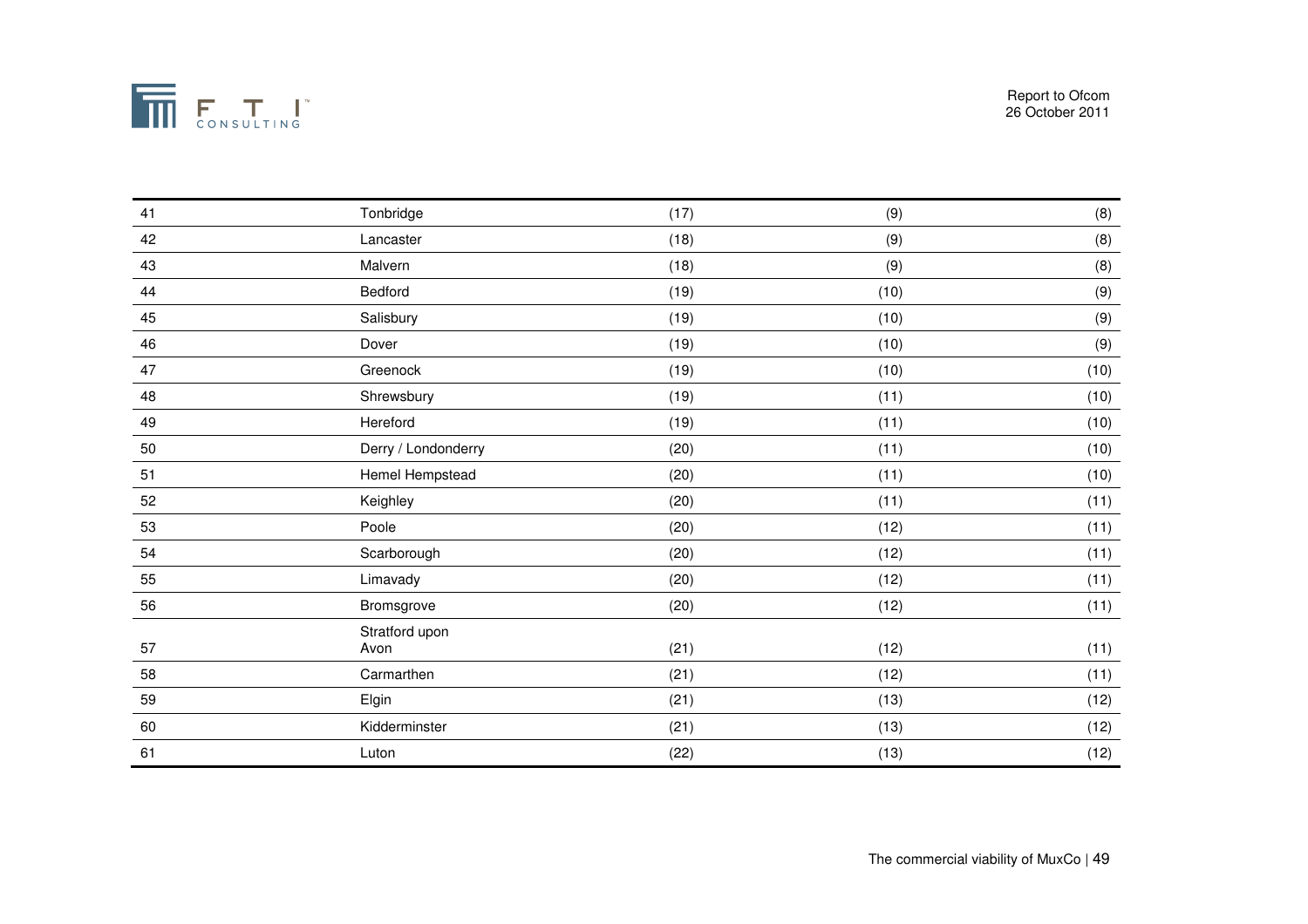

| 62 | Barnstaple    | (23) | 14   | (13) |
|----|---------------|------|------|------|
| 63 | Mold          | (23) | 14   | (14) |
| 64 | Haverfordwest | (24) | (15) | (14) |
| 65 | Bangor        | (25) | ו כו | (14) |

Source: FTI model.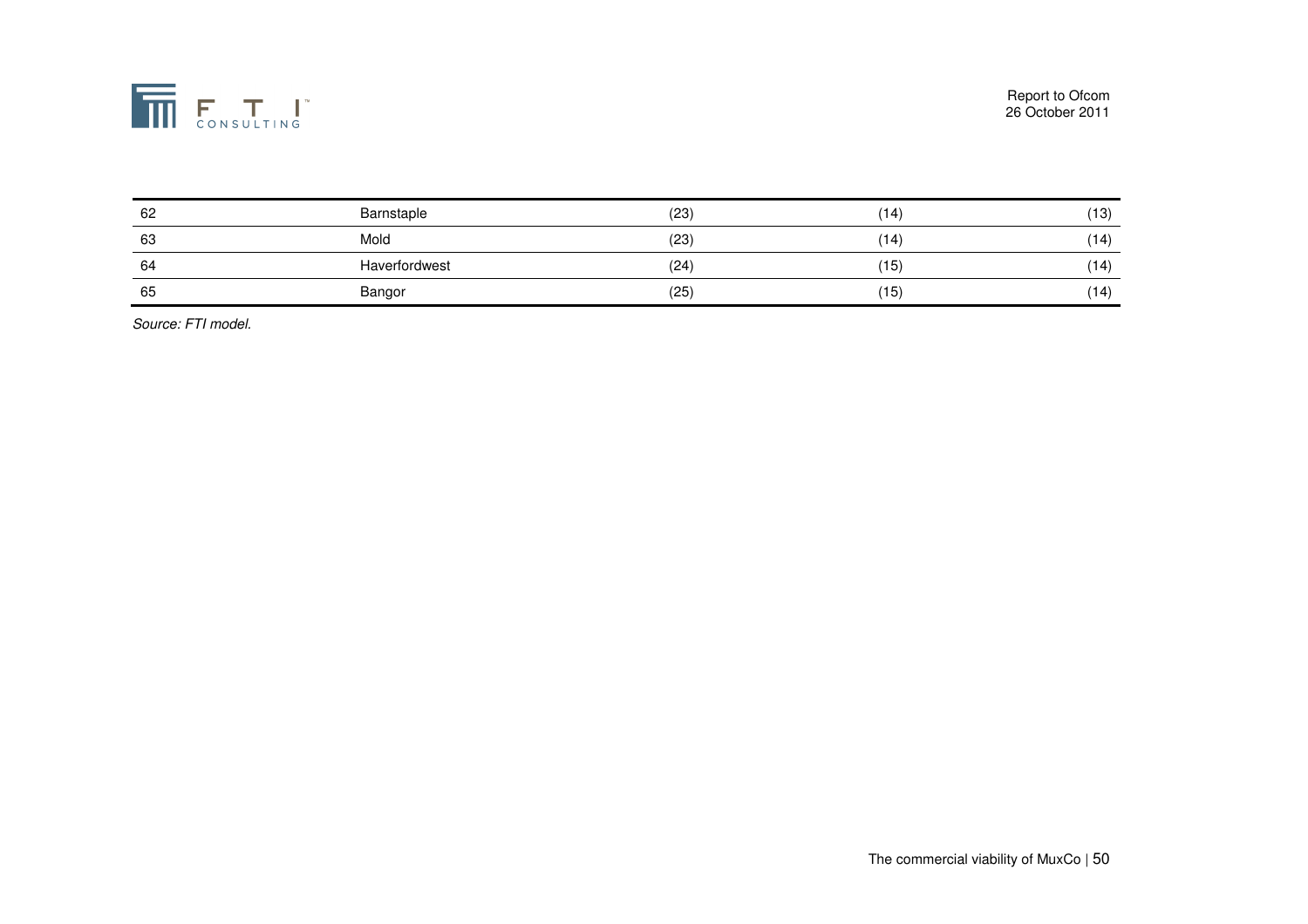

# **Appendix 3 Television viewing data**

In this appendix we show our television viewing calculations.

#### **Table A1.5 Television viewing shares average June 2011 to August 2011**

| <b>Channel</b>         | <b>Viewing share</b> |
|------------------------|----------------------|
| BBC <sub>1</sub>       | 20.8%                |
| ITV <sub>1</sub>       | 13.6%                |
| BBC <sub>2</sub>       | 6.5%                 |
| Channel 4              | 5.7%                 |
| Channel 5              | 4.5%                 |
| ITV <sub>2</sub>       | 2.2%                 |
| ITV <sub>3</sub>       | 2.0%                 |
| BBC <sub>3</sub>       | 1.6%                 |
| Film4                  | 1.4%                 |
| Cbeebies               | 1.4%                 |
| <b>BBC News</b>        | 1.3%                 |
| Sky Sports 1           | 1.2%                 |
| ITV <sub>4</sub>       | 1.2%                 |
| More4                  | 1.1%                 |
| Sky 1                  | 1.0%                 |
| Channel 4+1            | 1.0%                 |
| 5 USA                  | 0.9%                 |
| Pick TV                | 0.9%                 |
| CBBC                   | 0.9%                 |
| Dave                   | 0.9%                 |
| <b>Sky News</b>        | 0.9%                 |
| Yesterday              | 0.8%                 |
| ITV 1 HD               | 0.7%                 |
| $ITY 1 + 1$            | 0.7%                 |
| BBC <sub>4</sub>       | 0.7%                 |
| <b>Sky Sports News</b> | 0.6%                 |
| Sky Living             | 0.5%                 |
| Challenge TV           | 0.5%                 |
| $5^\star$              | 0.5%                 |
| Watch                  | 0.5%                 |
| Sky Sports 2           | 0.5%                 |
| Disney Channel         | 0.4%                 |
| G.O.L.D.               | 0.4%                 |
| $ITY 2 + 1$            | 0.4%                 |
| 4Music                 | 0.4%                 |
| CITV and GMTV2         | 0.4%                 |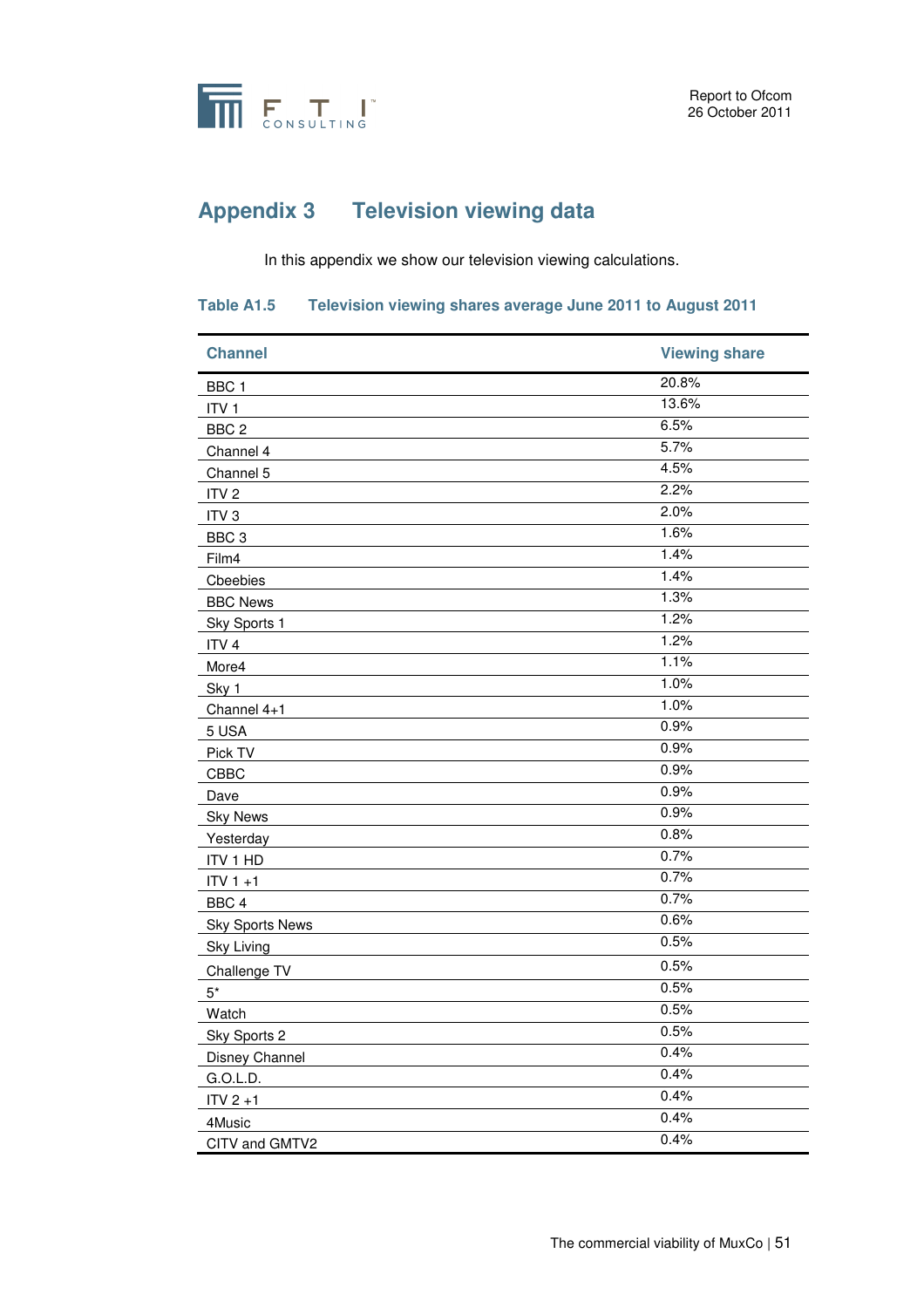

| 0.4%<br>Quest<br>0.4%<br>Disney Junior<br>0.4%<br>Universal<br>0.3%<br><b>Star Plus</b><br>0.3%<br><b>Sky Movies Premiere</b><br>0.3%<br>Alibi<br>0.3%<br><b>FX</b><br>0.3%<br>Nick Jr<br>0.3%<br>Viva<br>0.3%<br><b>Sky Atlantic</b><br>0.3%<br><b>BBC HD</b><br>0.2%<br>Boomerang<br>0.2%<br>Dave ja vu<br>0.2%<br>Sky 2<br>0.2%<br>Pick $TV + 1$<br>0.2%<br>Sky Living +1<br>0.2%<br><b>Sky LIVINGit</b><br>0.2%<br><b>BBC RB 6881</b><br>0.2%<br>Cartoon Network<br>0.2%<br>Cartoonito<br>0.2%<br>Discovery<br>0.2%<br>Disney Channel +1<br>0.2%<br>$Film4 + 1$<br>0.2%<br>More $4 + 1$<br>0.2%<br>Nickelodeon<br>0.2%<br>Nick Jr 2<br>0.2%<br>Really<br>0.2%<br>Syfy<br>0.2%<br><b>Sky Movies Family</b><br>0.2%<br><b>Sky Movies Showcase</b><br>0.2%<br>Sky Sports 3<br>0.2%<br>BBC RB FREEVIEW 301<br>0.2%<br><b>CBS Reality</b><br>0.2%<br>Comedy Central +1<br>0.2%<br>Disney Junior Plus<br>0.2%<br>Eurosport<br>0.2%<br><b>ESPN</b><br>0.1%<br>Sky Movies Action & Adventure<br>0.1%<br>Disney XD<br>0.1%<br>Eurosport 2<br>0.1%<br>Imagine Dil Se<br>0.1%<br><b>MTV</b><br>0.1%<br>Nicktoons<br>0.1%<br>True Movies 1 | <b>Comedy Central</b> | 0.4% |
|------------------------------------------------------------------------------------------------------------------------------------------------------------------------------------------------------------------------------------------------------------------------------------------------------------------------------------------------------------------------------------------------------------------------------------------------------------------------------------------------------------------------------------------------------------------------------------------------------------------------------------------------------------------------------------------------------------------------------------------------------------------------------------------------------------------------------------------------------------------------------------------------------------------------------------------------------------------------------------------------------------------------------------------------------------------------------------------------------------------------------------|-----------------------|------|
|                                                                                                                                                                                                                                                                                                                                                                                                                                                                                                                                                                                                                                                                                                                                                                                                                                                                                                                                                                                                                                                                                                                                    |                       |      |
|                                                                                                                                                                                                                                                                                                                                                                                                                                                                                                                                                                                                                                                                                                                                                                                                                                                                                                                                                                                                                                                                                                                                    |                       |      |
|                                                                                                                                                                                                                                                                                                                                                                                                                                                                                                                                                                                                                                                                                                                                                                                                                                                                                                                                                                                                                                                                                                                                    |                       |      |
|                                                                                                                                                                                                                                                                                                                                                                                                                                                                                                                                                                                                                                                                                                                                                                                                                                                                                                                                                                                                                                                                                                                                    |                       |      |
|                                                                                                                                                                                                                                                                                                                                                                                                                                                                                                                                                                                                                                                                                                                                                                                                                                                                                                                                                                                                                                                                                                                                    |                       |      |
|                                                                                                                                                                                                                                                                                                                                                                                                                                                                                                                                                                                                                                                                                                                                                                                                                                                                                                                                                                                                                                                                                                                                    |                       |      |
|                                                                                                                                                                                                                                                                                                                                                                                                                                                                                                                                                                                                                                                                                                                                                                                                                                                                                                                                                                                                                                                                                                                                    |                       |      |
|                                                                                                                                                                                                                                                                                                                                                                                                                                                                                                                                                                                                                                                                                                                                                                                                                                                                                                                                                                                                                                                                                                                                    |                       |      |
|                                                                                                                                                                                                                                                                                                                                                                                                                                                                                                                                                                                                                                                                                                                                                                                                                                                                                                                                                                                                                                                                                                                                    |                       |      |
|                                                                                                                                                                                                                                                                                                                                                                                                                                                                                                                                                                                                                                                                                                                                                                                                                                                                                                                                                                                                                                                                                                                                    |                       |      |
|                                                                                                                                                                                                                                                                                                                                                                                                                                                                                                                                                                                                                                                                                                                                                                                                                                                                                                                                                                                                                                                                                                                                    |                       |      |
|                                                                                                                                                                                                                                                                                                                                                                                                                                                                                                                                                                                                                                                                                                                                                                                                                                                                                                                                                                                                                                                                                                                                    |                       |      |
|                                                                                                                                                                                                                                                                                                                                                                                                                                                                                                                                                                                                                                                                                                                                                                                                                                                                                                                                                                                                                                                                                                                                    |                       |      |
|                                                                                                                                                                                                                                                                                                                                                                                                                                                                                                                                                                                                                                                                                                                                                                                                                                                                                                                                                                                                                                                                                                                                    |                       |      |
|                                                                                                                                                                                                                                                                                                                                                                                                                                                                                                                                                                                                                                                                                                                                                                                                                                                                                                                                                                                                                                                                                                                                    |                       |      |
|                                                                                                                                                                                                                                                                                                                                                                                                                                                                                                                                                                                                                                                                                                                                                                                                                                                                                                                                                                                                                                                                                                                                    |                       |      |
|                                                                                                                                                                                                                                                                                                                                                                                                                                                                                                                                                                                                                                                                                                                                                                                                                                                                                                                                                                                                                                                                                                                                    |                       |      |
|                                                                                                                                                                                                                                                                                                                                                                                                                                                                                                                                                                                                                                                                                                                                                                                                                                                                                                                                                                                                                                                                                                                                    |                       |      |
|                                                                                                                                                                                                                                                                                                                                                                                                                                                                                                                                                                                                                                                                                                                                                                                                                                                                                                                                                                                                                                                                                                                                    |                       |      |
|                                                                                                                                                                                                                                                                                                                                                                                                                                                                                                                                                                                                                                                                                                                                                                                                                                                                                                                                                                                                                                                                                                                                    |                       |      |
|                                                                                                                                                                                                                                                                                                                                                                                                                                                                                                                                                                                                                                                                                                                                                                                                                                                                                                                                                                                                                                                                                                                                    |                       |      |
|                                                                                                                                                                                                                                                                                                                                                                                                                                                                                                                                                                                                                                                                                                                                                                                                                                                                                                                                                                                                                                                                                                                                    |                       |      |
|                                                                                                                                                                                                                                                                                                                                                                                                                                                                                                                                                                                                                                                                                                                                                                                                                                                                                                                                                                                                                                                                                                                                    |                       |      |
|                                                                                                                                                                                                                                                                                                                                                                                                                                                                                                                                                                                                                                                                                                                                                                                                                                                                                                                                                                                                                                                                                                                                    |                       |      |
|                                                                                                                                                                                                                                                                                                                                                                                                                                                                                                                                                                                                                                                                                                                                                                                                                                                                                                                                                                                                                                                                                                                                    |                       |      |
|                                                                                                                                                                                                                                                                                                                                                                                                                                                                                                                                                                                                                                                                                                                                                                                                                                                                                                                                                                                                                                                                                                                                    |                       |      |
|                                                                                                                                                                                                                                                                                                                                                                                                                                                                                                                                                                                                                                                                                                                                                                                                                                                                                                                                                                                                                                                                                                                                    |                       |      |
|                                                                                                                                                                                                                                                                                                                                                                                                                                                                                                                                                                                                                                                                                                                                                                                                                                                                                                                                                                                                                                                                                                                                    |                       |      |
|                                                                                                                                                                                                                                                                                                                                                                                                                                                                                                                                                                                                                                                                                                                                                                                                                                                                                                                                                                                                                                                                                                                                    |                       |      |
|                                                                                                                                                                                                                                                                                                                                                                                                                                                                                                                                                                                                                                                                                                                                                                                                                                                                                                                                                                                                                                                                                                                                    |                       |      |
|                                                                                                                                                                                                                                                                                                                                                                                                                                                                                                                                                                                                                                                                                                                                                                                                                                                                                                                                                                                                                                                                                                                                    |                       |      |
|                                                                                                                                                                                                                                                                                                                                                                                                                                                                                                                                                                                                                                                                                                                                                                                                                                                                                                                                                                                                                                                                                                                                    |                       |      |
|                                                                                                                                                                                                                                                                                                                                                                                                                                                                                                                                                                                                                                                                                                                                                                                                                                                                                                                                                                                                                                                                                                                                    |                       |      |
|                                                                                                                                                                                                                                                                                                                                                                                                                                                                                                                                                                                                                                                                                                                                                                                                                                                                                                                                                                                                                                                                                                                                    |                       |      |
|                                                                                                                                                                                                                                                                                                                                                                                                                                                                                                                                                                                                                                                                                                                                                                                                                                                                                                                                                                                                                                                                                                                                    |                       |      |
|                                                                                                                                                                                                                                                                                                                                                                                                                                                                                                                                                                                                                                                                                                                                                                                                                                                                                                                                                                                                                                                                                                                                    |                       |      |
|                                                                                                                                                                                                                                                                                                                                                                                                                                                                                                                                                                                                                                                                                                                                                                                                                                                                                                                                                                                                                                                                                                                                    |                       |      |
|                                                                                                                                                                                                                                                                                                                                                                                                                                                                                                                                                                                                                                                                                                                                                                                                                                                                                                                                                                                                                                                                                                                                    |                       |      |
|                                                                                                                                                                                                                                                                                                                                                                                                                                                                                                                                                                                                                                                                                                                                                                                                                                                                                                                                                                                                                                                                                                                                    |                       |      |
|                                                                                                                                                                                                                                                                                                                                                                                                                                                                                                                                                                                                                                                                                                                                                                                                                                                                                                                                                                                                                                                                                                                                    |                       |      |
|                                                                                                                                                                                                                                                                                                                                                                                                                                                                                                                                                                                                                                                                                                                                                                                                                                                                                                                                                                                                                                                                                                                                    |                       |      |
|                                                                                                                                                                                                                                                                                                                                                                                                                                                                                                                                                                                                                                                                                                                                                                                                                                                                                                                                                                                                                                                                                                                                    |                       |      |
|                                                                                                                                                                                                                                                                                                                                                                                                                                                                                                                                                                                                                                                                                                                                                                                                                                                                                                                                                                                                                                                                                                                                    |                       |      |
|                                                                                                                                                                                                                                                                                                                                                                                                                                                                                                                                                                                                                                                                                                                                                                                                                                                                                                                                                                                                                                                                                                                                    |                       |      |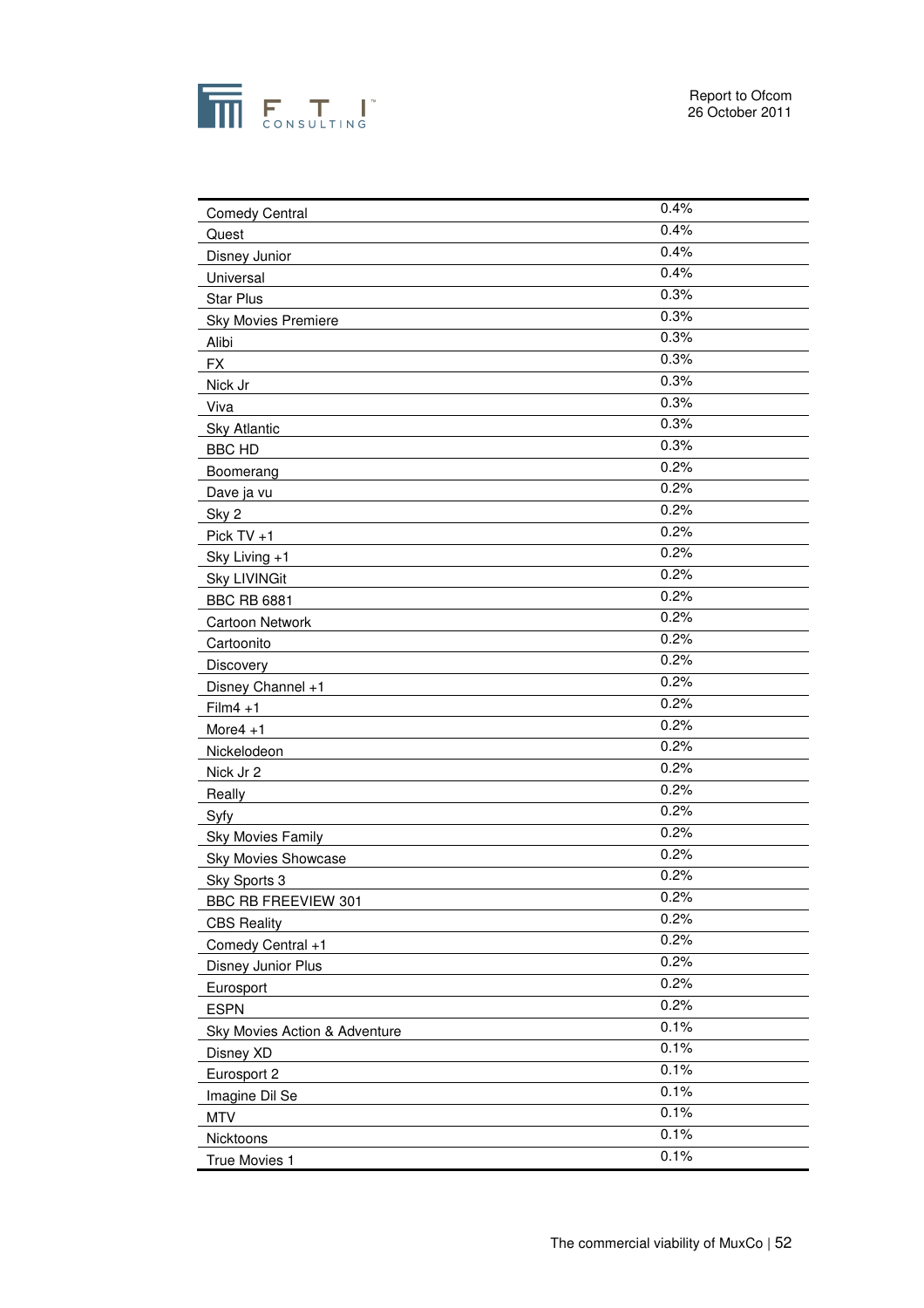

| Sky Box Office Events         | 0.1%         |
|-------------------------------|--------------|
| <b>Sky Living Loves</b>       | 0.1%         |
| Sky LIVINGit +1               | 0.1%         |
| <b>Sky Movies Comedy</b>      | 0.1%         |
| Sky Movies Crime & Thriller   | 0.1%         |
| Sky Movies Drama & Romance    | 0.1%         |
| Sky Movies Modern Greats      | 0.1%         |
| Sky Movies Premiere +1        | 0.1%         |
| Sky Movies SciFi-Horror       | 0.1%         |
| Sky Sports 4                  | 0.1%         |
| $5$ USA $+1$                  | 0.1%         |
| $5* + 1$                      | 0.1%         |
| Alibi +1                      | 0.1%         |
| <b>Animal Planet</b>          | 0.1%         |
| attheraces                    | 0.1%         |
| <b>BBC Parliament</b>         | 0.1%         |
| Bio                           | 0.1%         |
| Boomerang +1                  | 0.1%         |
| Cartoon Network Too           | 0.1%         |
| <b>CBS Action</b>             | 0.1%         |
| <b>CBS</b> Drama              | 0.1%         |
|                               | 0.1%         |
| CBS Reality+1                 |              |
| Challenge $TV +1$             | 0.1%         |
| Chart Show TV                 | 0.1%         |
| <b>Comedy Central Extra</b>   | 0.1%         |
| Crime & Investigation Network | 0.1%         |
| Discovery +1                  | 0.1%         |
| Discovery Home & Health       | 0.1%         |
| Discovery Knowledge           | 0.1%         |
| <b>Discovery Real Time</b>    | 0.1%         |
| <b>Discovery Science</b>      | 0.1%         |
| Discovery Shed                | 0.1%         |
| Discovery Turbo               | 0.1%         |
| Disney Cinemagic              | 0.1%         |
| Disney XD +1                  | 0.1%         |
| <b>DMAX</b>                   | 0.1%         |
| $DMAX+1$                      | 0.1%         |
| E!                            | 0.1%         |
| Eden                          | 0.1%         |
| Eurosport HD                  | 0.1%         |
| Food Network                  | 0.1%         |
| $FX+$                         | 0.1%         |
| $G.O.L.D.+1$                  | 0.1%<br>0.1% |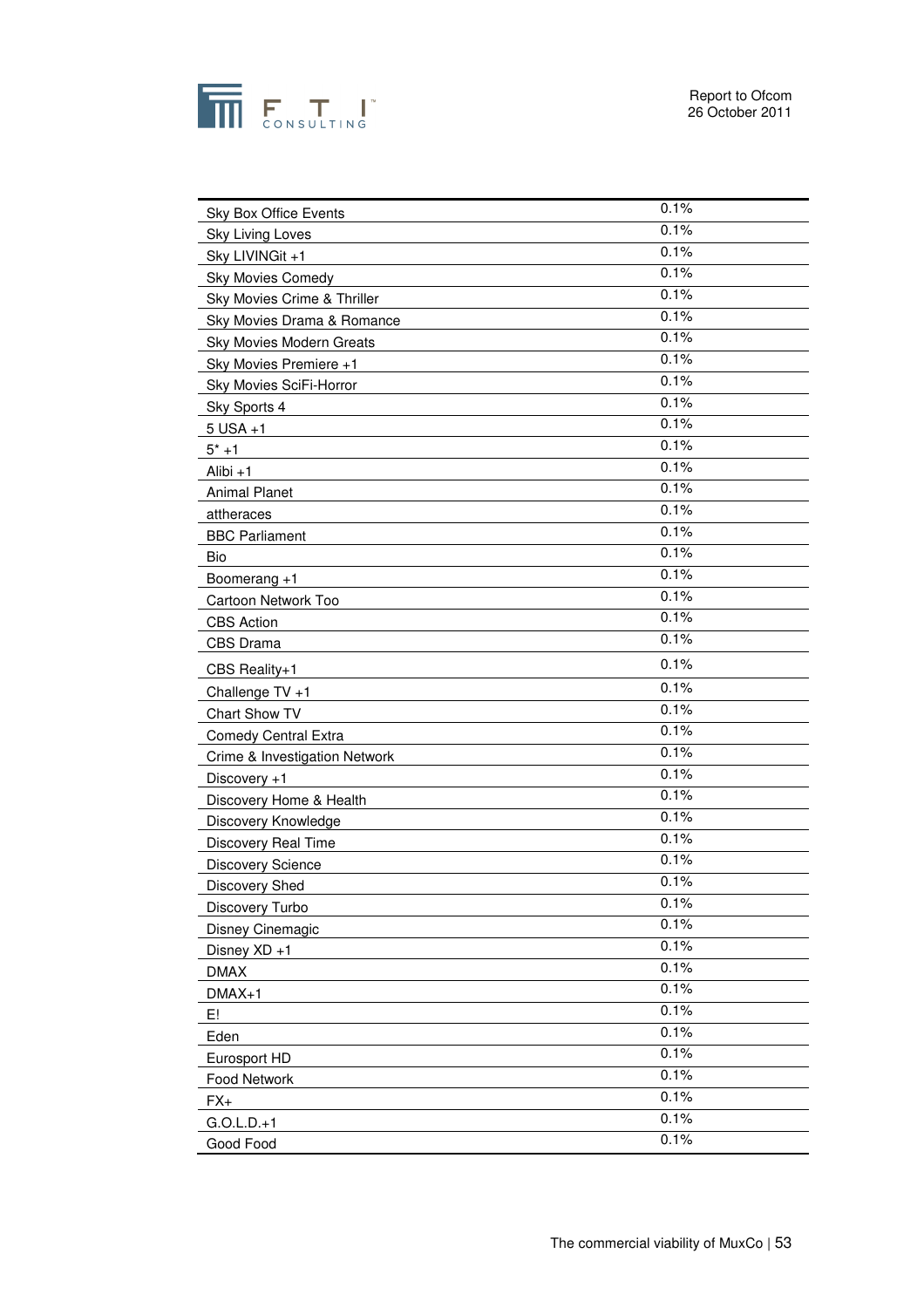

| Good Food + 1                  | 0.1% |
|--------------------------------|------|
| History                        | 0.1% |
| Home                           | 0.1% |
| Home $+1$                      | 0.1% |
| Horror Channel                 | 0.1% |
| <b>Investigation Discovery</b> | 0.1% |
| $ITY 3 + 1$                    | 0.1% |
| <b>Military History</b>        | 0.1% |
| Movies 24                      | 0.1% |
| MTV Base                       | 0.1% |
| <b>MTV Hits</b>                | 0.1% |
| <b>MTV Shows</b>               | 0.1% |
| National Geographic            | 0.1% |
| National Geographic +1         | 0.1% |
| National Geographic Wild       | 0.1% |
| Nickelodeon Replay             | 0.1% |
| Pop                            | 0.1% |
| S <sub>4</sub> C               | 0.1% |
| Star Gold                      | 0.1% |
| <b>TCM</b>                     | 0.1% |
| The Box                        | 0.1% |
| <b>Tiny Pop</b>                | 0.1% |
| Tiny Pop $+1$                  | 0.1% |
| <b>True Entertainment</b>      | 0.1% |
| True Movies 2                  | 0.1% |
| Universal +1                   | 0.1% |
| Watch+1                        | 0.1% |
| Discovery HD                   | 0.0% |

Source: BARB.

A1.7 The table below calculates the average viewing share for non BBC, ITV, C4, C5 and Sky channels.

#### **Table A1.6 Average viewing share for other channels**

| Mean    | 0.19% |
|---------|-------|
| Median  | 0.10% |
| Mode    | 0.10% |
| Maximum | 1.40% |

Source: Table A3.1 above.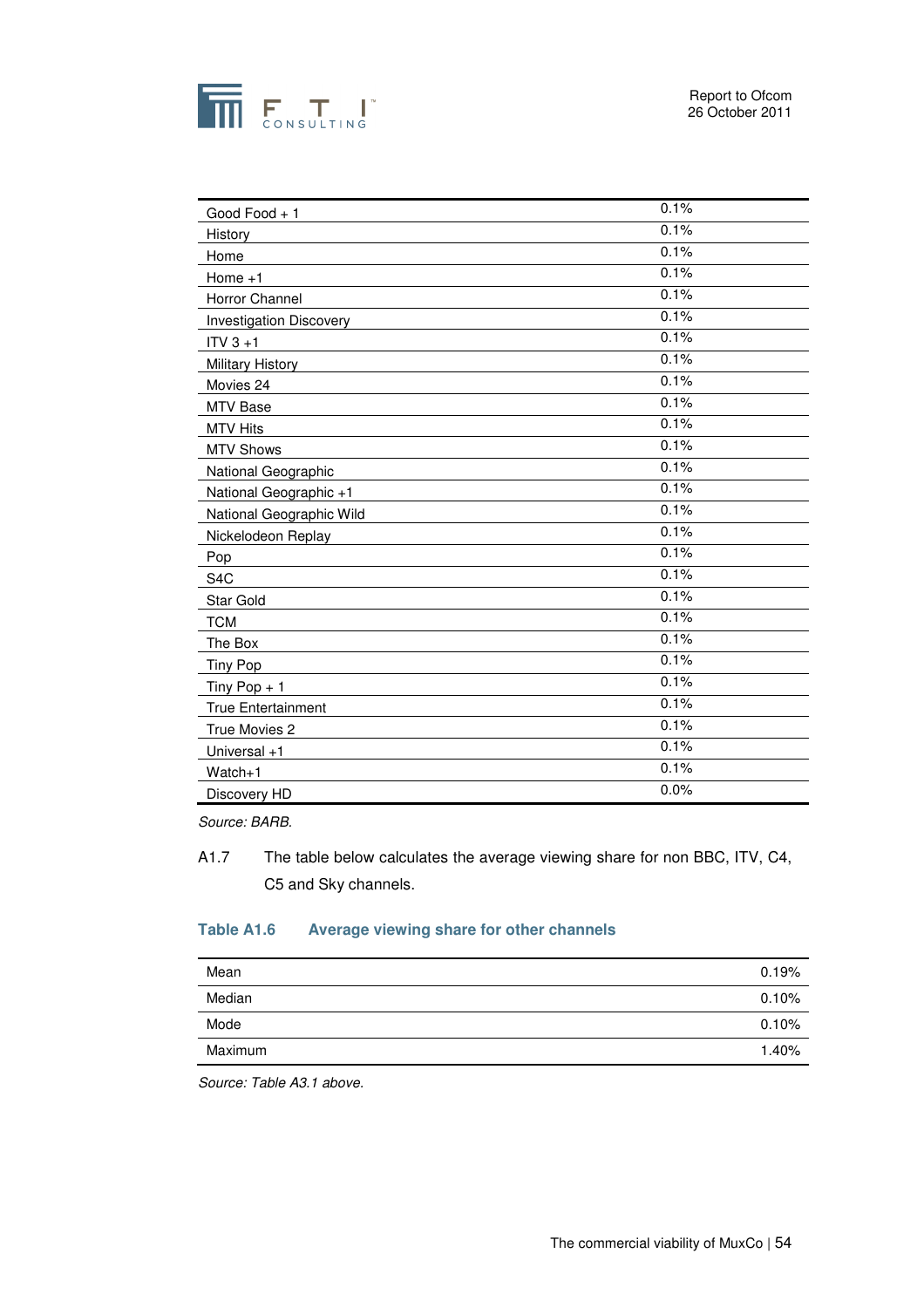

# **Appendix 4 Study specification**

Below we reproduce Ofcom's terms of reference for the study.

#### **SPECIFICATION OF SERVICE**

#### **Background**

The Government published a Framework for Local  $TV^{32}$  in July 2011 which describes its proposed policy for broadcast transmission of local television services via a single licence holder, termed MuxCo, which will operate a national Freeview multiplex covering a number of local areas using geographic interleaved spectrum.

More information on this policy can be found on the DCMS' Local TV web page<sup>33</sup>.

It is proposed that Ofcom will licence MuxCo through a 'beauty contest' process in which bidders will be incentivised to cover as many local areas as economically viable.

It is also proposed that the BBC will provide up to £25m for capital support for MuxCo.

Currently, orders are being drafted by Government counsel to implement local television, and Ofcom is advising on these, particularly on the technical inputs and the creation of this new transmission layer.

Ofcom is also anticipating its role licensing MuxCo and the local TV services, and expects to publish a consultation as the orders are laid before Parliament.

There is some urgency to the timetable.

#### **Objectives**

We are proposing an economic study to achieve a technical and commercial understanding of this new TV multiplex market.

We envisage the creation of a (relatively simple) financial model which can be used to investigate a number of policy and market scenarios (to be discussed), and their implications for the commercial viability of MuxCo, and in particular, for the number of local TV areas which would be viable.

We think that key inputs into the model would be:

- Commercial revenues for MuxCo
- Costs of broadcast infrastructure roll-out

(For these variables we are looking for expert input, possibly backed up with some desk and telephone research.)

• Payments from local TV service providers to MuxCo

 $32$ 32 http://www.culture.gov.uk/images/consultations/Local-TV-Framework\_July2011.pdf<br>33 http://www.culture.gov.uk/chat.gov.ala/hasadesetics/7995.sepp

http://www.culture.gov.uk/what\_we\_do/broadcasting/7235.aspx